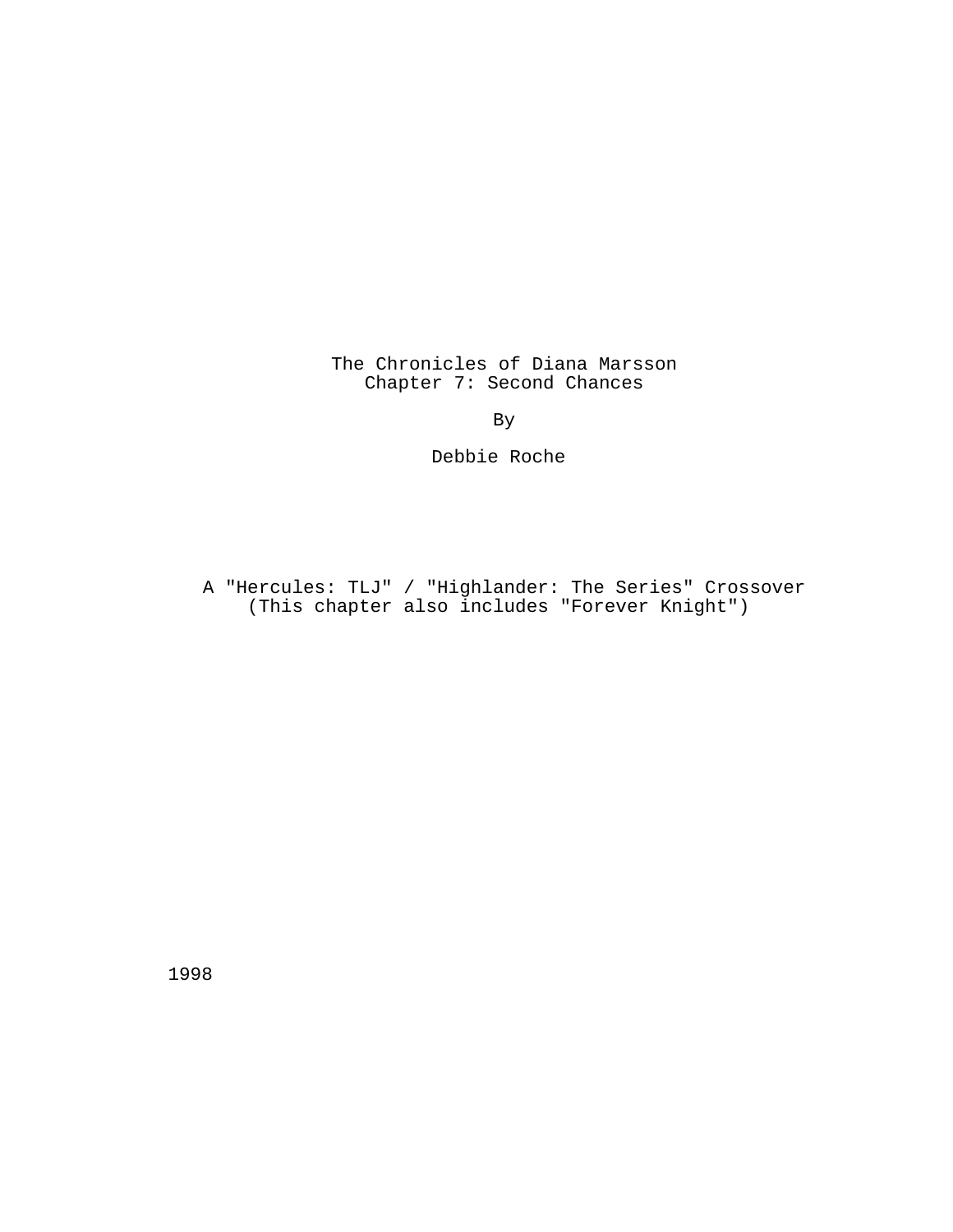#### **WEDNESDAY SEPTEMBER 25th 2002**

1 INT: THE DOJO - OFFICE 1

The camera is positioned outside the office door. The view is from the outside of the office, looking in. DUNCAN is in the office talking to a man. The man's name, as we will soon learn, is ALEX FREYER. DUNCAN and ALEX are finishing up a conversation. DIANA is approaching the office with a pile of papers. She is reading the top one, and therefore is not really looking where she is going. ALEX and DUNCAN shake hands good-bye. ALEX turns to exit the office.

#### CONTINUE TO:

# 2 DOORWAY 2

ALEX is leaving as DIANA is entering. They collide. The papers fall out of her hands and go all over the floor. DIANA starts to pick them up.

ALEX

I'm sorry.

DIANA Don't be. I should have been watching where I was going.

ALEX offers her his hand to help her up.

## ALEX Here, let me help.

DIANA recognizes the voice and looks up as she rises off of the floor. She says her line as she takes his hand.

### DIANA

Alex?

### ALEX

Diana?

ALEX stares at her as she rises. She looks at him. Once she is standing, he kisses her. After a few moments, DUNCAN clears his throat. ALEX breaks the kiss and looks at DIANA.

### ALEX

How long has it been?

### DIANA

A long time. Too long.

DIANA and ALEX seem to be in their own little world. They have forgotten that DUNCAN is in the room.

(CONTINUED)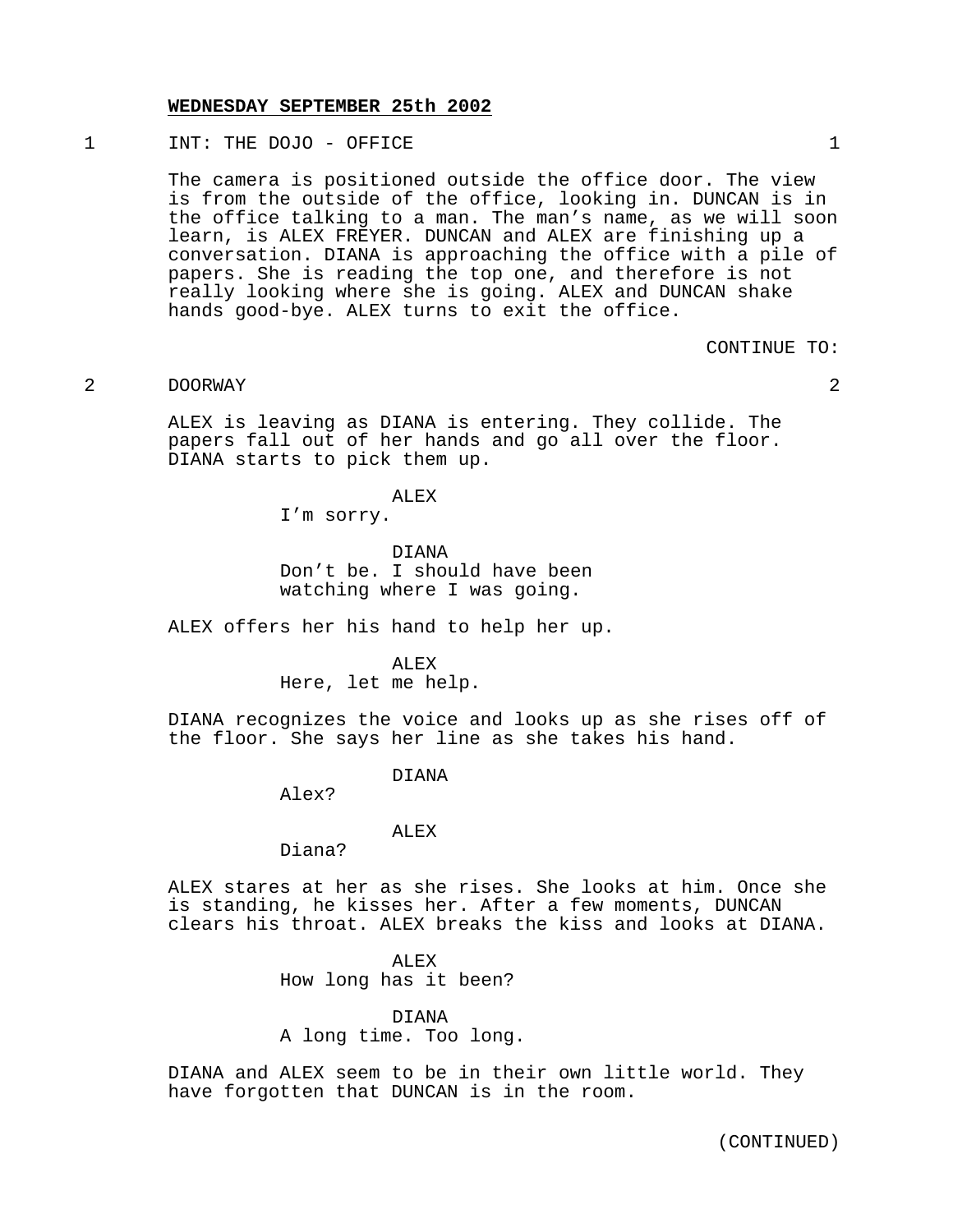ALEX You look great.

DIANA Thanks. So do you.

ALEX What... What are you doing here?

DIANA I could ask you the same question.

ALEX laughs and flashes her a smile.

ALEX Touché, Miss Marsson.

DIANA smiles back at him. Momentary pause. Both of them decide to start talking at the same time.

DIANA / ALEX

I...

Both stop talking. ALEX gives her a "you first" gesture.

DIANA I live upstairs.

ALEX

Really?

# DIANA

Yeah. I...

DUNCAN has had enough. He interrupts.

DUNCAN

Excuse me.

3 INT: THE OFFICE 3

Both ALEX and DIANA look at DUNCAN.

DUNCAN How do you two know each other?

DIANA and ALEX enter the office.

DIANA I met Alex in 1995.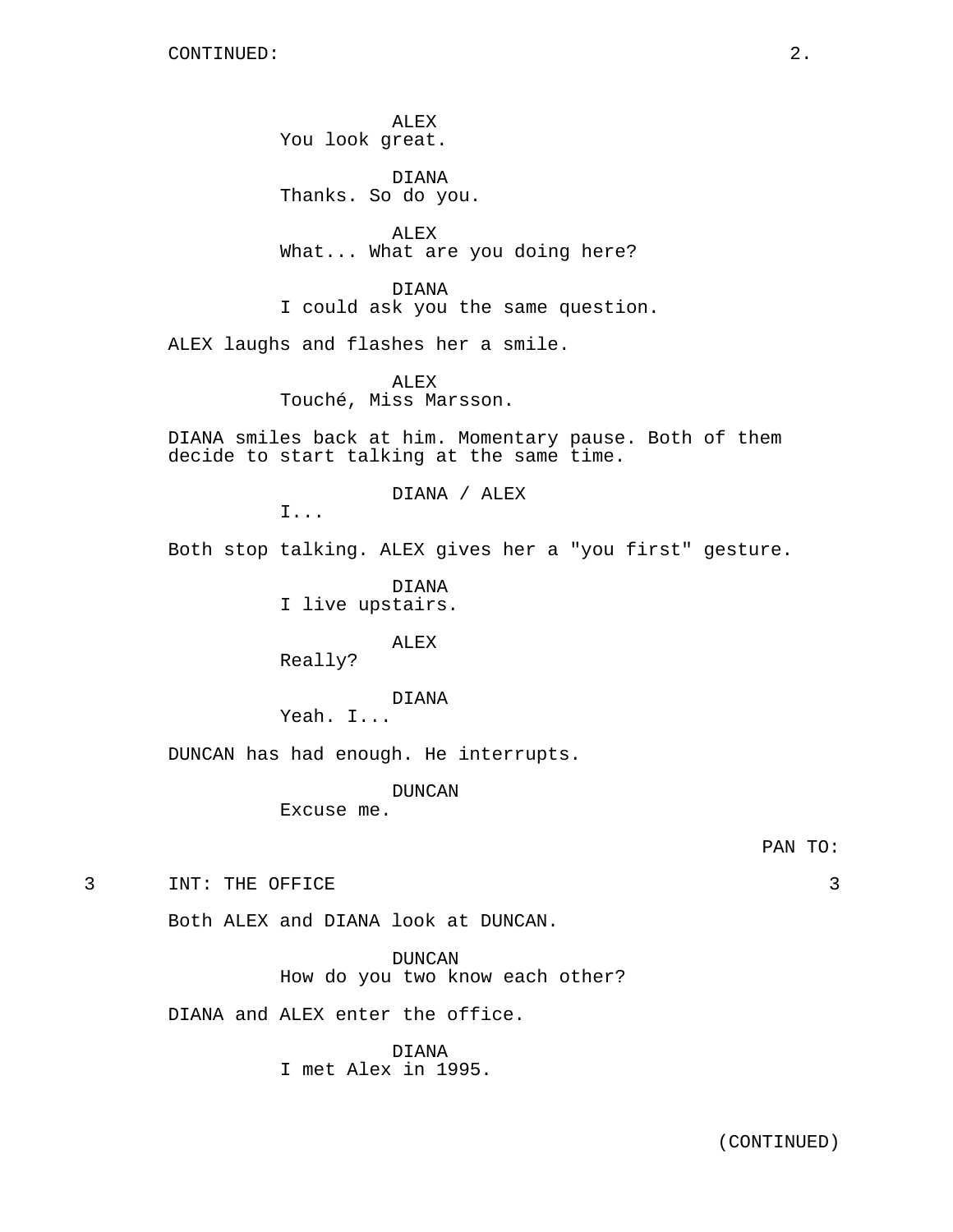ALEX I was holding a weapons seminar and...

DIANA And I was attending it.

ALEX looks at DIANA, but is talking to DUNCAN.

ALEX I noticed her the minute she entered the room.

Momentary pause, then ALEX looks back at DUNCAN.

ALEX But I was, well, sort of involved with someone at the time. We emailed each other for months then...

ALEX looks back at DIANA.

ALEX ...then one day the emails just stopped.

Momentary pause, then ALEX looks back at DUNCAN.

ALEX I figured she wanted nothing more to do with me and...

DIANA That wasn't the reason.

ALEX looks back at DIANA.

ALEX It wasn't?

DIANA

No.

ALEX Then what happened?

DIANA gets a far off look in her eyes. DUNCAN puts two and two together, and figures the reason was Hercules.

> DIANA It's a long story.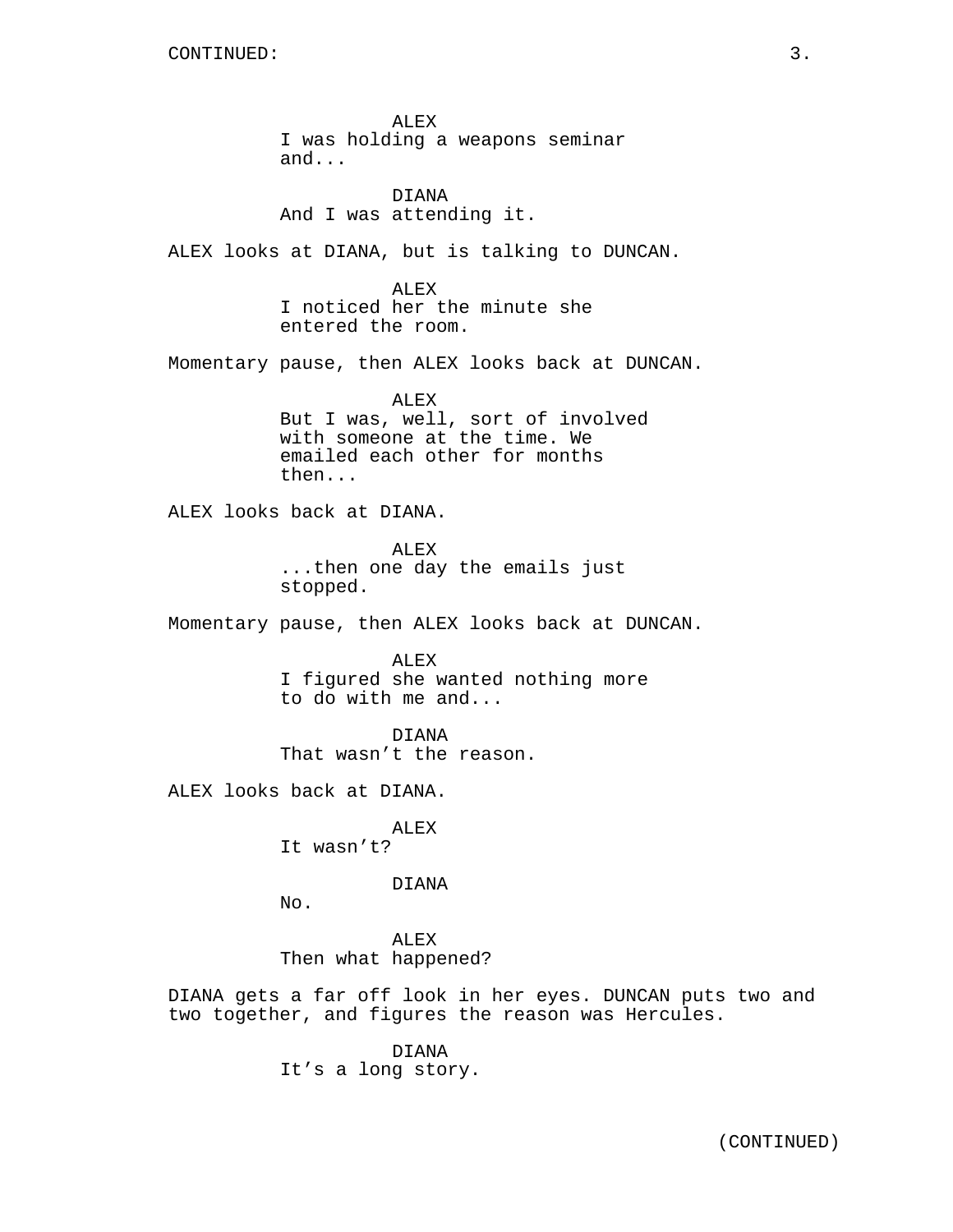ALEX I'd like to hear it.

DIANA

Really?

ALEX Would I lie? (beat) How about dinner?

Momentary pause.

DIANA

Sure.

ALEX Great. I'll pick you up around 6:00?

DIANA

I'll be here.

ALEX smiles and kisses DIANA. After a few moments ALEX breaks the kiss.

> ALEX Later MacLeod.

> > DUNCAN

Later Alex.

ALEX leaves. DIANA watches ALEX leave. DUNCAN watches DIANA watching ALEX leave. Once ALEX is gone, DIANA turns to DUNCAN.

> DIANA So, how long have you known Alex?

DUNCAN looks at her.

DUNCAN If that's your way of asking if he's Immortal...

Momentary pause. She gives him an "it is" look.

DUNCAN

...he's not.

DIANA Will he be?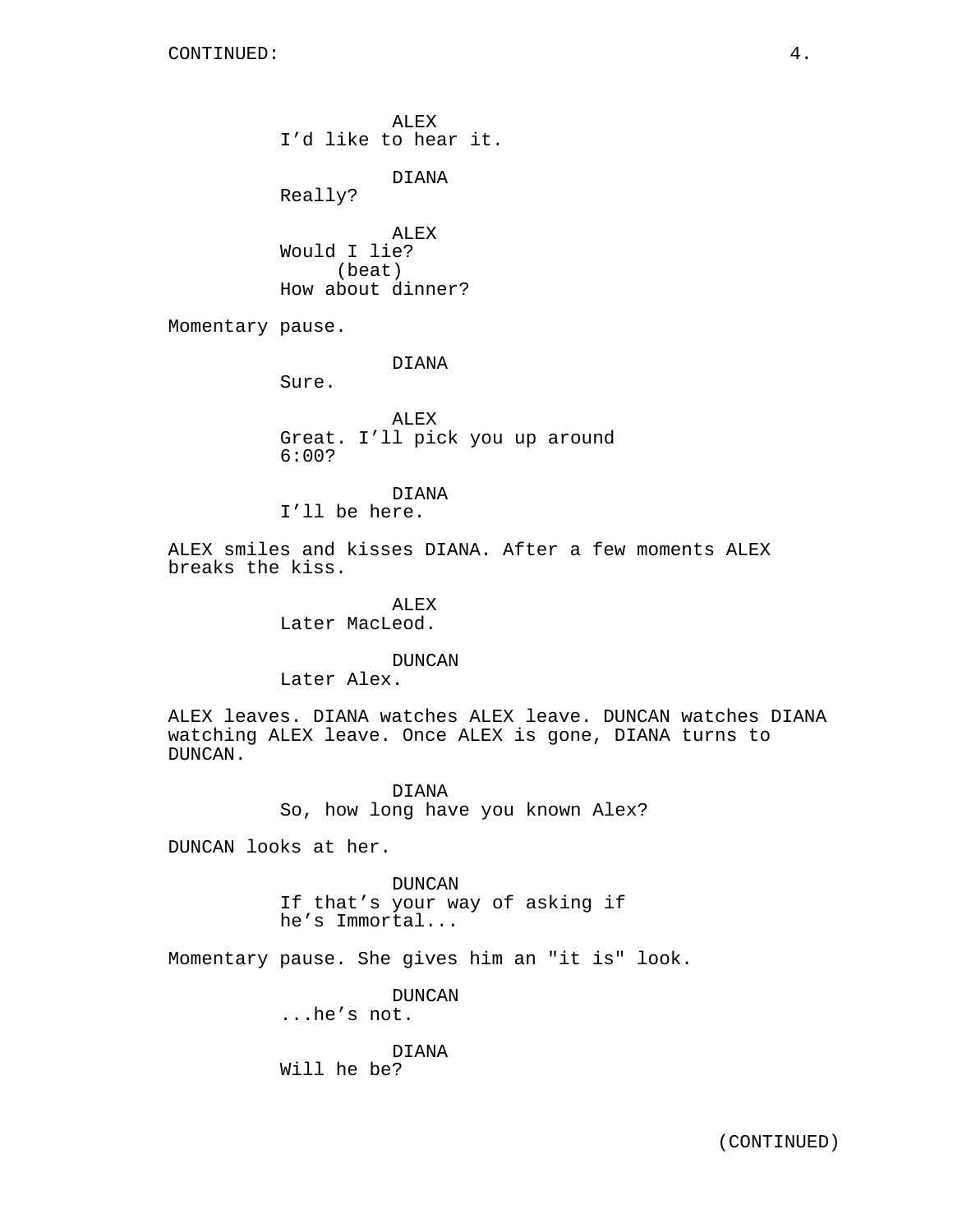DUNCAN

What?

DIANA You've said that you can tell if someone will...

DUNCAN No. Alex isn't now, and never will be, one of us.

DIANA

Good. (beat) Because I have enough Immortals to worry about right now. I don't need another.

DIANA exits. DUNCAN calls after her.

DUNCAN What's that supposed to mean?

DIANA keeps going.

DUNCAN

Diana?

DIANA keeps going.

DUNCAN

D?

DUNCAN is about to go after her, when the phone rings. He looks at the DIANA who is almost at the elevator, then at the phone, then back at DIANA. He decides to answer the phone.

DUNCAN

Hello?

JUMP TO:

4 INT: THE LOFT - LIVING ROOM 4

DIANA is looking though a shoe box of old photos. After a few moments she finds the photo she is looking for. It is of her and ALEX. She sits back on the sofa, and stares at the photo.

FADE TO: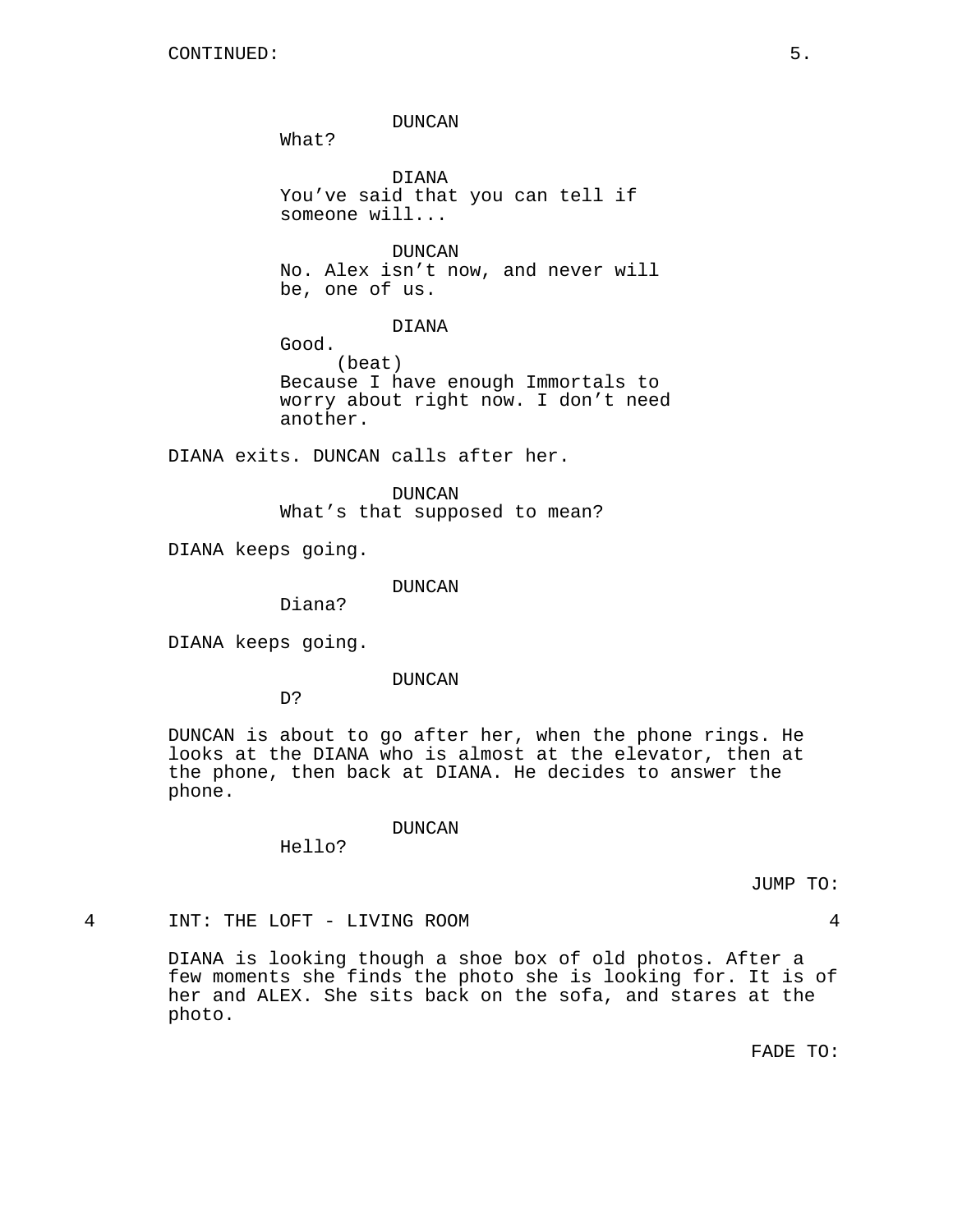# 5 FLASHBACK - INT: AUDITORIUM - TORONTO (AUGUST 1995) 5

ALEX is on stage. He is hosting a seminar on Weapons of the Ancient World. DIANA is in the audience. She is completely captivated by him. Not only in what he is saying, but in him as well.

> ALEX And that concludes the seminar. I'll be around for a while, so... (beat) ...if anyone has any questions, come on down.

As the auditorium empties, ALEX gathers up his notes. DIANA notices no one is approaching him, so she heads down.

### DIANA

Excuse me, Mr. Freyer?

ALEX looks up from his papers. DIANA can tell he likes what he sees.

ALEX

Please, call me Alex.

DIANA

Alex. (beat) I have a question for you.

ALEX What would you like to know?

DIANA Since we seem to be the only two left here, before I ask my question... (beat) I was wondering if you would like to join me for dinner?

ALEX I believe that was a question.

DIANA smiles. Momentary pause.

DIANA So it was. (beat) Well?

ALEX smiles back at her.

6.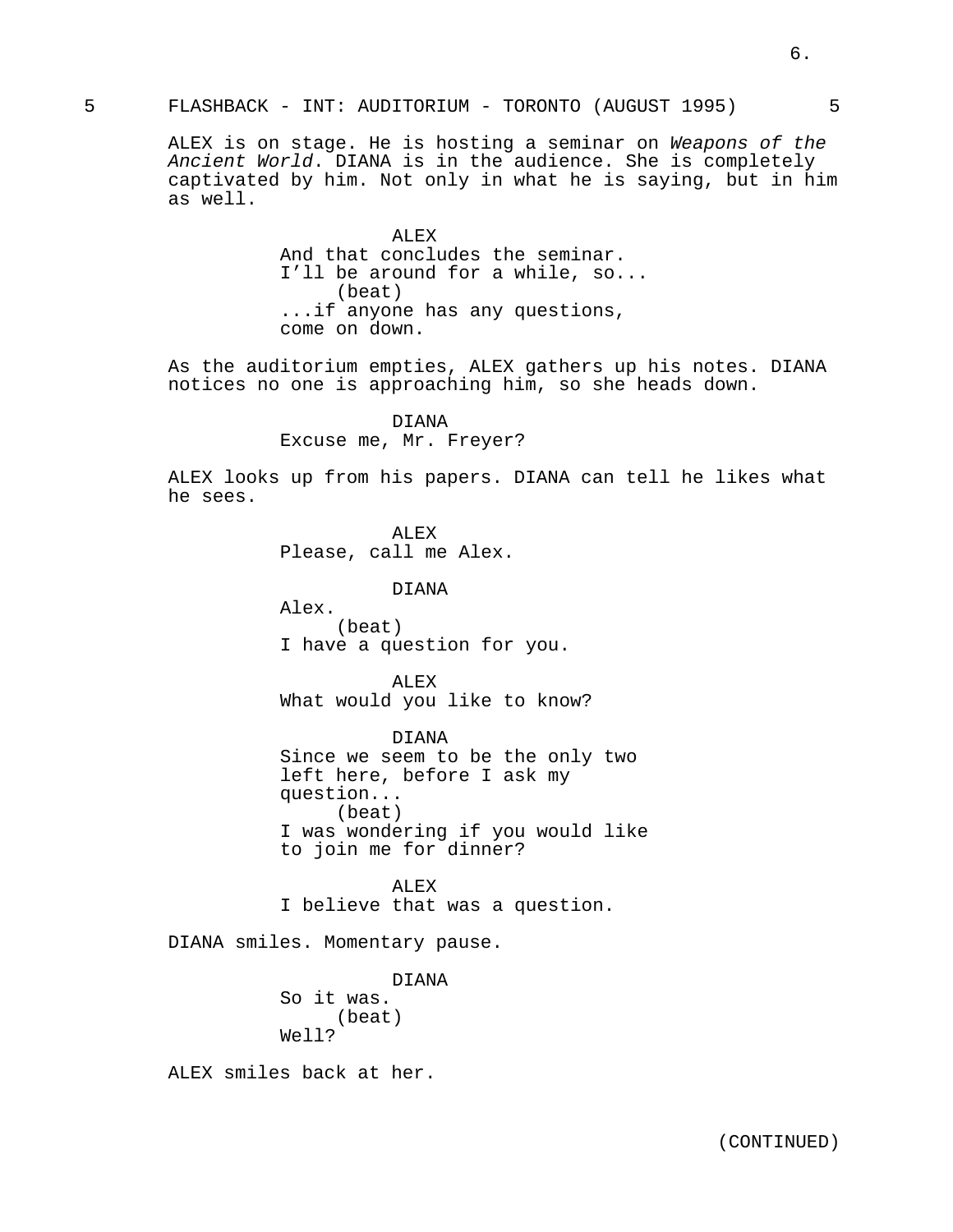ALEX

I'd love too.

ALEX finishes gathering up his papers and stuff and they head out.

6 INT: RESTAURANT - TABLE 6

They have just finished dinner and are laughing.

DIANA I can't believe you really did that!

Momentary pause. ALEX stares into DIANA's eyes.

ALEX I can't remember when I've had so much fun. (beat) You really are quite interesting, Diana.

DIANA So are you, Alex.

DIANA touches his hand. They stare at each other for a moment. The background music changes. A slow song comes on. DIANA rises from the table and walks over to him. She offers her hand to him.

> DIANA Dance? ALEX Ah... DIANA (smile) Come on. (beat) I promise I won't bite. (beat) Unless you ask me to. ALEX (smile) Sure.

ALEX takes her hand and she leads him to the dance floor.

CONTINUE TO: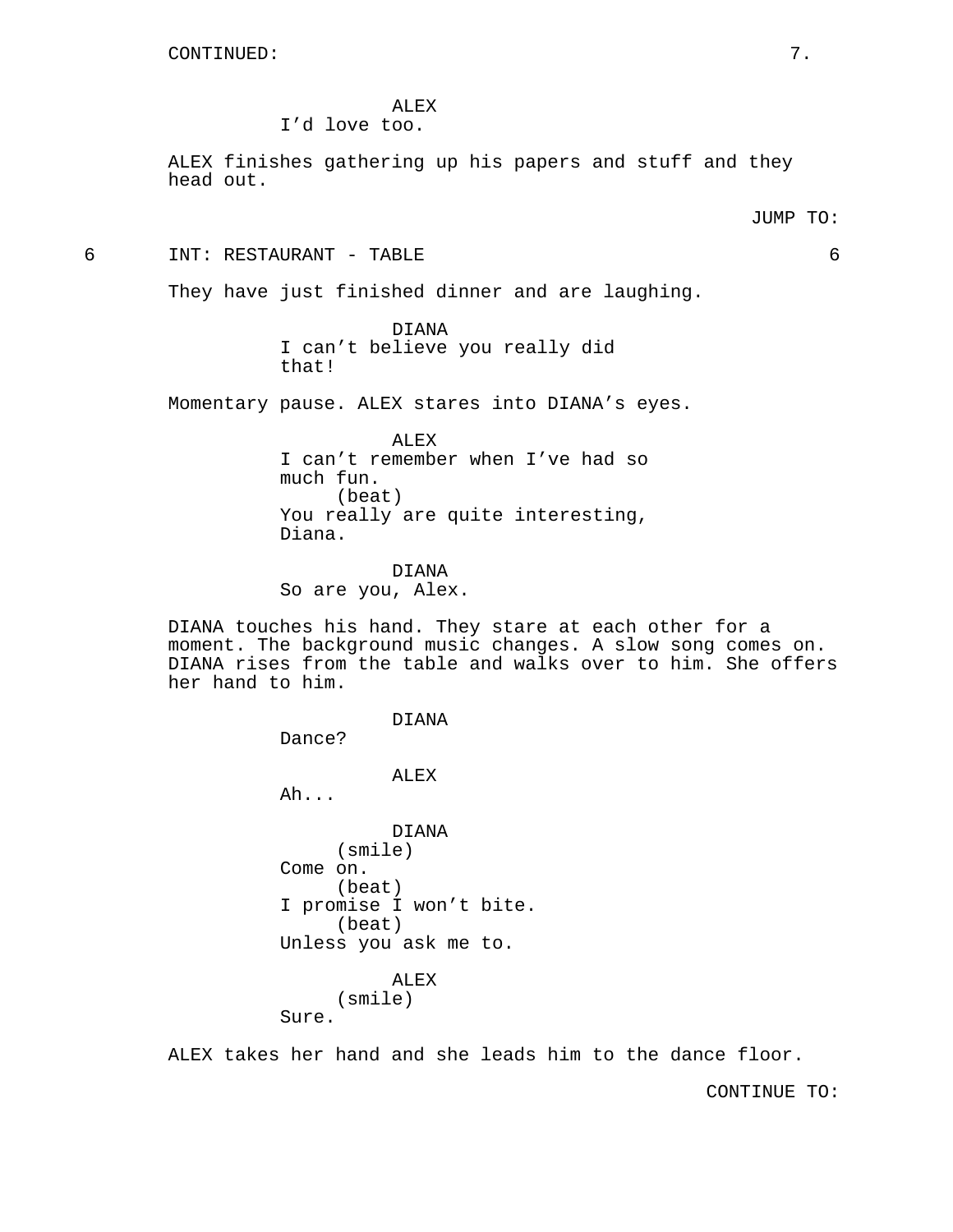# 7 DANCE FLOOR 7

They reach the dance floor. They start to dance. She rests her head on his chest. He strokes her hair. After a few moments, he says her name.

ALEX

Diana?

DIANA lifts her head and looks at him. He strokes the side of her face and kisses her. He pulls her close, and she melts into his embrace.

JUMP TO:

# 8 EXT: DIANA'S PLACE - FRONT PORCH 8

ALEX and DIANA are standing on the front porch.

ALEX I had a great time. Maybe we can do it again sometime?

DIANA

I'd like that.

He kisses her. After a few seconds, he breaks the kiss.

ALEX Good night, Diana.

DIANA Who says the night is over?

ALEX

What?

She smiles, opens the door, and offers him her hand. He takes it. She leads him into the house.

CONTINUE TO:

9 INT: HALLWAY 9

She leads him down the hall to the bedroom.

CONTINUE TO: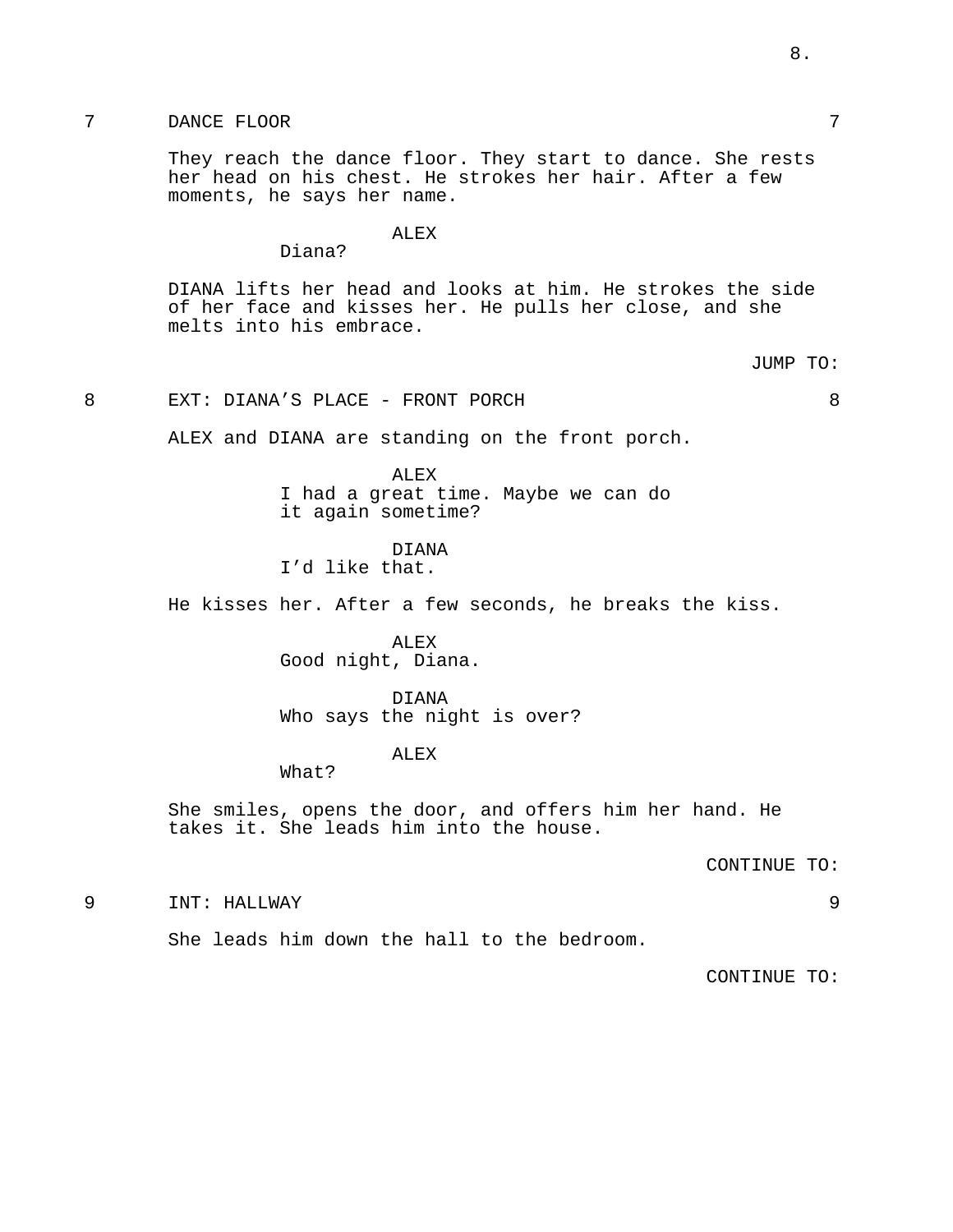# 10 BEDROOM 10

She drops his hand and enters the room. He stands in the doorway. She walks over to the bed and sits on the edge. She looks at him, pats the bed, and summons him over. He walks over and sits beside her.

#### DIANA

Kiss me.

ALEX

I...

She places her finger on his mouth in a "sh" gesture.

DIANA

I said...

She looks at him.

### DIANA

Kiss me.

He smiles and kisses her. She leans back and he leans forward. They make love.

FADE BACK TO:

11 INT: THE LOFT - LIVING ROOM 11

CLARK is sitting on the sofa, looking at the photo that DIANA is holding.

> CLARK Is that my father?

> > DIANA

No.

Momentary pause. DIANA turns to CLARK.

DIANA

He's not your father.

The elevator can be heard coming up. CLARK tenses for a moment. DIANA knows that look. The person on the elevator is an Immortal. DIANA stares at the elevator, wondering if it will be friend or foe that steps off. CLARK notices the look on her face and looks at her reassuringly.

CLARK

Don't worry, mom. It's only Mac.

The elevator stops and the door gate opens. It's DUNCAN.

(CONTINUED)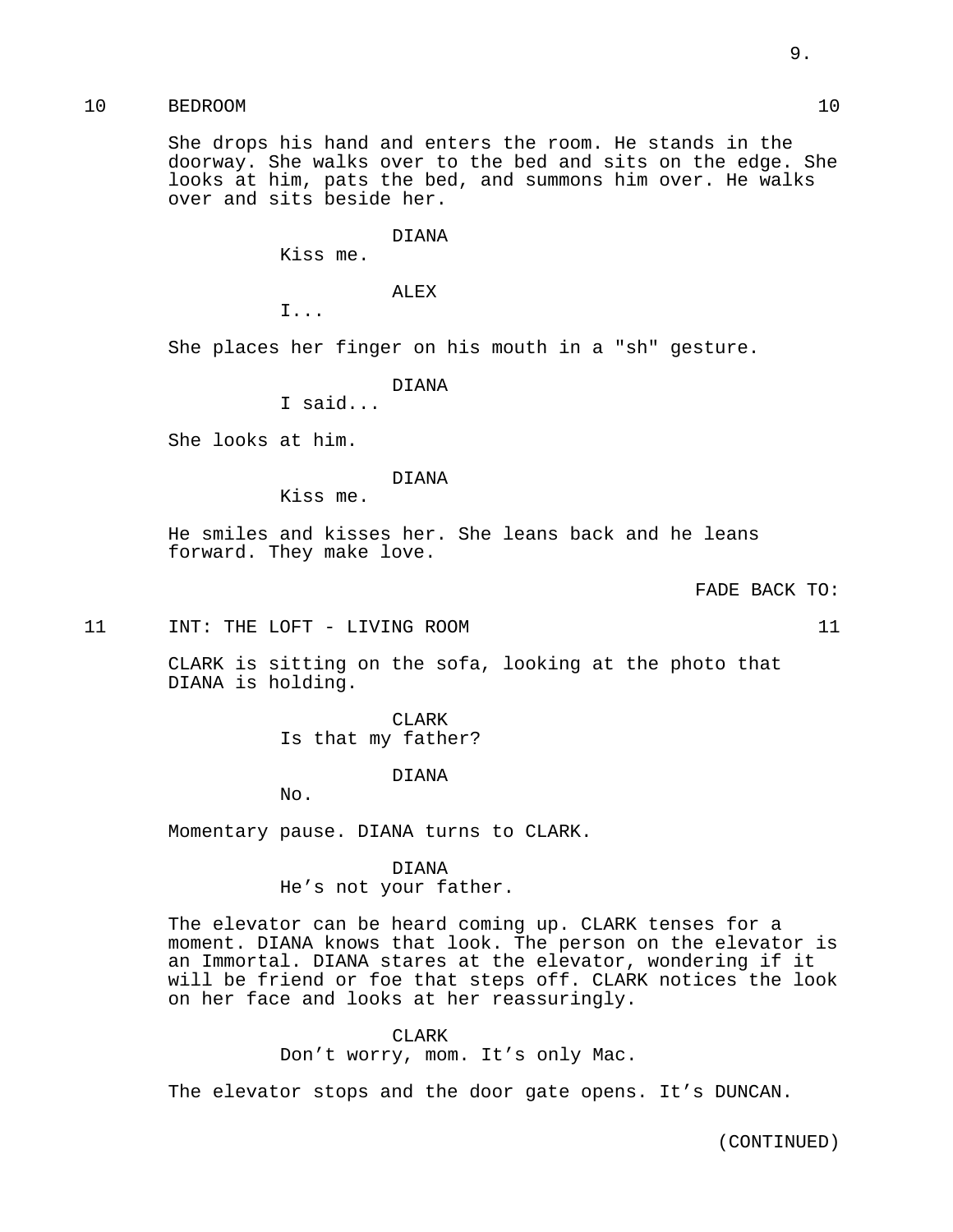### CLARK

See.

DUNCAN exits the elevator.

CLARK

Hi, Mac.

DUNCAN heads over. He wants CLARK to leave the room, so that he and DIANA can be alone.

> DUNCAN Hi, Clark. (beat) How's that jigsaw puzzle coming along?

CLARK Almost finished.

CLARK doesn't realize that DUNCAN is trying to get rid of him. But DIANA does.

> DIANA Well why don't you go work on it some more. I need to talk to Mac.

> > CLARK

Yes, mom.

CLARK goes to his room. DIANA looks back at the photo, then places it back in the box. DUNCAN walks over and sits in the chair. He can tell something is on her mind.

> DUNCAN Want to talk about it?

DIANA pretends not to know what DUNCAN is talking about.

DIANA

About what?

## DUNCAN

Alex.

Momentary pause. DIANA doesn't answer DUNCAN.

DUNCAN What happened in '95?

DIANA It just wasn't meant to be. That's all.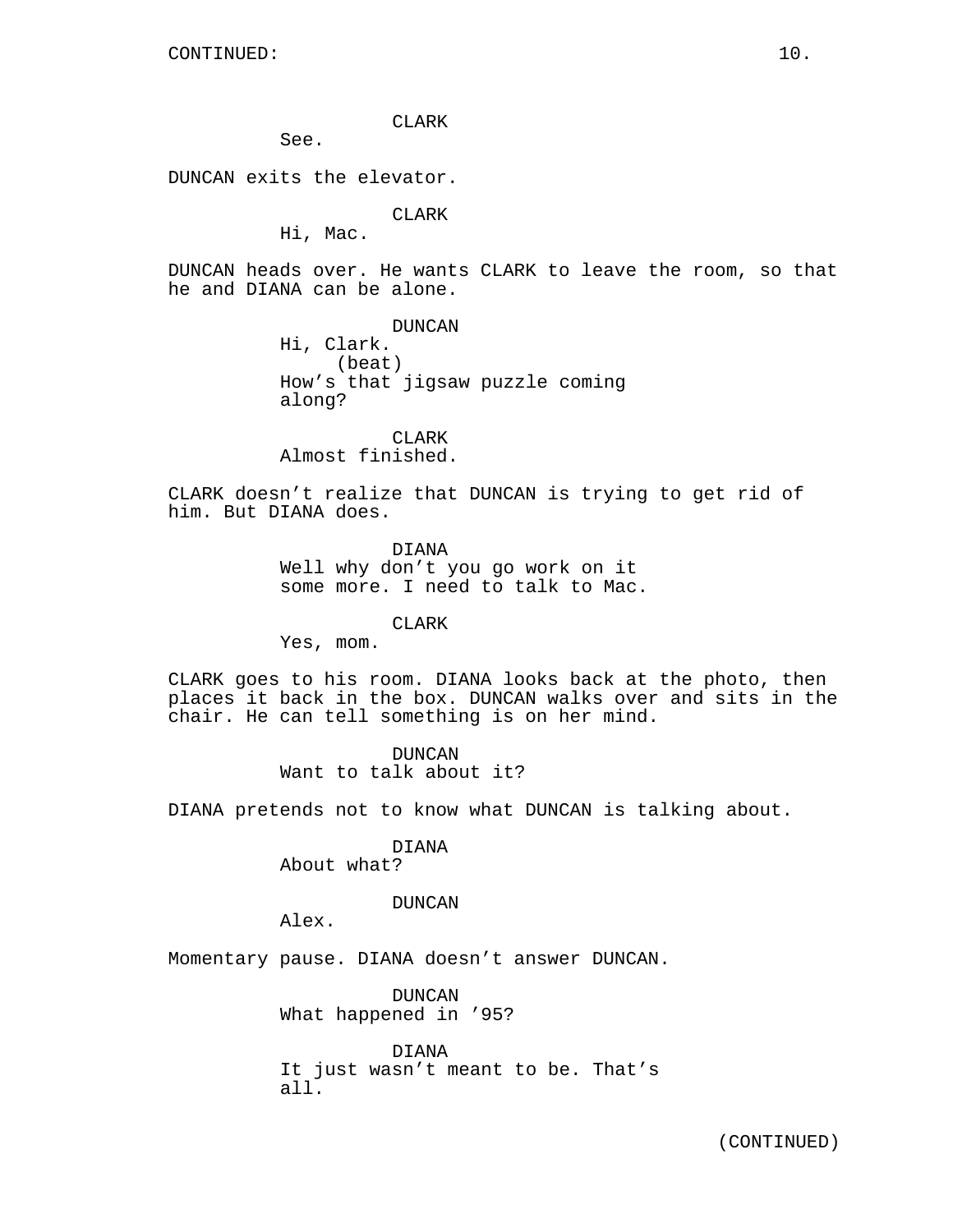Momentary pause.

DUNCAN Care to explain?

Momentary pause. DIANA doesn't answer DUNCAN. At least, not at first. DUNCAN doesn't press her. He waits.

> DIANA When I met Alex, he... (beat) He was still trying to get over Elena.

> > DUNCAN

Elena?

DIANA They'd been together for just over a year.

Momentary pause. DIANA falls silent again. This time he prompts her to continue.

DUNCAN

And?

Momentary pause.

DIANA They'd had a huge fight and she'd

stormed out. When I met him she'd been gone for 2 and 1/2 months. Alex figured she was gone for good.

Momentary pause. DUNCAN thinks he's figured it out. His next line is a statement not a question.

> DUNCAN But he was wrong.

> > DIANA

Three weeks later he... (beat) He returned home to find her waiting for him. She acted like nothing had happened. And, she wanted him back.

DUNCAN Let me guess. He went back to her.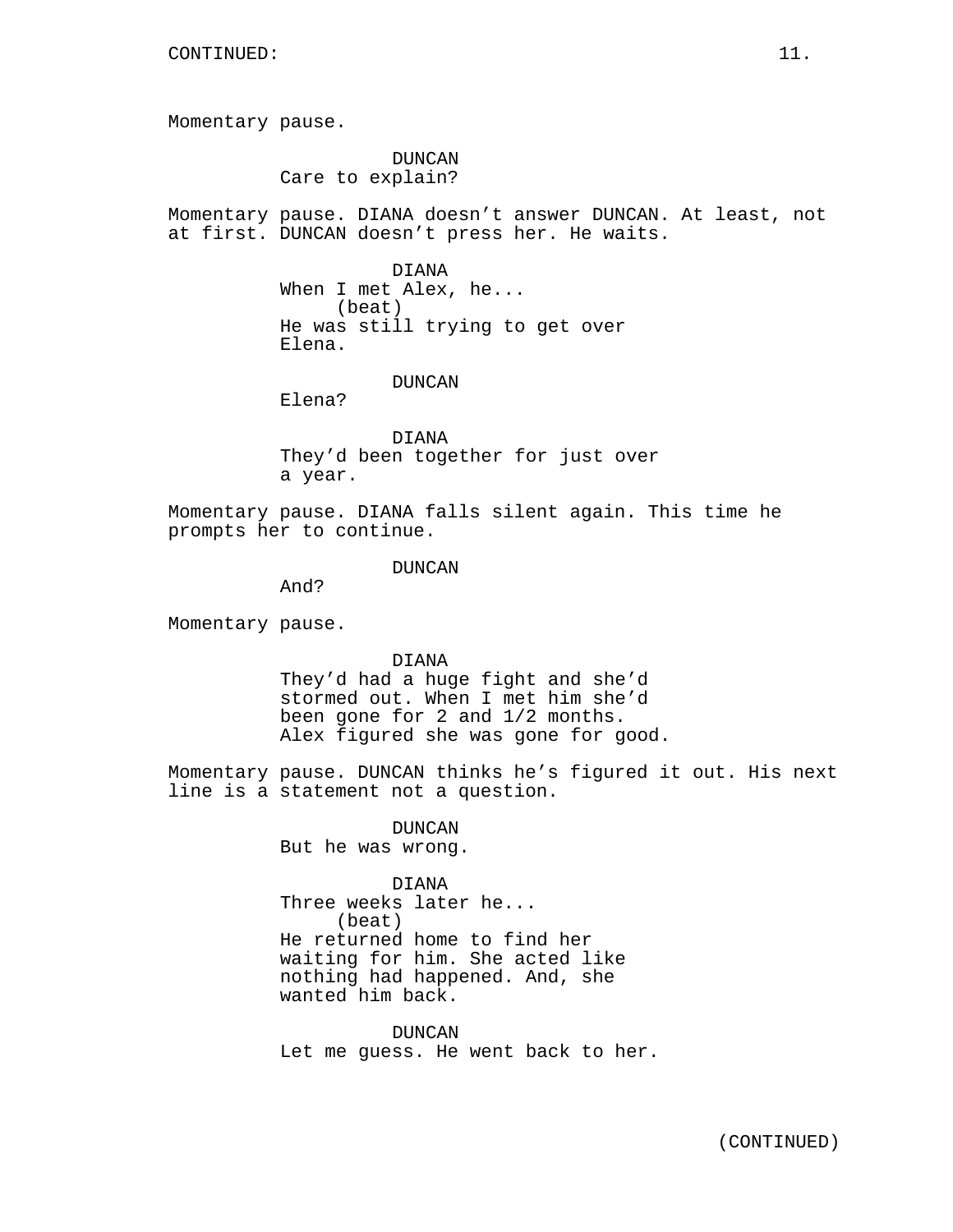DIANA Yeah. He did. (beat) We stayed friends. And, as Alex said earlier, we emailed each other every day. I told him that if she ever left him again, I'd be waiting. I loved him so much. I...

DUNCAN You think he wants to try again?

DIANA

I don't know.

Momentary pause. DIANA looks at DUNCAN.

DIANA Guess I'll find out tonight.

DIANA rises from the sofa and heads to her room. She gets to the door and then looks back.

> DIANA Oh, by the way, you never said, how do you know Alex?

DUNCAN I sold him a sword in '96.

DIANA

A sword?

DUNCAN

Yeah. A sword.

DIANA gives him an "I don't buy it" look, but lets it go. She enters her room. DUNCAN goes over to the box of photos and picks up the photo that DIANA was looking at. He stares at it.

CUT TO:

12 INT: RESTAURANT 12 12

DIANA and ALEX have just finished dinner and are talking. DIANA says her line as she raises her glass to take a drink. (She takes a drink as soon as she has said line.)

> DIANA So, whatever happened to Elena?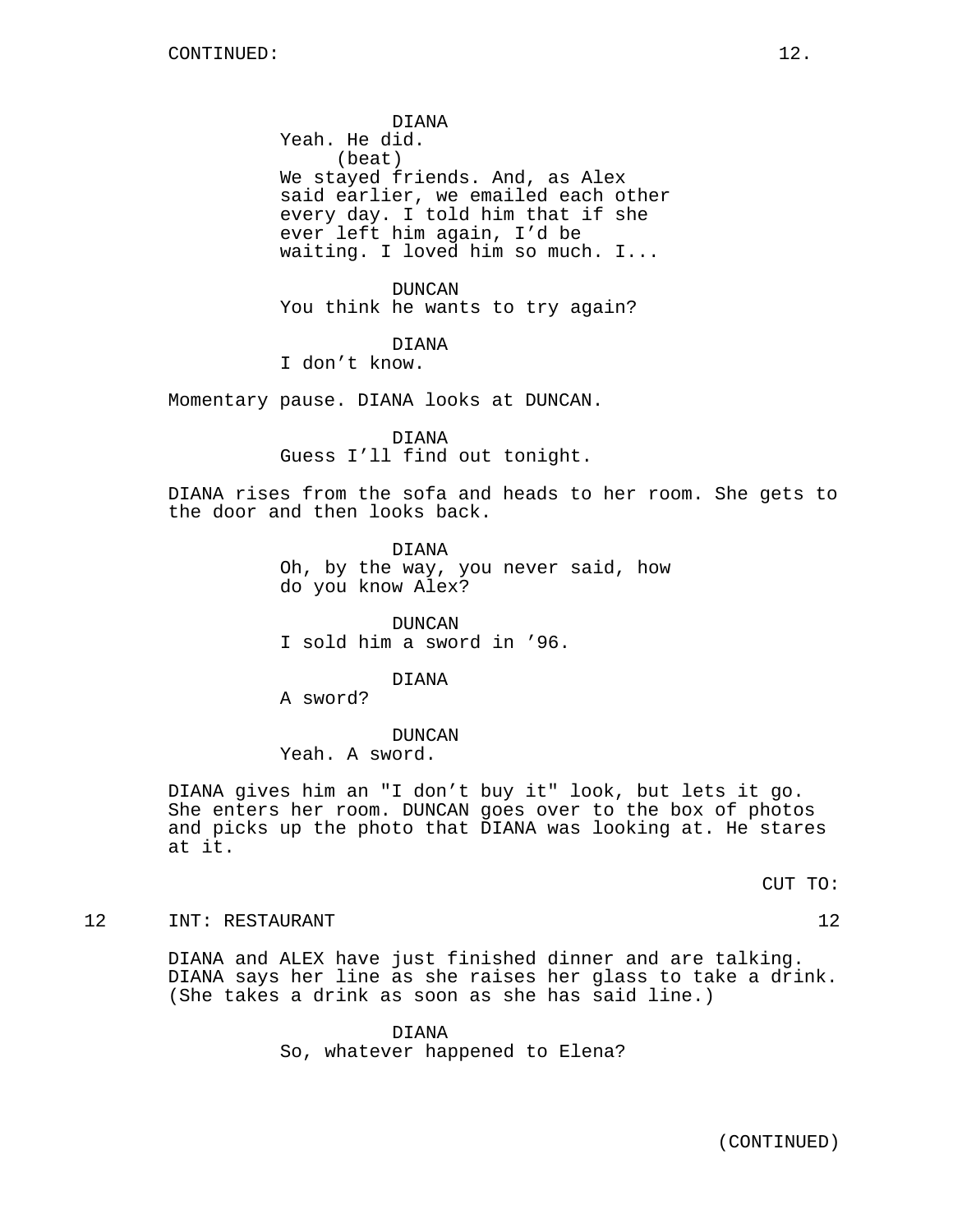ALEX I married her.

DIANA almost chokes on her drink.

# DIANA

You're married?

ALEX gets a sad look in his eye.

ALEX

No.

DIANA is confused.

DIANA

But you...

ALEX Elena died 2 years ago.

DIANA Oh. I'm sorry.

Momentary pause.

ALEX We'd decided to celebrate the new millennia by doing something we'd never done before.

ALEX gets quiet. DIANA places her hand on his.

DIANA It's okay, Alex. You don't have to...

ALEX No. I... I want to.

DIANA holds his hand, and waits for him to tell her.

ALEX We went to Australia. We were gonna go to the outback, you know.

DIANA

Yeah. (beat) So, what happened?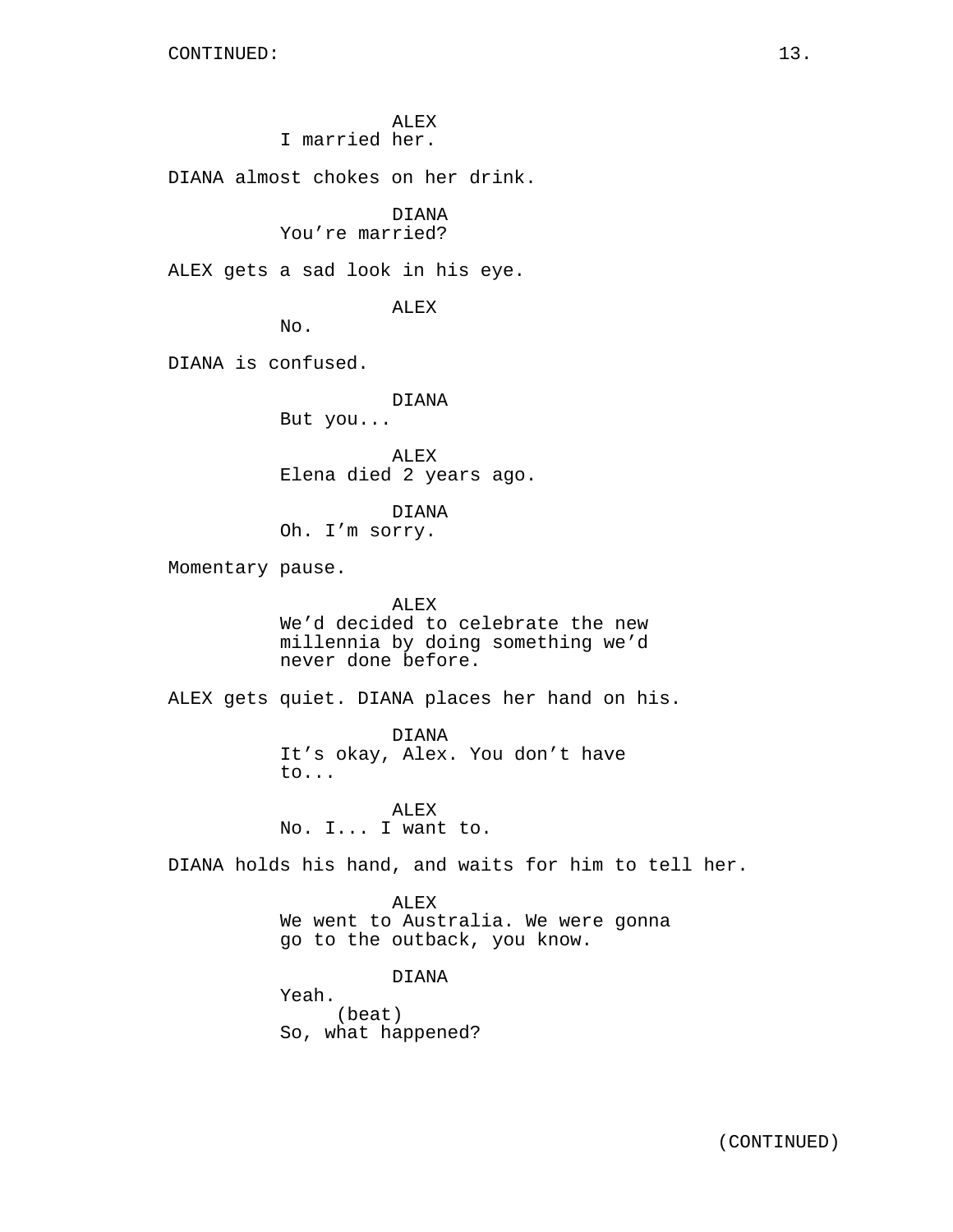ALEX We were having the time of our life. Everything was... Momentary pause. ALEX falls silent again. DIANA It's okay, Alex. You... ALEX One week into the trip, she collapsed. No reason. Or so we thought. (beat x2) The local hospital told us she was dying. There was nothing they could do. DIANA What was it? Did they... ALEX Some sort of cancer. Apparently she'd had it for over a year. DIANA And she didn't tell you? ALEX She didn't know. Elena hated hospitals, and doctors. She never went to a doctor unless she had to. (beat) The doctors gave her three months. But... (beat) ...she didn't make it that long. ALEX falls quiet again. She strokes his hand. Momentary pause. After a few moments, he composes himself, and looks at DIANA. ALEX So. Enough about me. (beat) What have you been up to since we last spoke?

DIANA lets go of his hand and takes a drink of her drink.

DIANA A little of this, a little of that.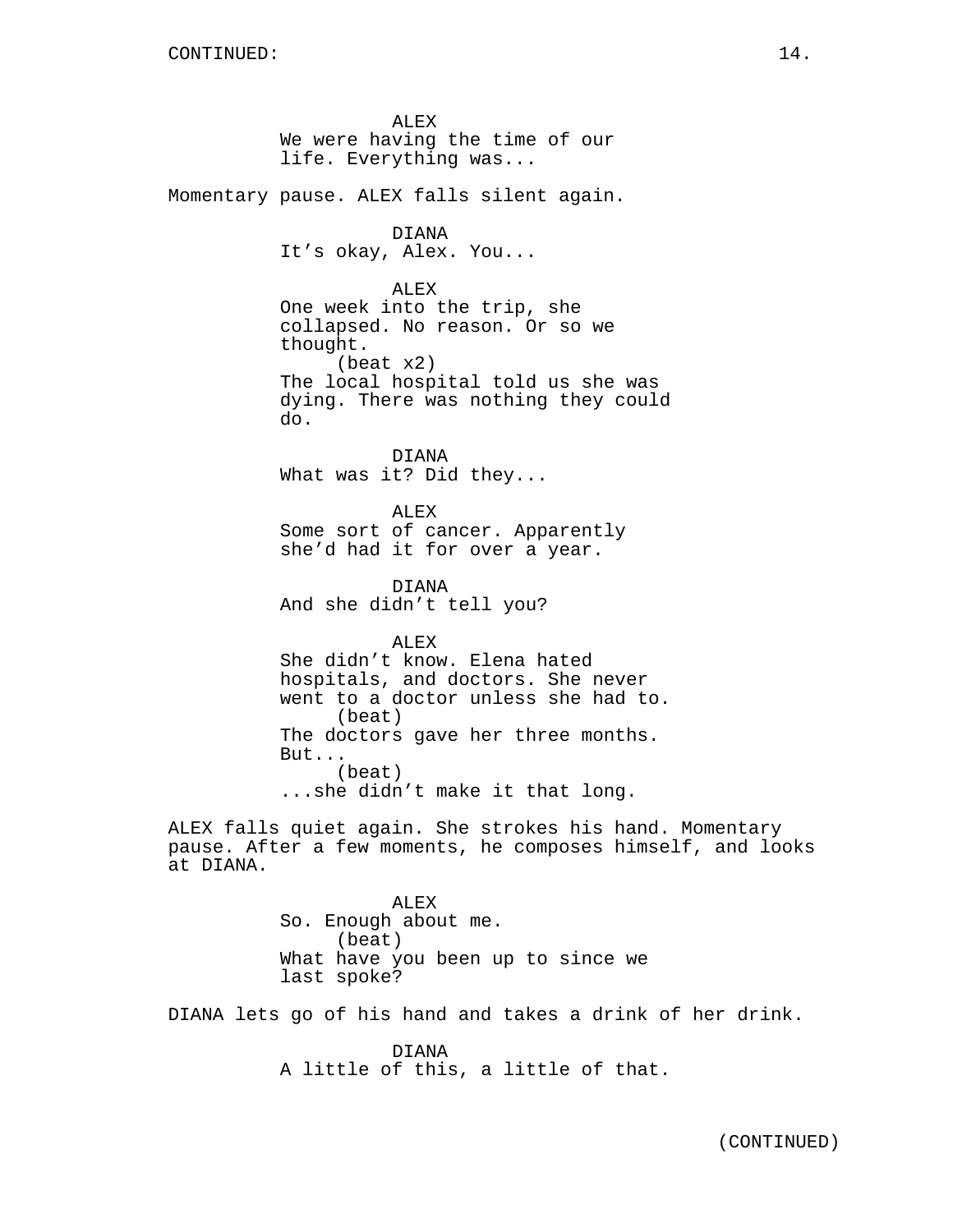ALEX Still into Mythology. DIANA More than ever. ALEX Still trying to prove that the myths are real? DIANA They are real. Momentary pause. He looks at her. ALEX You really believe in the Olympian Gods? DIANA More now than I did then. ALEX Really? DIANA Oh, believe me, they are real. ALEX You mean were. DIANA Yeah. Right. Were. Momentary pause. ALEX I suppose you have some sort of proof, right? Momentary pause. DIANA Sort of. ALEX Sort of? DIANA Yeah. Sort of.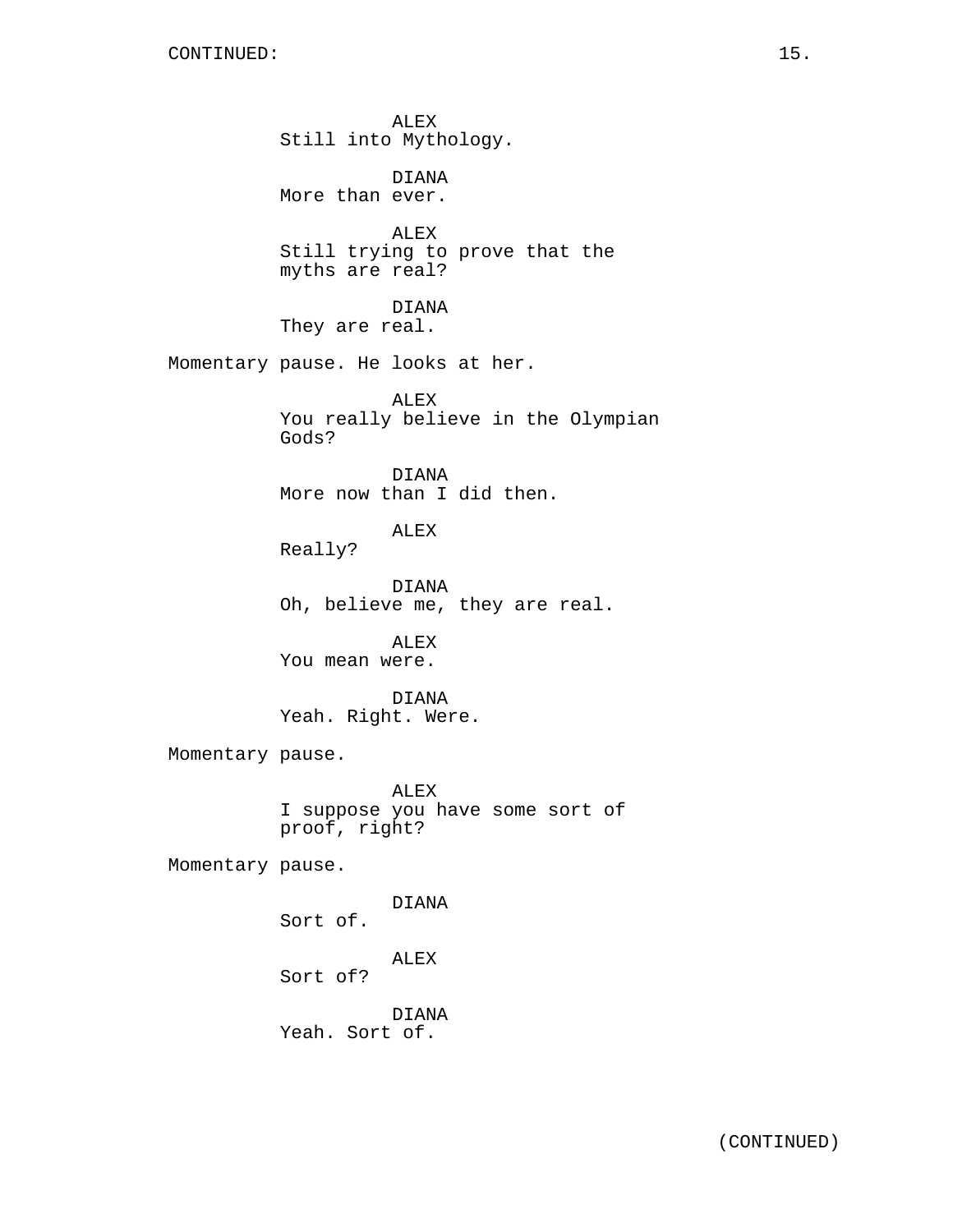ALEX Can I see it?

Momentary pause.

DIANA

Maybe.

ALEX looks at her with a raised eyebrow.

ALEX Maybe? (beat) Diana, you can't just dangle a carrot like that, and then...

DIANA decides to change the subject.

DIANA Dance with me.

DIANA rises and offers ALEX her hand. He smiles and takes it. They head to the dance floor.

CONTINUE TO:

```
13 EN-ROUTE TO DANCE FLOOR 13
```
While walking to the dance floor, the song changes. It changes to the song they danced to in the flashback.

CONTINUE TO:

14 DANCE FLOOR 24

They dance. We stay with the dance for a while, then we...

JUMP TO:

15 EXT: WAREHOUSE - PARKING LOT 15

ALEX's car pulls up and DIANA and ALEX get out.

CONTINUE TO:

16 WAREHOUSE - MAIN DOOR 16

DIANA and ALEX approach the warehouse door. They stop outside the door.

> ALEX What's in the warehouse?

Momentary pause. DIANA flashes him a smile.

(CONTINUED)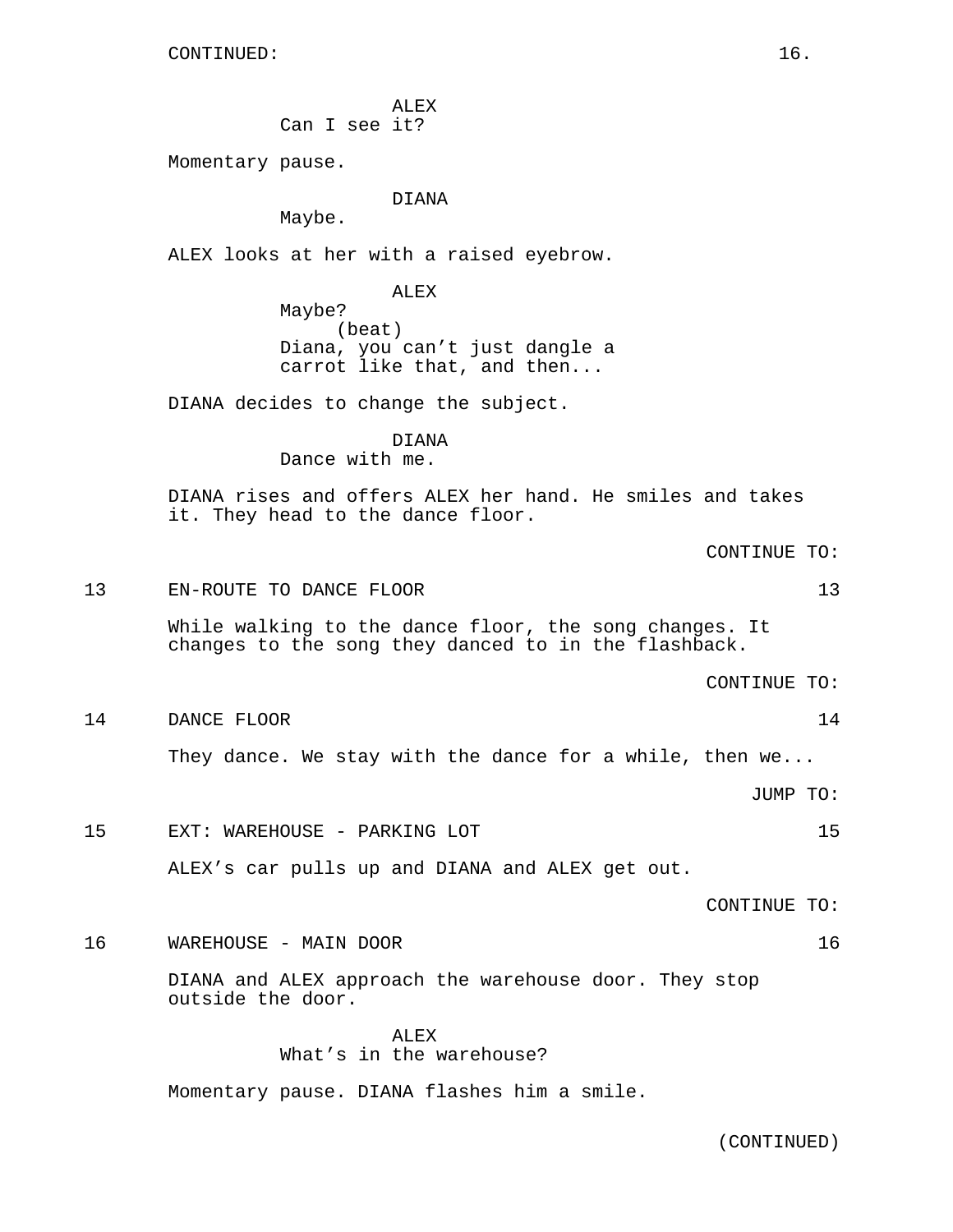DIANA You'll see.

DIANA opens the door. ALEX is about to enter.

DIANA

Wait.

DIANA stops him.

DIANA I need you to promise, that you will never reveal to anyone, what is behind these doors.

ALEX You make it sound so ominous.

DIANA gives him a look.

DIANA

Alex.

ALEX I never knew you were so cloak and dagger!

DIANA Alex, do you promise?

Momentary pause.

ALEX Okay. I promise.

DIANA motions him in and they enter.

CONTINUE TO:

17 INT: WAREHOUSE 17

DIANA turns on the lights. The warehouse lights up. ALEX is awestruck. The warehouse has been organized since the last time. The rows are now grouped. Books, artifacts, weapons, art, etc. The row directly in front of them, is a row of weapons.

ALEX

Wow. (beat) What is this place?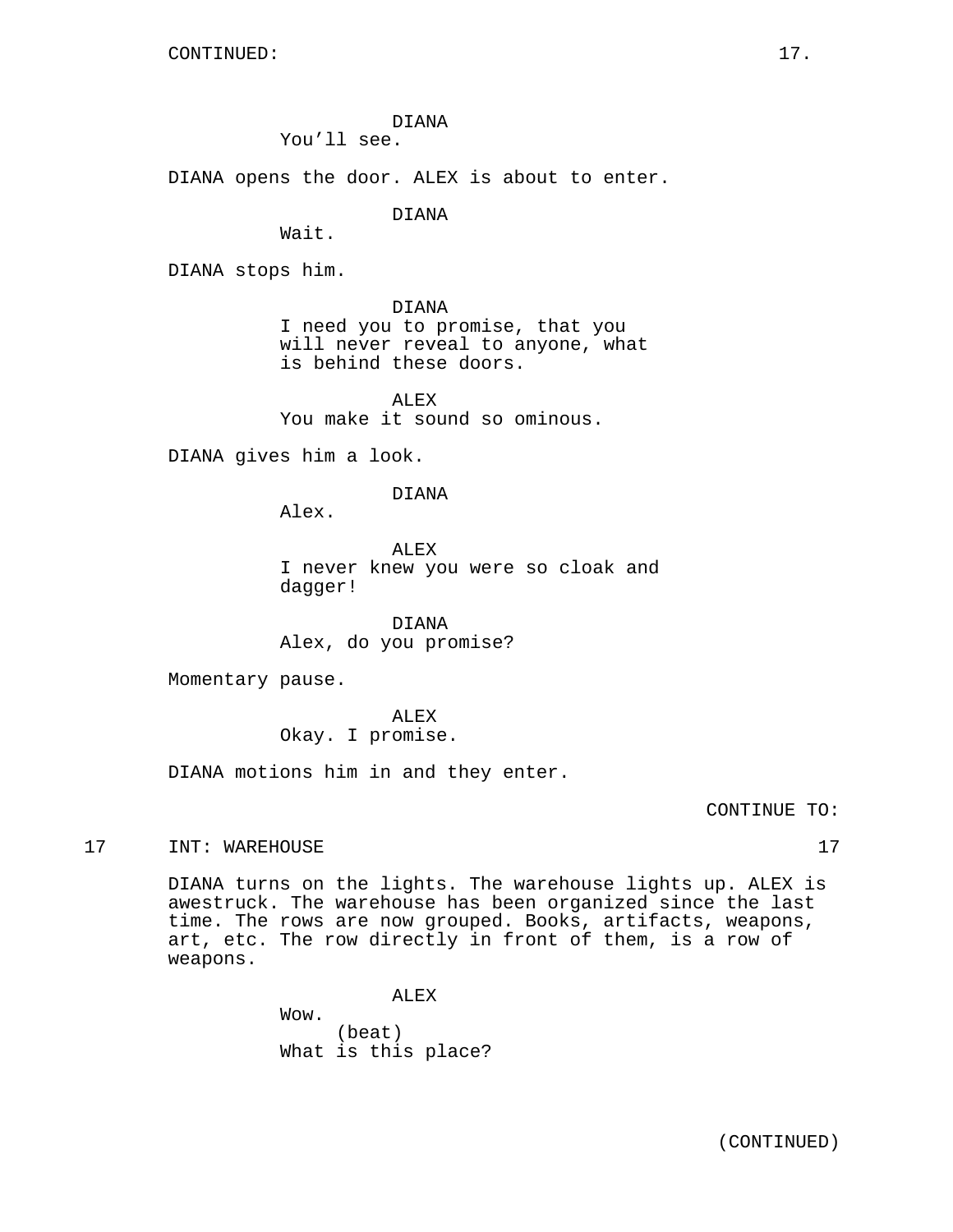DIANA

Proof.

ALEX looks at her with a raised eyebrow.

ALEX

Proof?

DIANA

Yeah. (beat) But the world is not ready for it yet. (beat) Come, there is something I want to show you.

DIANA leads ALEX though the warehouse. He stops and admires all the weapons. He's like a kid in a candy store. DIANA eventually gets him to the door to the hidden room.

CONTINUE TO:

18 TROJAN ROOM - OUTSIDE THE DOOR 18

ALEX is confused. He thinks they have hit a dead end.

ALEX A dead end? I thought you knew this place.

DIANA Close your eyes.

ALEX looks at her with a raised eyebrow.

ALEX

What?

DIANA You heard me. Close your eyes.

ALEX looks at her but then closes his eyes. DIANA quickly unlocks the door.

> DIANA Give me your hand.

ALEX Can I open my eyes?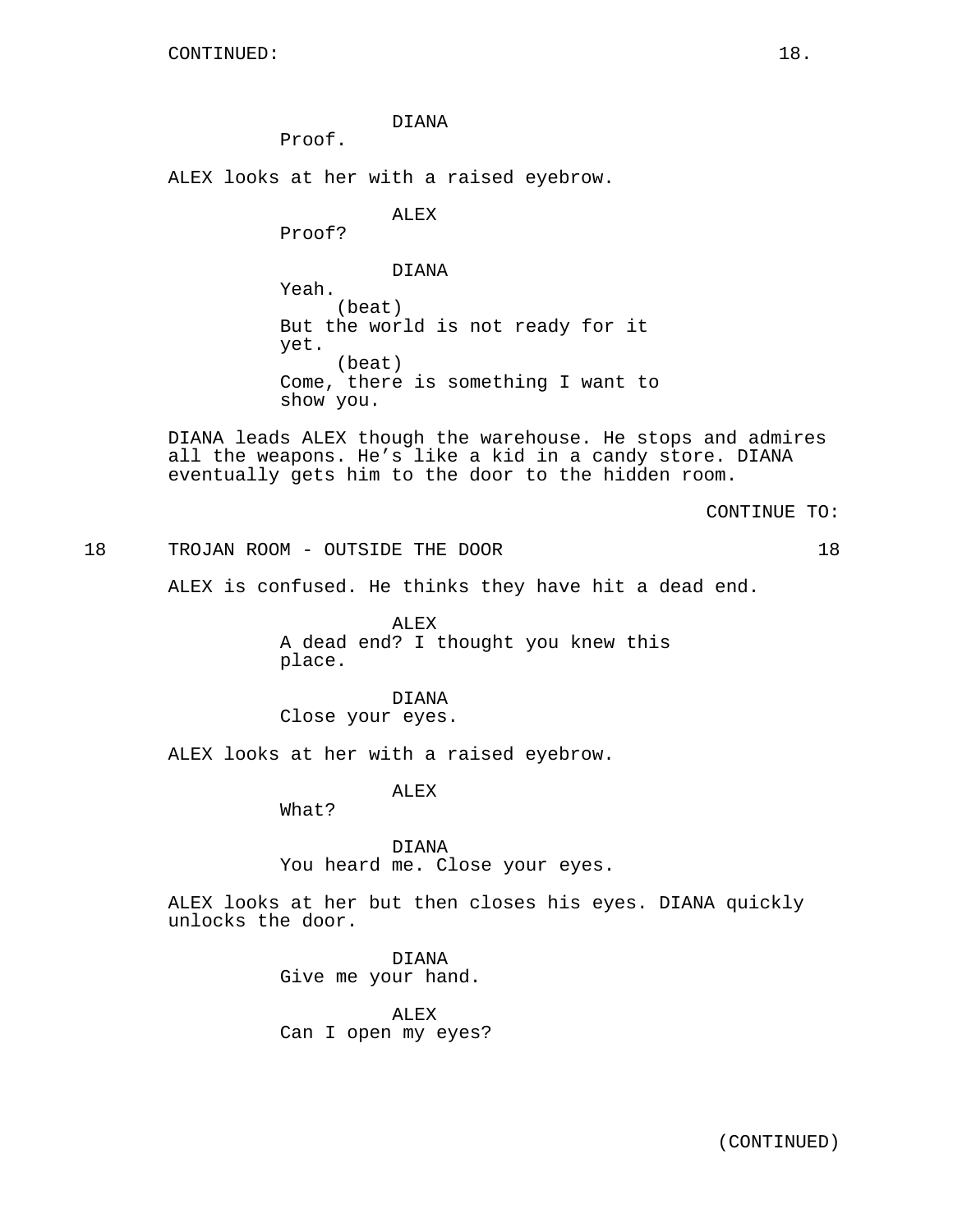## DIANA

No.

ALEX gives her his hand. She leads him into the room.

CONTINUE TO:

19 TROJAN ROOM - INSIDE 19

She turns on the light and drops his hand.

DIANA Okay. Open them.

ALEX opens his eyes. He sees the Trojan Horse. He gets a look of excitement on his face.

> ALEX Oh... My... God... (beat) Is that...

# DIANA

Yep.

ALEX Where did you... How did you...

She takes his hand and they walk over to the horse. They stop under the underbelly of the horse. ALEX stares up at it.

> ALEX Wow. That's high. (beat) I wonder how they got in?

DIANA looks up.

DIANA

Easy. They had one man scale it, and then drop a rope down. Everyone then scaled the rope and entered the horse.

Momentary pause. ALEX stares at the horse.

ALEX The Trojan Horse. It was real. I wish I could see the inside of it.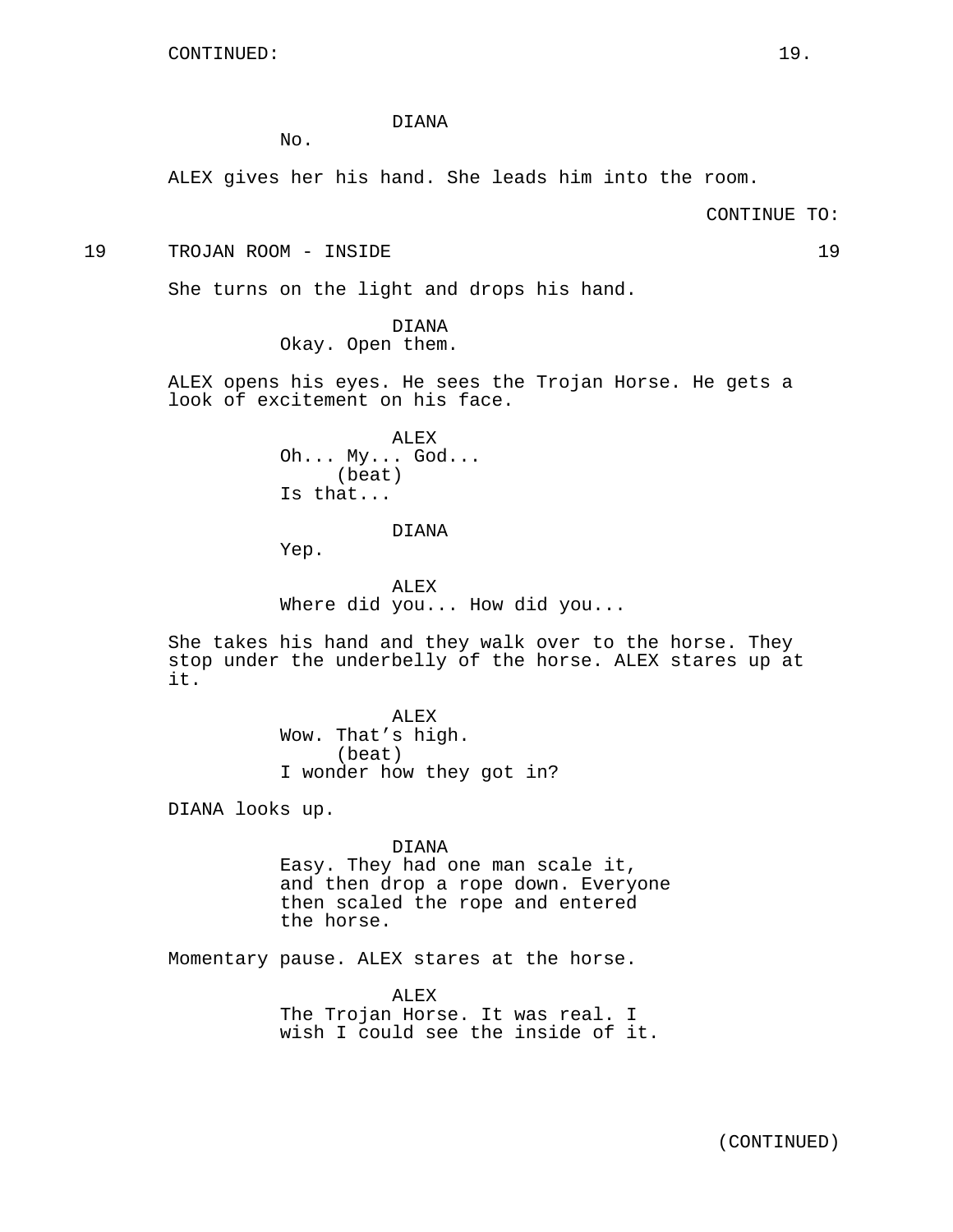DIANA walks to the horse's front leg, and pulls off a piece of wood to reveal a compartment. She takes out a remote and closes the compartment. She walks over to ALEX who is still staring in awe at the horse. When DIANA reaches ALEX, he notices the remote in her hands.

# ALEX What's that for?

### DIANA

Watch.

DIANA smiles and points the remote up. A compartment opens in the horse's underbelly, and a rope falls down. DIANA grabs the rope and presses the remote. The rope pulls her up into the horse. Once in, she sends the rope back down and yells down to ALEX.

#### DIANA

Grab the rope.

ALEX grabs the rope.

### DIANA

Hold on.

DIANA presses a button and the rope pulls ALEX up into the horse.

CONTINUE TO:

20 THE HORSE 20

DIANA helps ALEX in. Once both are in, she closes the hatch. ALEX is behind her.

## ALEX

Diana?

DIANA turns to him.

## DIANA

Yeah.

He strokes the side of her face. She steps closer and wraps her arms around his neck. He kisses her. She melts into his embrace.

CUT TO: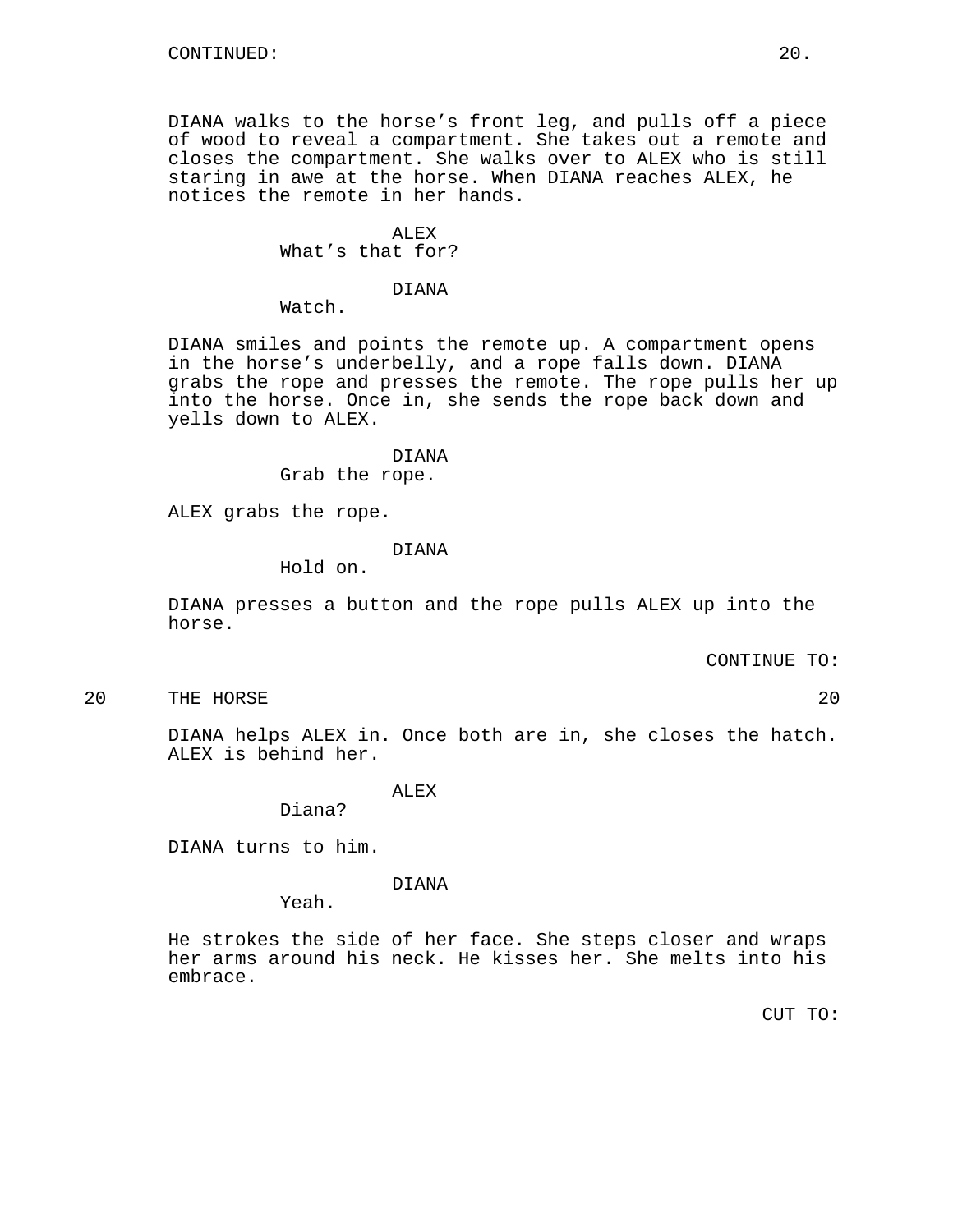21 THE LOFT - CLARK'S ROOM 21 21

DUNCAN is putting CLARK to bed.

CLARK Mac, is mommy going to home soon?

Momentary pause.

DUNCAN I don't know, Clark.

CLARK She must be having a good time to be gone so long.

# DUNCAN

Yeah.

Momentary pause.

CLARK Say good night to her for me, will you?

DUNCAN Sure, Clark.

DUNCAN smiles at CLARK.

CLARK Night, Mac.

DUNCAN Night, Clark.

DUNCAN leaves the room.

CONTINUE TO:

22 LIVING ROOM 22

As DUNCAN is entering the living room, the phone rings. DUNCAN answers it, thinking it is Diana.

DUNCAN

D? Where...

METHOS (VO) It's not Diana. It's me.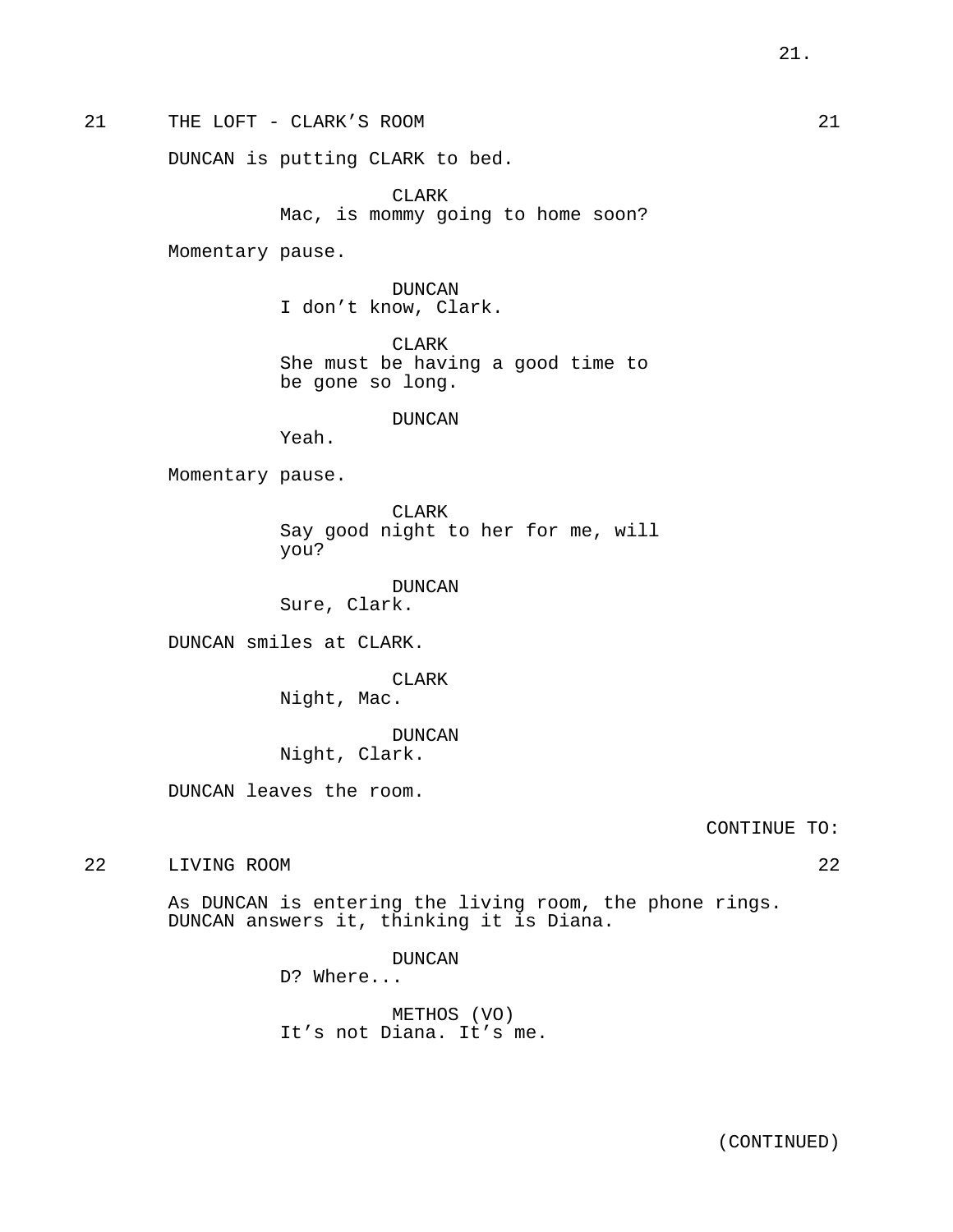DUNCAN

Methos.

METHOS (VO) I take it she's not back yet?

DUNCAN What do you mean?

METHOS (VO) I know she's on a date, Mac.

# DUNCAN

How?

METHOS (VO) She told me.

DUNCAN wonders when DIANA could have told METHOS. He also wonders why METHOS called in the first place.

> DUNCAN What do you want, Methos?

METHOS (VO) Just letting you know that I'm heading over to the warehouse. There are still a few crates I have to sort through.

### DUNCAN

Okay.

METHOS (VO) Mac, are you okay?

DUNCAN Fine. Why do you ask?

METHOS (VO) You sound... I don't know... different.

DUNCAN Different? How?

METHOS (VO) If you're worried about Diana, don't be. She...

DUNCAN I'm not worried about her, Methos. I...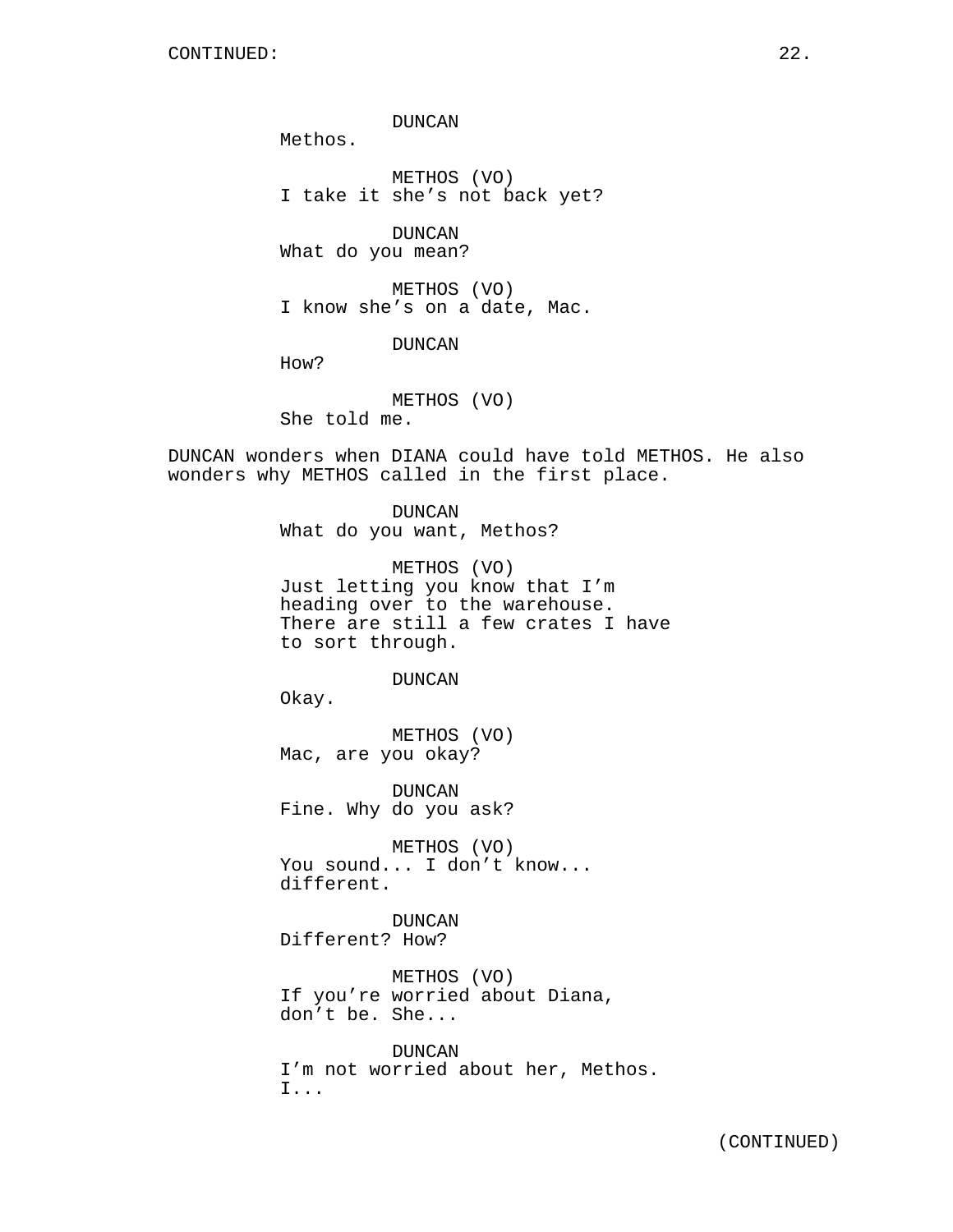Momentary pause. DUNCAN falls silent.

METHOS (VO) If you say so. Bye, Mac.

DUNCAN

Bye.

DUNCAN hangs up the phone. He runs his hand through his hair and heads for the sofa.

> DUNCAN I just hope she knows what she's doing.

DUNCAN reaches the sofa and sits down. He picks up the TV Guide to see what is on.

CUT TO:

### 23 WAREHOUSE - TROJAN ROOM - INSIDE HORSE 23

ALEX and DIANA are making love. It's been a long time since she has made love. So long since she has had a man inside her. She wants the moment with ALEX to last. She wants him to take her to the max.

DIANA

Oh, Alex, I...

ALEX Sh. Shh.

He kisses her, deeply and passionately. He removes her arms from around his neck and pins them to the floor. She doesn't resist him. She wants him to be in full control. She wants him to do her as he pleases. He suckles her breasts and she gasps. He thrusts himself into her again, pushing deeper and deeper. They ride the roller coaster of passion to its peak. He then kisses her softly and gently as he exits her. He rolls onto his side. They are now side by side. He breaks the kiss and strokes her face. He lies down on his back, and she rests her head on his chest. He plays with her hair. She has a smile on her face. He feels her completely relaxed in his arms.

> ALEX Wow. You... you were great.

DIANA Thanks. You weren't so bad yourself.

DIANA smiles. He strokes her hair.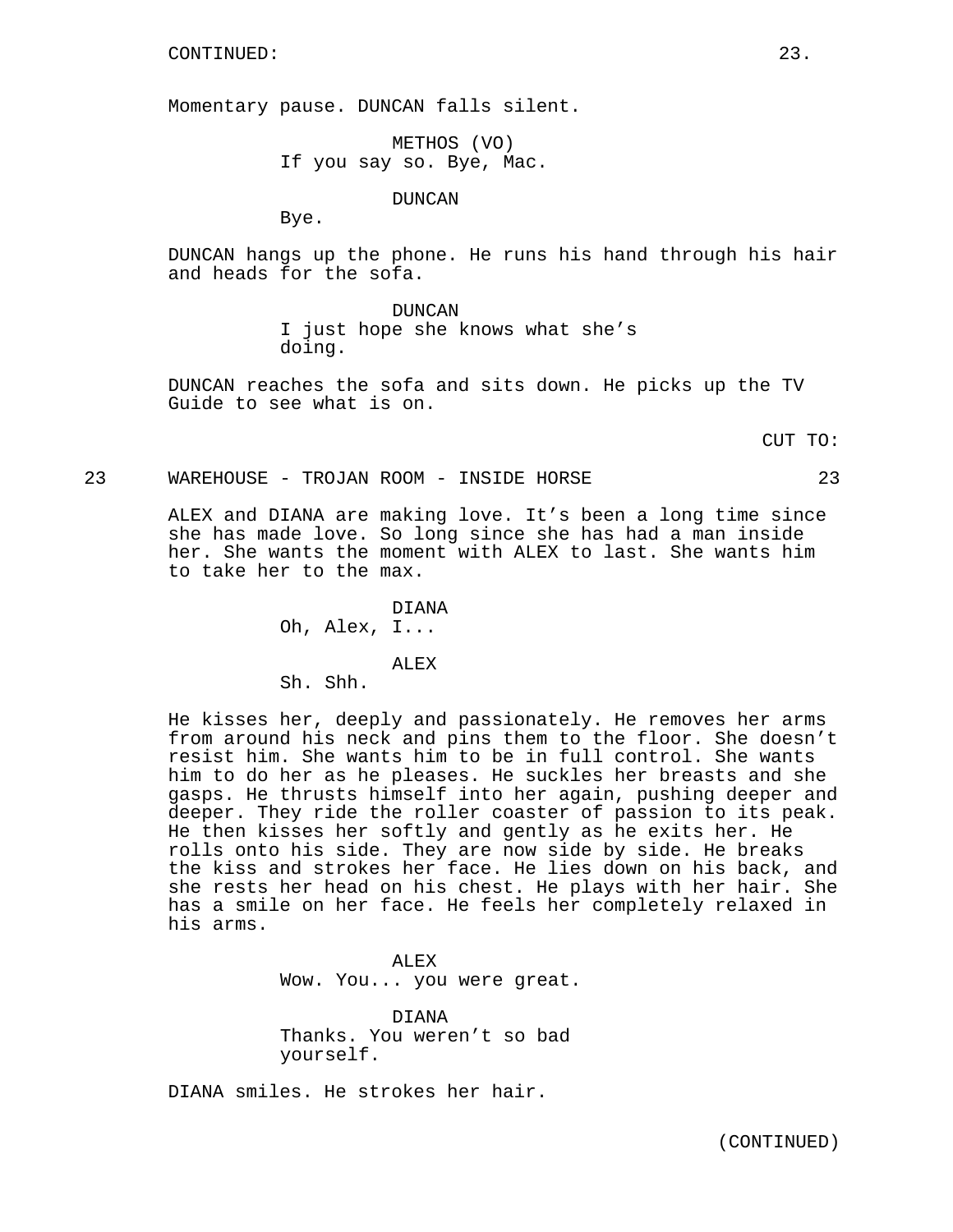ALEX I noticed you had a few moves since last time. Where'd you learn that?

DIANA's smile vanishes and she gets sad look on her face remembering all to well. ALEX senses the change in her.

> ALEX Diana? (beat)

Are you okay?

# DIANA

Fine.

ALEX can tell from the tone in voice that she is not fine. He turns her head towards him and notices the look in her eyes.

> ALEX What's wrong?

DIANA Remember when you asked why I'd stopped emailing you?

ALEX nods a "yes" nod.

ALEX Yeah. You said "long story".

DIANA

Well... (beat) ...the short version is, I... (beat) I met someone.

ALEX thinks he understands.

ALEX Mac. I should have...

## DIANA

No. Mac's just a friend.

ALEX is confused. He's not sure where she is going with this.

ALEX

O-kay.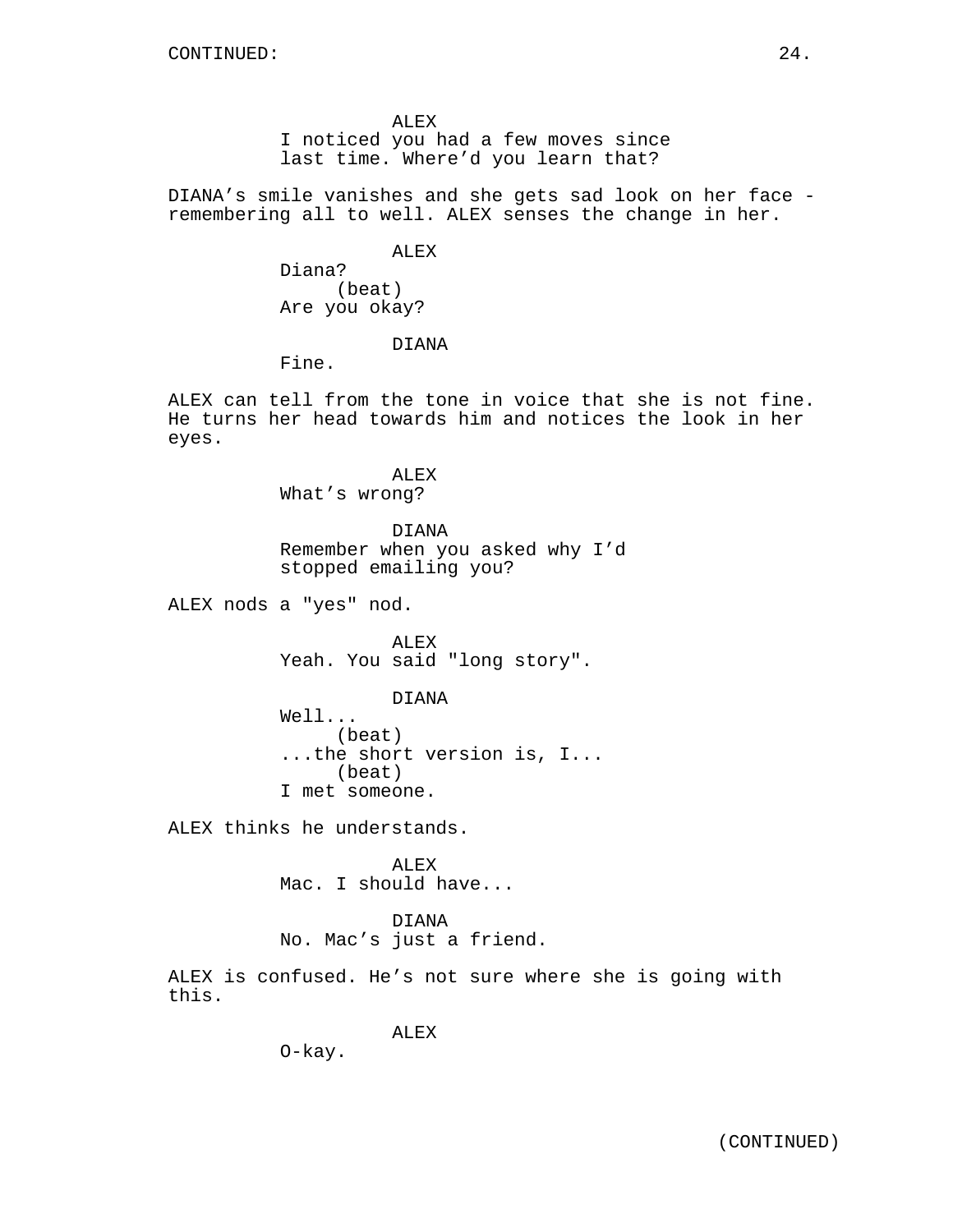DIANA This man was... (beat) Well, he... wasn't like any one I had ever met before.

Momentary pause. ALEX can tell that "this guy" was real important to her.

ALEX

I see.

DIANA looks at ALEX.

DIANA You know how I always wanted to visit Greece but kept putting it off?

ALEX nods a "yes" nod.

DIANA Well, he said he could show it to me. But, not just any Greece. The Greece of myth & lore.

ALEX looks confused.

DIANA

So I went with him. We spent a year together in Greece. He showed me all the places I'd read about. (beat) We went to Athens, Corinth, Thebes, Delphi... (beat) I saw Mount Olympus, the Parthenon, the Acropolis...

ALEX Sounds like fun.

DIANA

It was. (beat) His family was the most powerful one in the country. Everyone respected them. In fact, they practically worshiped them. He didn't get along with his father, and his stepmother hated him. (beat) I tried to get him to make peace with his father, but it didn't (MORE)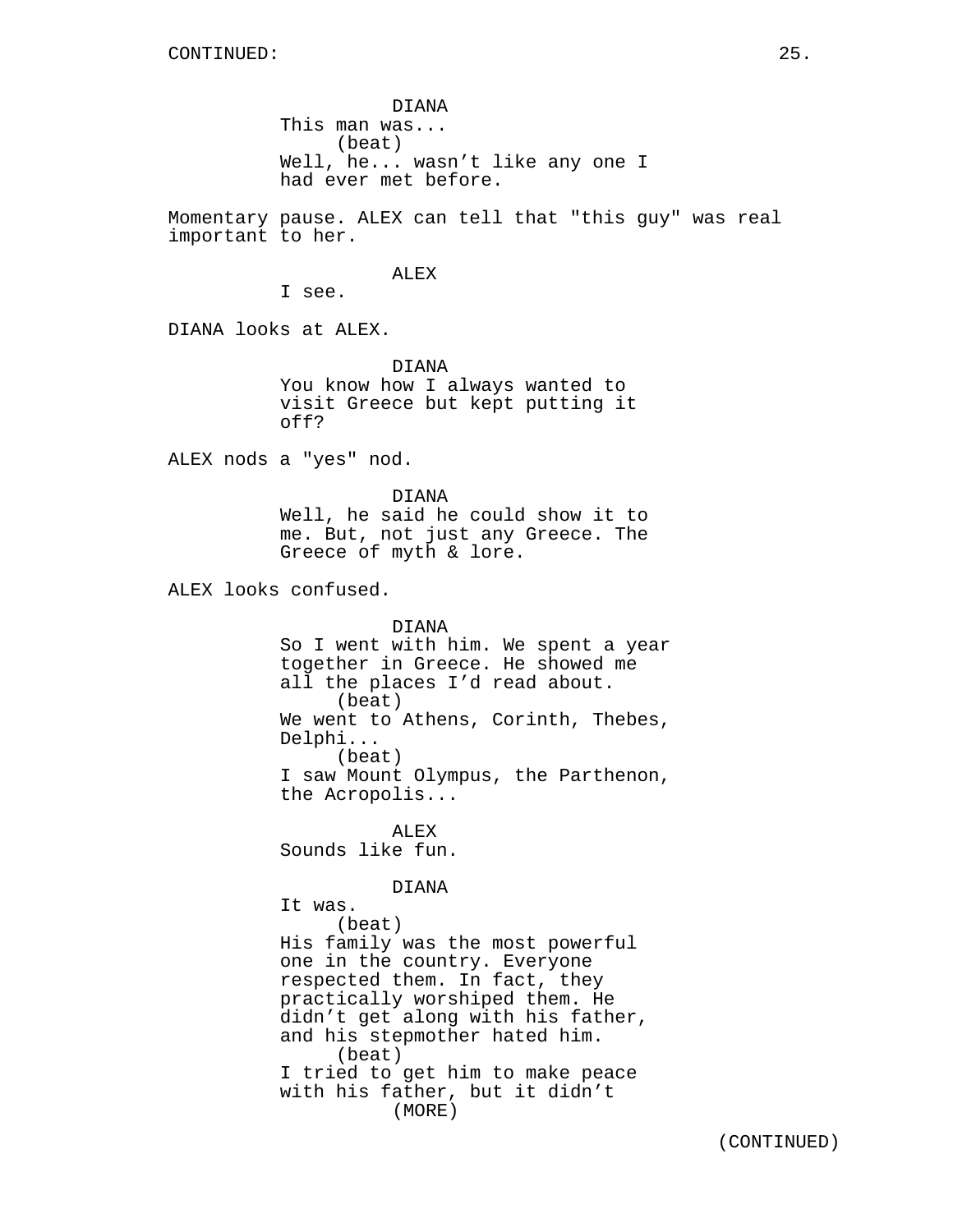DIANA (cont'd) work. And, because of my relationship with him, his stepmother hated me and tried to discredit me. (beat) Then, then there was his brother. Well, 1/2 brother as everyone kept reminding me. He... (beat) ...he just wanted me for himself. (beat) Everything was going great until...

Momentary pause. This time DIANA doesn't continue.

ALEX

Until?

DIANA Step-mommy dearest finally broke us up.

ALEX

How?

Momentary pause.

DIANA Doesn't matter. (beat) I left and returned home. But... (beat) ...there was nothing for me in Toronto anymore. (beat) I was looking for somewhere to go, when... (beat) ...when Mac called.

ALEX

Ah. Mac.

DIANA So, since he needed me, I moved out here. And I've been here ever since.

DIANA smiles at ALEX.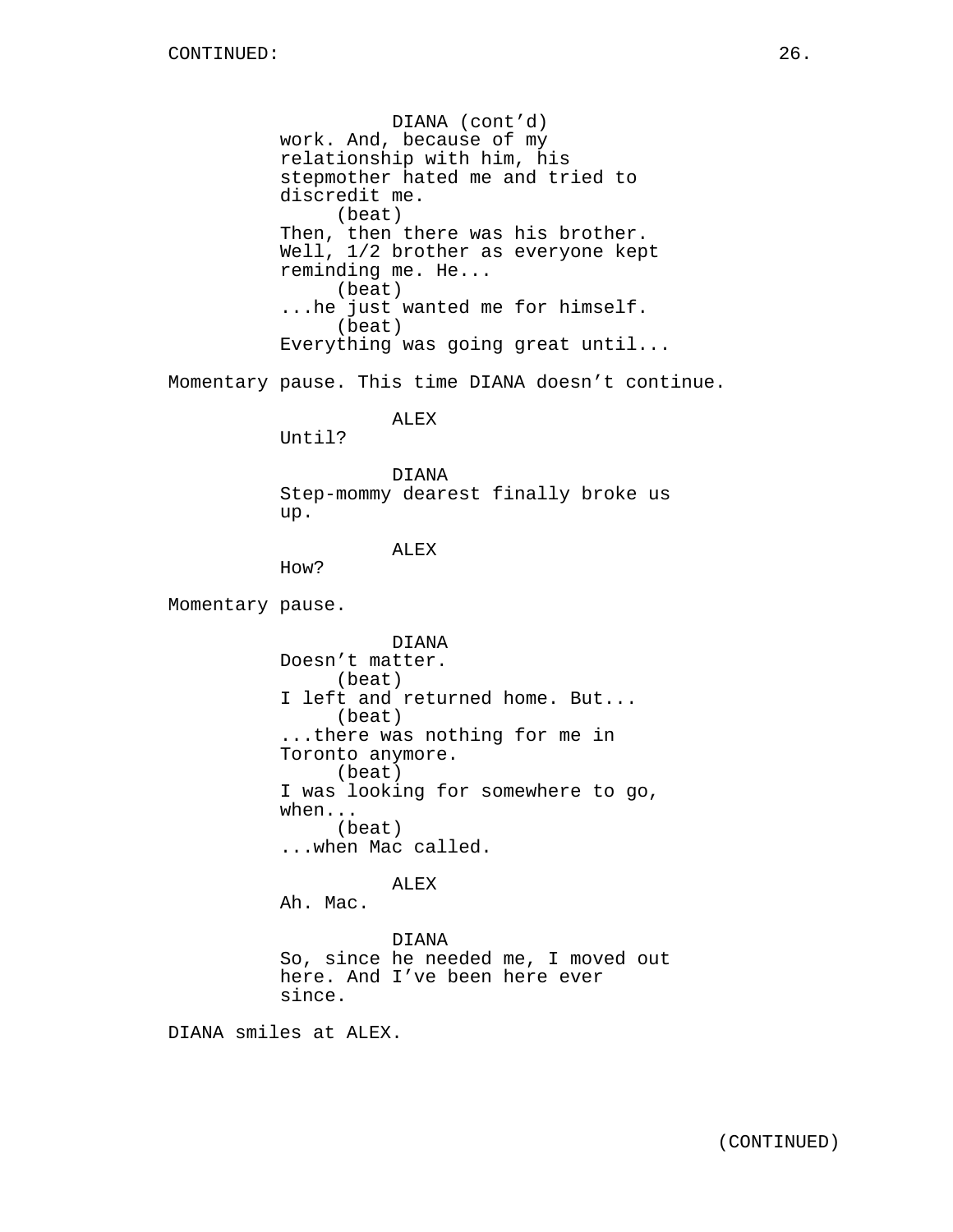ALEX

What?

DIANA looks into his eyes.

DIANA

And now you are here. It's like fate has brought you back to me. And this time...

ALEX Ah, Diana... there's something you should know.

DIANA

What?

ALEX I'm not staying.

DIANA gives him a look.

ALEX My flight back to Toronto leaves tomorrow.

DIANA What? Why? I...

ALEX I can't stay. Lois is...

DIANA raises an eyebrow in curiosity.

DIANA

Lois?

ALEX Don't get the wrong idea. Lois is my daughter.

DIANA You have a daughter?

ALEX Yes. She's six.

DIANA You named your daughter Lois.

ALEX

Yes.

DIANA starts laughing.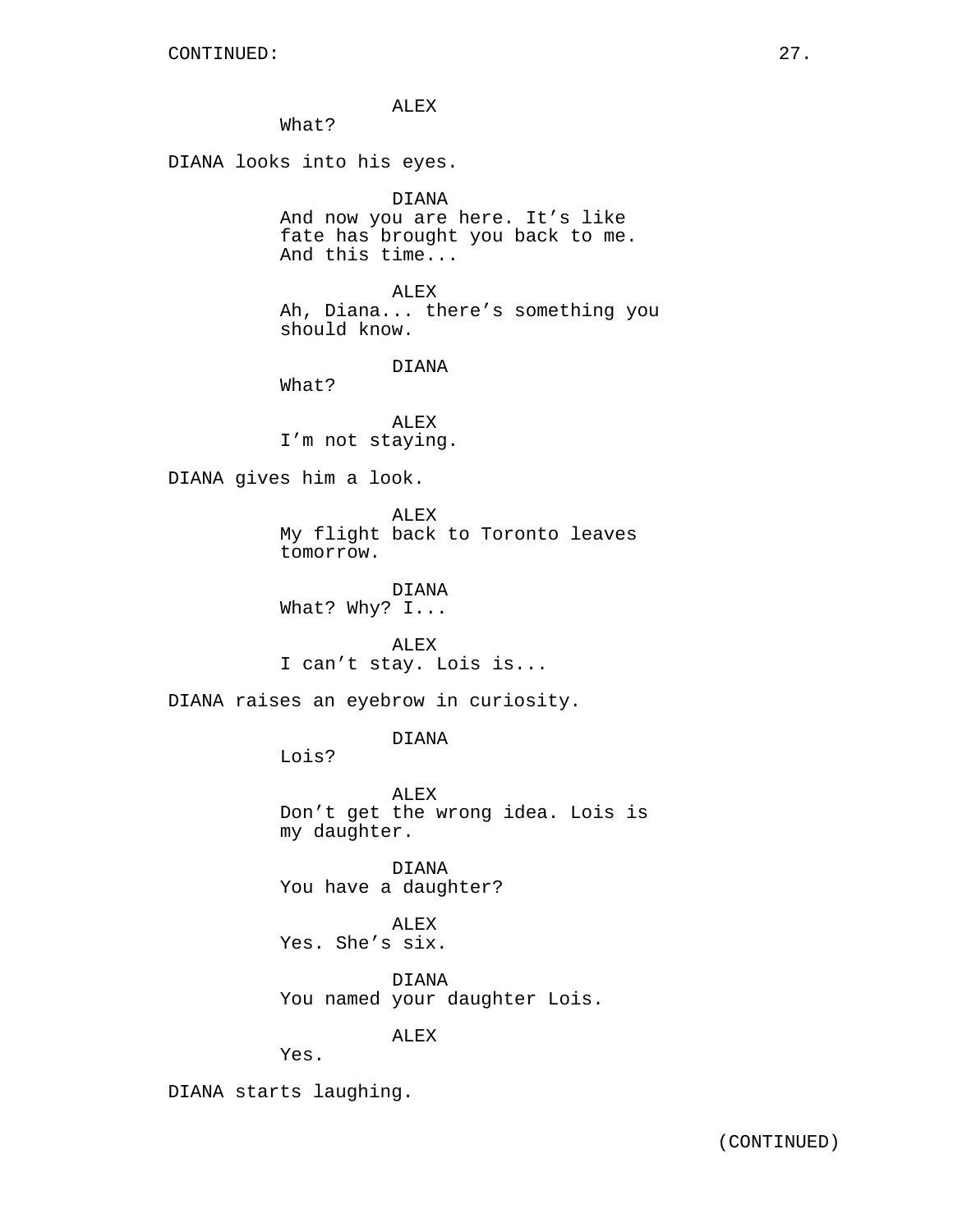ALEX What's so funny? DIANA There's someone I haven't told you about. (beat) Someone close to me. (beat) His name is Clark. ALEX raises an eyebrow in curiosity. ALEX Clark? DIANA He's my son. He is four. ALEX Wait. Let me get this straight. (beat) Our kids, are Lois and Clark? DIANA nods a "yes" nod. Both start laughing. DIANA stops. DIANA Alex? ALEX Yes. DIANA Do you think our timing will ever be right? ALEX Well, you know what they say... (beat) "Third time's the charm". DIANA They also say... (beat) "Three strikes, you're out". ALEX strokes the side of her face. She presses her cheek against his palm. ALEX So, what are you saying? (beat) Is this it?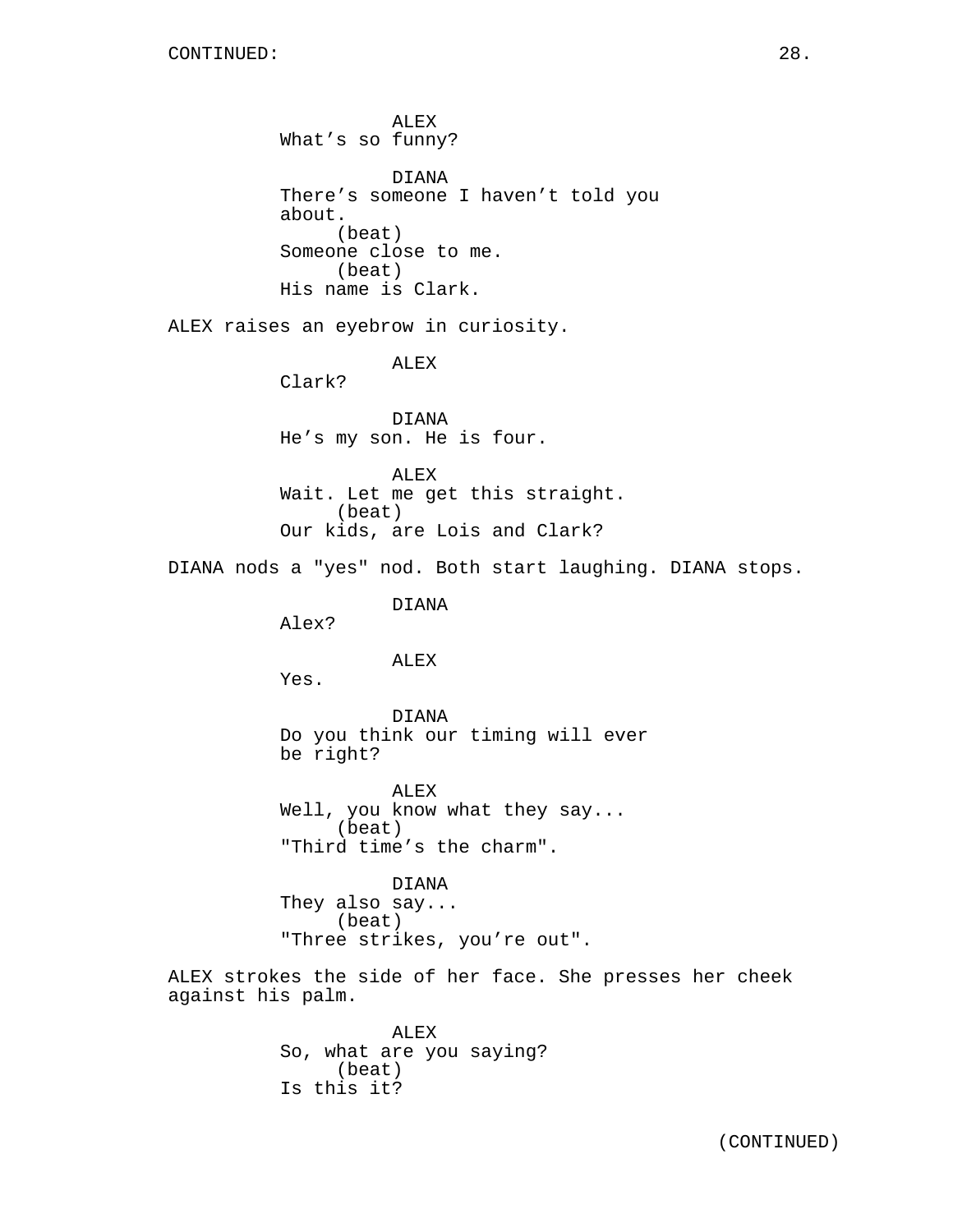(beat) It doesn't have to be, you know. You and Clark could always come back to Toronto with me. DIANA As much as I'd love to, I can't. Momentary pause. He looks at her, not understanding. ALEX I don't... DIANA Clark has to be here. He... ALEX He's only four! He'll adapt. DIANA Maybe, but... Momentary pause. ALEX But what? DIANA Nothing. DIANA looks at him. DIANA Let's not waste this night talking about things we cannot change. ALEX Oh, then how would you like to spend the rest of this night?

DIANA smiles at him.

DIANA Take me, Alex. Make love to me. All night.

ALEX smiles and kisses her. He wraps his arms around her, and pulls her close. She presses herself close to him. They make love.

JUMP TO: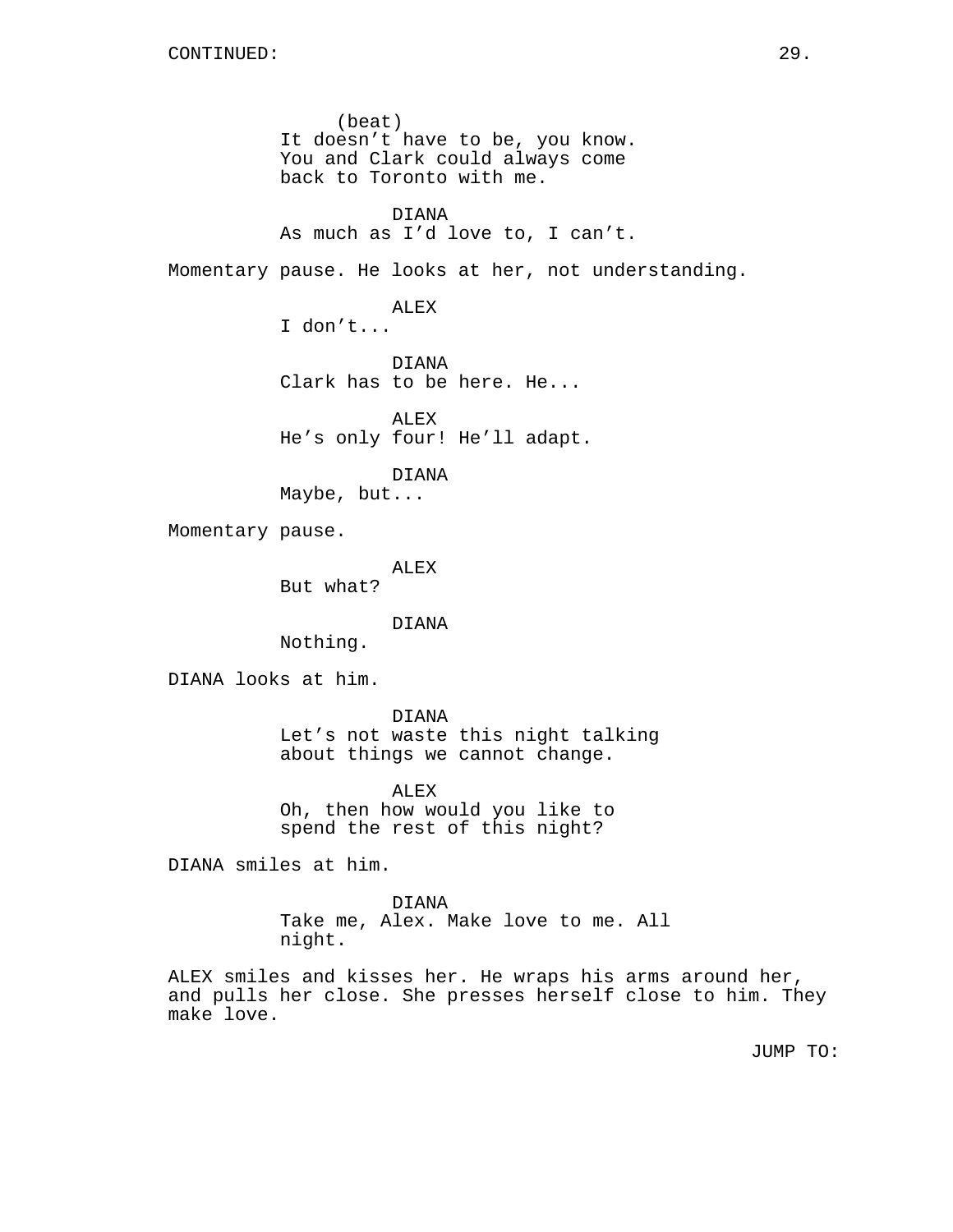24 EXT: WAREHOUSE - PARKING LOT 24

METHOS' jimmy pulls into the lot.

## CONTINUE TO:

25 INT: METHOS' JIMMY 25

METHOS parks the jimmy, and notices ALEX's car. (Only he doesn't know it is Alex's car.) METHOS exits the jimmy.

CONTINUE TO:

26 EXT: PARKING LOT 26

METHOS closes the door.

#### METHOS

What the...

METHOS looks around. He doesn't sense anyone, so he knows that the car does not belong to an Immortal. He heads over to the car.

> **METHOS** Who would be out here at a time like this? And why? (beat) There's nothing out here that would interest anyone.

As he draws closer to the car, he reaches into his pocket and removes a small gold case. The case at first glance appears to be a cigarette case. But it isn't. The case is held shut by what appears to be a removable bar. The "bar" is in fact a pen. When the pen is removed, the case opens. Inside the case, are a calculator (on one side), and a pad of paper (on the other side). METHOS removes the pen and opens the case. He goes to the back of the car. Camera zooms in on the license plate. (WASHINGTON plate, plate number 007-LEX). METHOS writes down the plate number on the pad of paper. Then he closes the case and slides the pen back through the hole, locking it. He puts the case back in his jacket pocket.

> METHOS I'll have the plate run in the morning. It probably belongs to one of the other warehouse owners, but... (beat) You can never be too careful. (beat) (MORE)

> > (CONTINUED)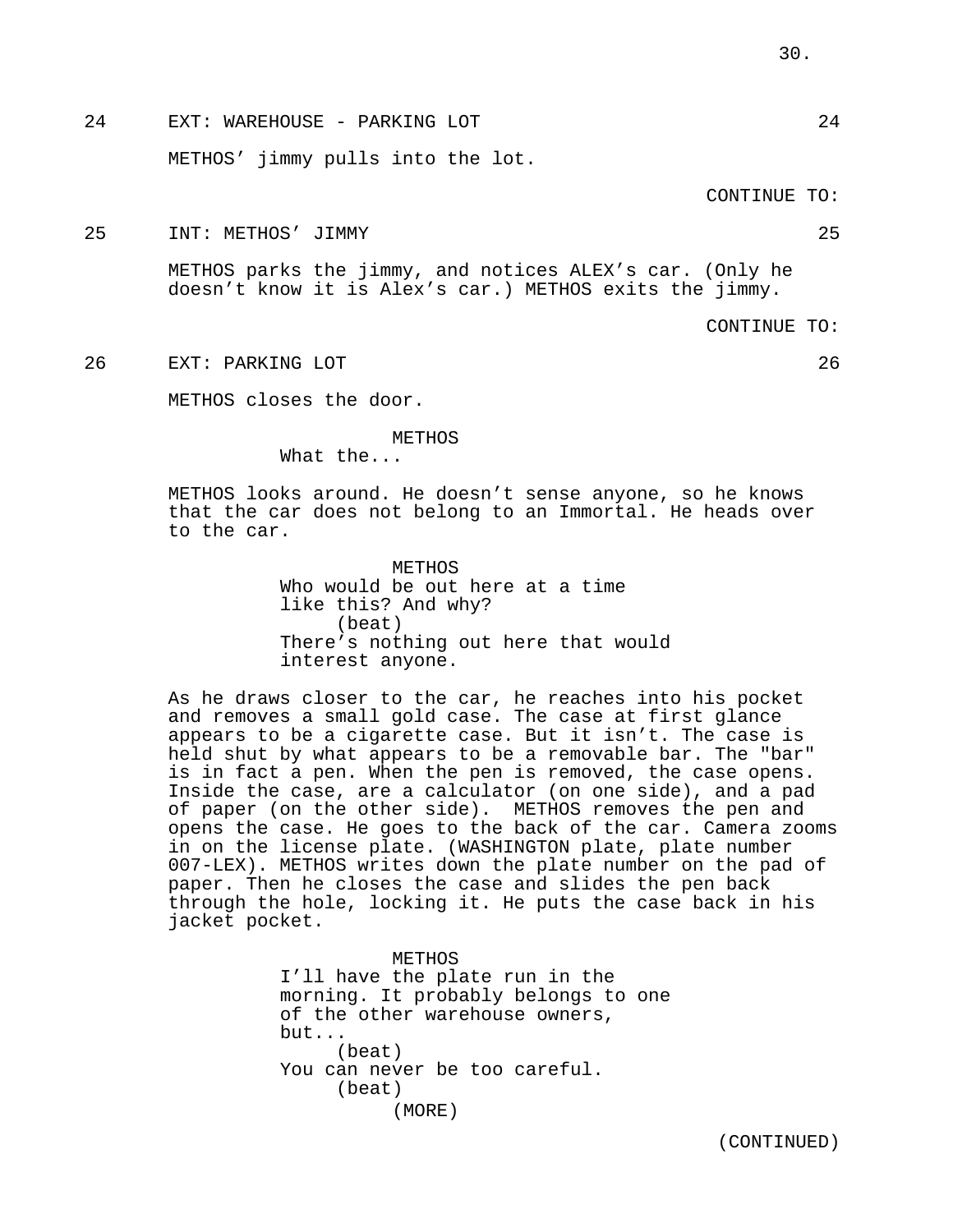METHOS (cont'd) Especially with the contents of our warehouse.

METHOS heads to the warehouse. He takes his keys out of his pocket as he approaches.

CONTINUE TO:

27 EXT: WAREHOUSE -- DOOR 27

METHOS reaches the door. He unlocks it and then opens it.

CONTINUE TO:

28 INT: WAREHOUSE 28

The door opens. METHOS notices that the lights are on. He raises an eyebrow in curiosity, and says his line as he enters the warehouse.

> METHOS I could have sworn I turned the lights off when I left last time? (beat) Hmmm. Maybe Mac finally installed that motion detector we'd been discussing.

METHOS puts his keys back in his pocket and closes the door. He heads to the opposite end of the warehouse then the one that Alex and Diana are currently in. He walks to the last row. He turns the corner, entering the row. There are all sorts of crates stacked up against the wall. There is a table, with two chairs, in the middle of the aisle. All that is on the table, are a few dust cloths. METHOS stops and looks at all the remaining crates.

> METHOS Where to start? Where to start?

METHOS walks toward the table. He takes off his jacket, and drapes it over one of the chairs. He opens the crate nearest to the table. It is full of books. He takes the books out of the crate, one by one, and dusts them off. He arranges them on the table. He is grouping the books based on subject.

CONTINUE TO: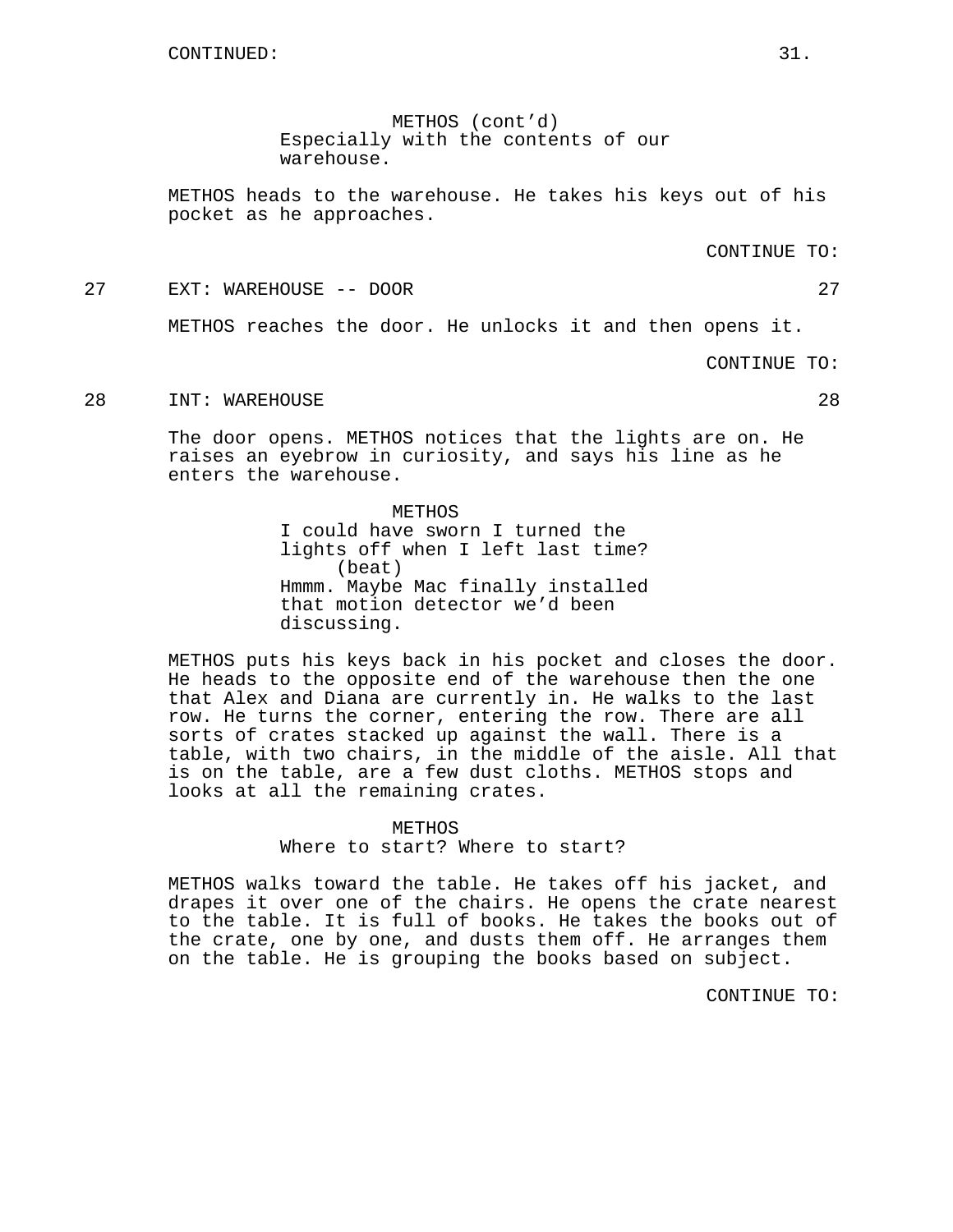METHOS opens crate, after crate - emptying the contents onto the table.

CONTINUE TO:

### 30 TIME RESUMES 30

METHOS removes the last book from the sixth crate. He picks it up. It is a big book. It looks very ancient. He places the book on the table, picks up the dust cloth, and starts to clean the cover. When the cover is cleaned, he notices the text on the cover. The text is written in Sanskrit - a very old, and now very dead, language. He translates the title.

> METHOS The Abarat. (beat) The Abarat? (beat) I didn't think there were any copies of this book left?

Momentary pause. METHOS stares at the book.

METHOS

The last copy I knew of was destroyed after a fire burned down the German Library that had it, in 1966.

METHOS opens the book.

METHOS If this really is what everyone claims it is...

Momentary pause. METHOS starts to skim through the book.

METHOS ...it will make for very interesting reading.

Momentary pause. He turns a few more pages, then closes the book.

> METHOS But not now. (beat) I want to get through a few more crates before I call it a night.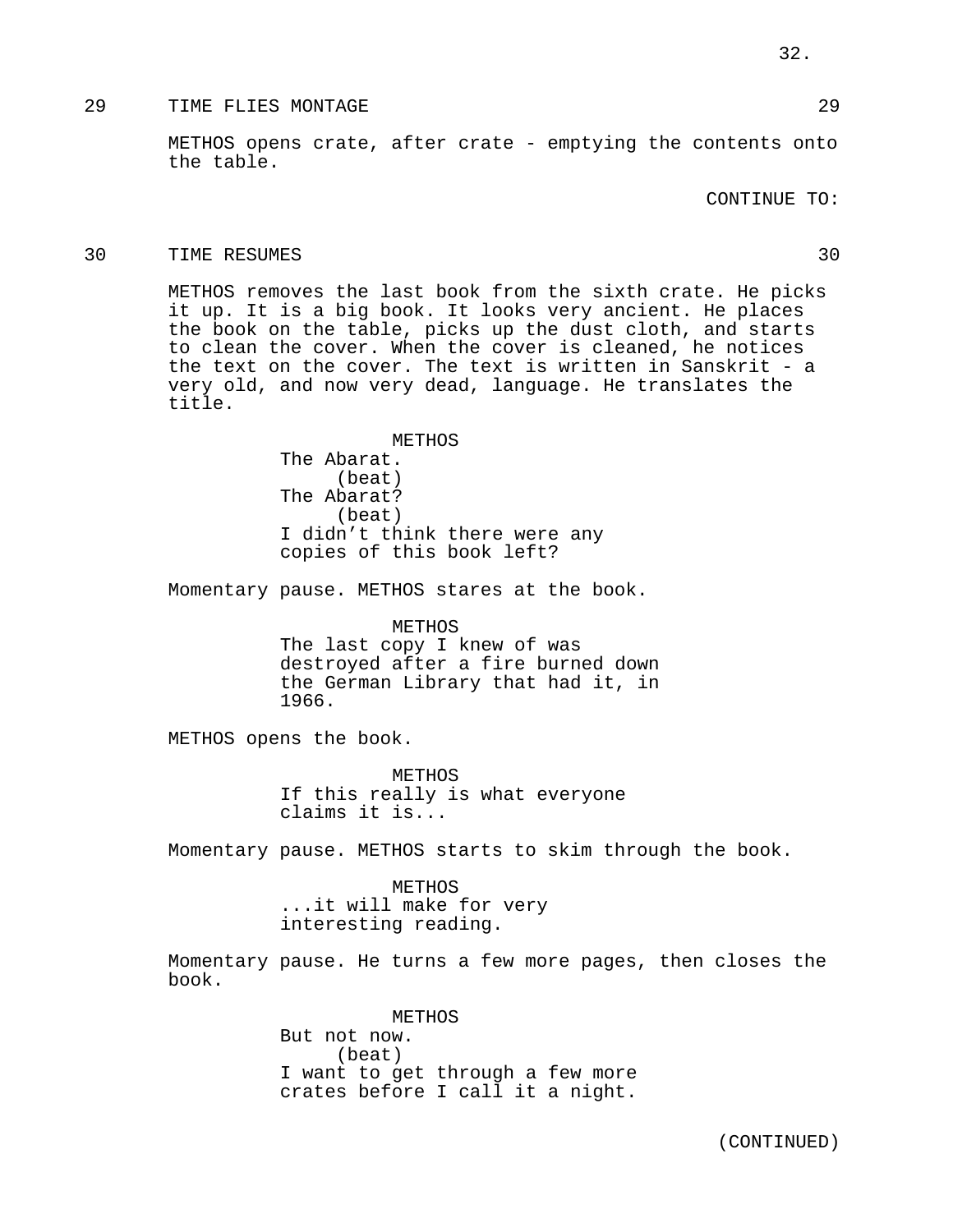METHOS places the Abarat on the chair with his coat, so that he won't forget it. He then opens the next crate.

JUMP TO:

### **THURSDAY SEPTEMBER 26th 2002**

31 NEXT MORNING (9:00AM) 31

METHOS is asleep at the table. The table is covered with stuff. Not only books. He bolts awake.

# METHOS

What...

He realizes he is still in the warehouse.

METHOS I must have fallen asleep. What time is it anyway?

He looks at his watch.

METHOS 9:00? Uhh. (beat) I think I'll go home, freshen up, and then come back and catalogue these items.

He gets up and turns to pick up his jacket off of the chair beside him. He notices the Abarat.

> METHOS Correction. (beat) I'm gonna go home, freshen up, and then scan you into my computer.

METHOS picks up his jacket, drapes it over his arm, and then picks up the Abarat and heads out.

CUT TO:

32 EXT: WAREHOUSE - PARKING LOT 32

The jimmy is the only vehicle around. METHOS has forgotten, for the moment, about the car that was there last night. He walks to the jimmy, and gets in.

CONTINUE TO: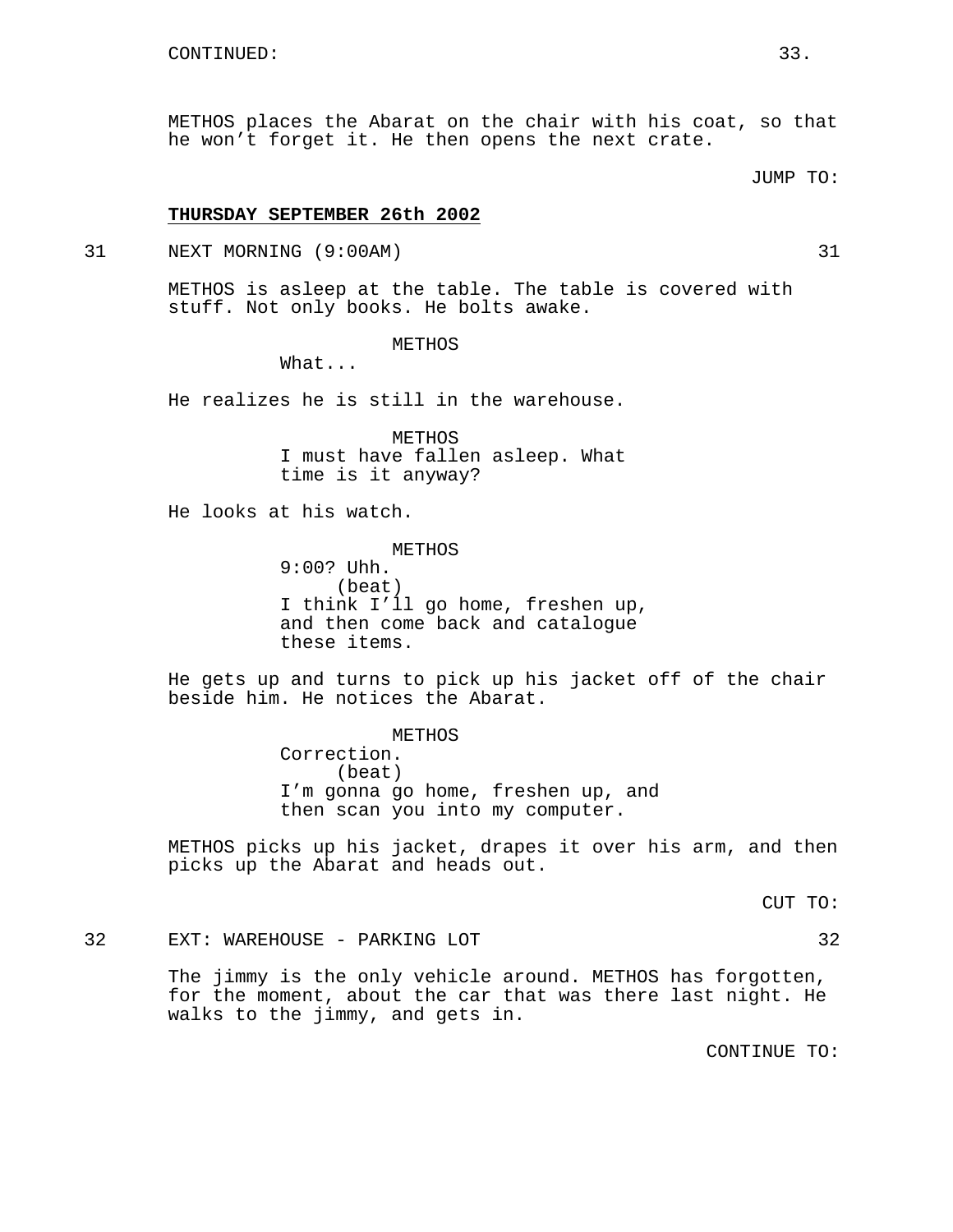He places the Abarat and his jacket on the passenger seat. He starts the vehicle, and drives off.

JUMP TO:

### 34 INT: LOFT - LIVING ROOM (9:20AM) 34

DUNCAN is asleep on the sofa. He fell asleep waiting for Diana. The closing of the gate on the elevator wakes him up. He sees DIANA, and notices that it is morning. DIANA notices DUNCAN on the sofa.

> DIANA Were you waiting up for me?

DUNCAN No I... I must have fallen asleep watching...

DIANA Nice try, Mac. The TV isn't on.

DUNCAN It was on sleep mode. It shut off automatically once...

DIANA Just admit it. You were waiting up for me?

DUNCAN

I...

DIANA I think it's cute.

DUNCAN

Cute?

DIANA

Yeah. Cute.

DUNCAN rises from the sofa.

DUNCAN So, where were you all night? (beat) Or do I want to know?

34.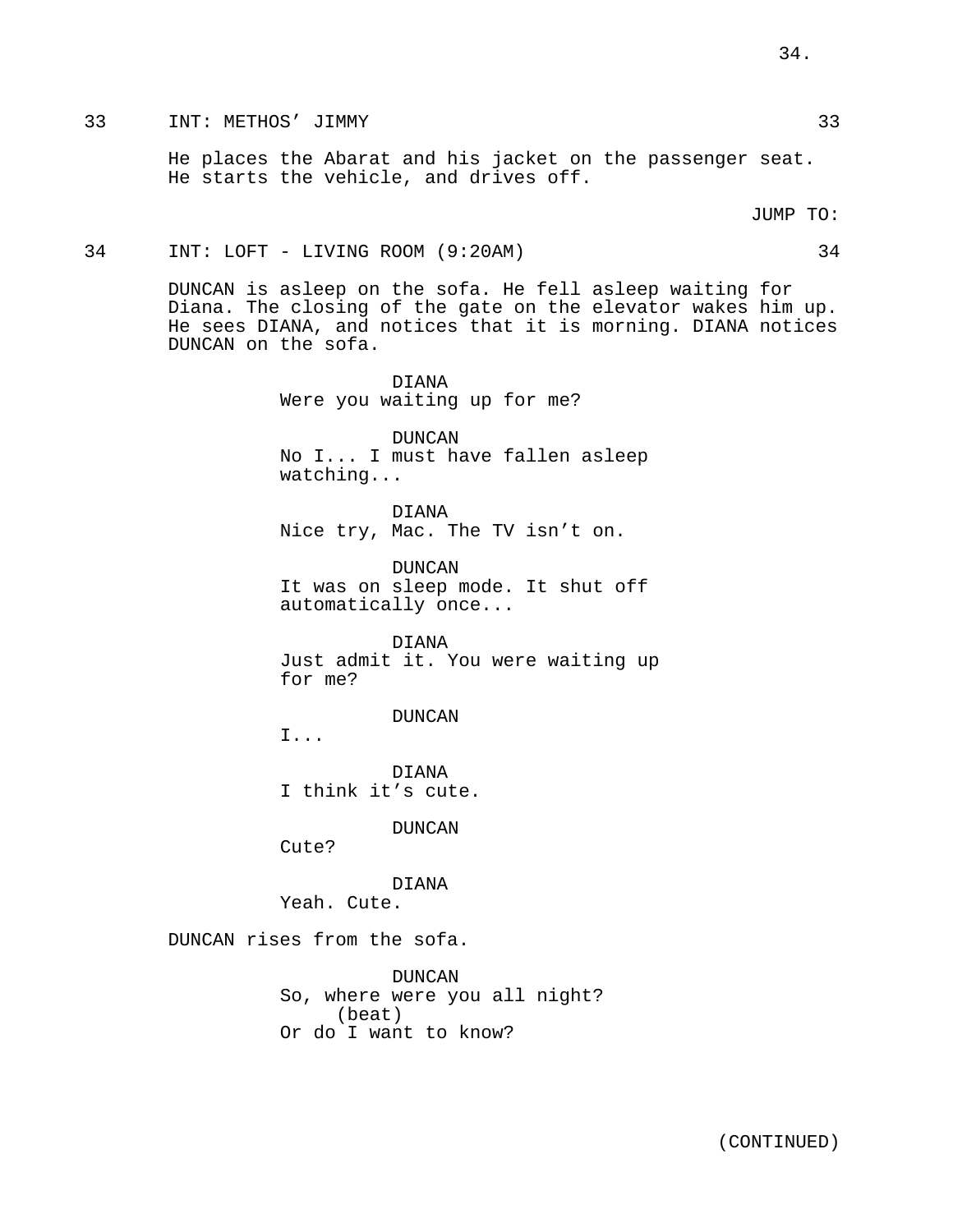DIANA

With Alex.

Momentary pause.

DUNCAN Where's Alex now?

DIANA On a plane back to Toronto.

Momentary pause. DUNCAN looks at her with a raised eyebrow.

DUNCAN

Really?

DIANA

Really.

DUNCAN Planning on seeing him again?

DIANA

Don't know.

DUNCAN What do you mean, you don't...

DIANA

I mean... (beat) It's up to Alex. (beat) What's the saying... (beat) "The ball's in his court".

DUNCAN This is so not like you.

DIANA What do you mean?

Momentary pause.

DUNCAN You just spent the whole night with him.

DIANA Your point?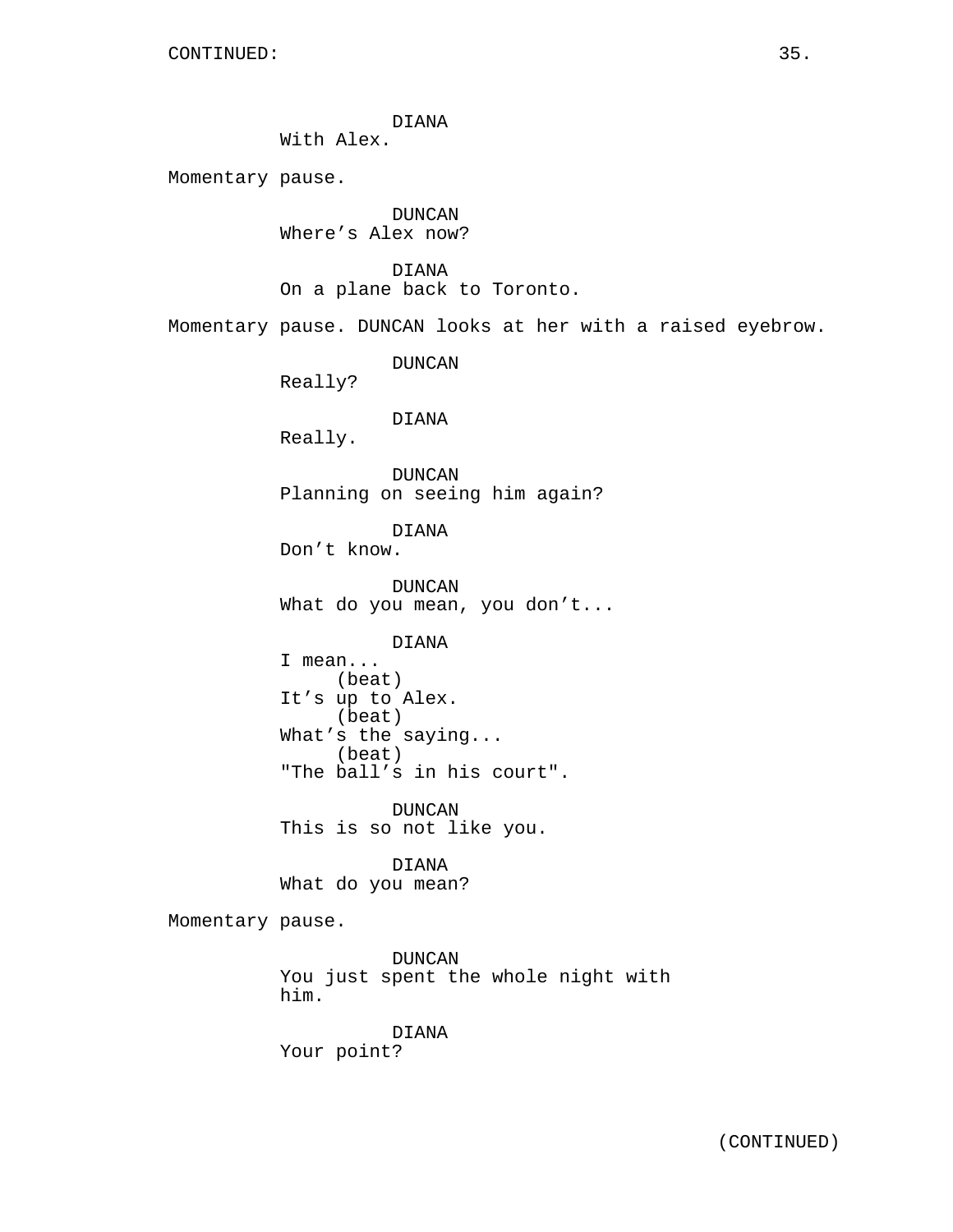DUNCAN You just don't... I mean... You're not the type to...

DIANA Mac, what are you trying to say?

Momentary pause.

DUNCAN Nothing. Forget it.

DIANA

Okay.

DIANA heads to her room. DUNCAN heads to the elevator.

JUMP TO:

35 INT: METHOS' PLACE 35

The front door open, and METHOS enters. METHOS heads to the kitchen.

CONTINUE TO:

### 36 KITCHEN 36

He places the Abarat on the table, and throws his jacket onto a chair. When the jacket hits the chair, the gold case falls out of its pocket. He picks it up, and...

FADE TO:

37 FLASHBACK 37

SCENES 25 and 26.

FADE BACK TO:

38 KITCHEN 38

METHOS is holding the case, looking at it. He opens the case. The plate number is still there.

> METHOS I'd forgotten about this.

METHOS goes to the phone and dials a number. A man answers on the third ring. The man, Detective Mitchell Jameson, is both a watcher and a cop.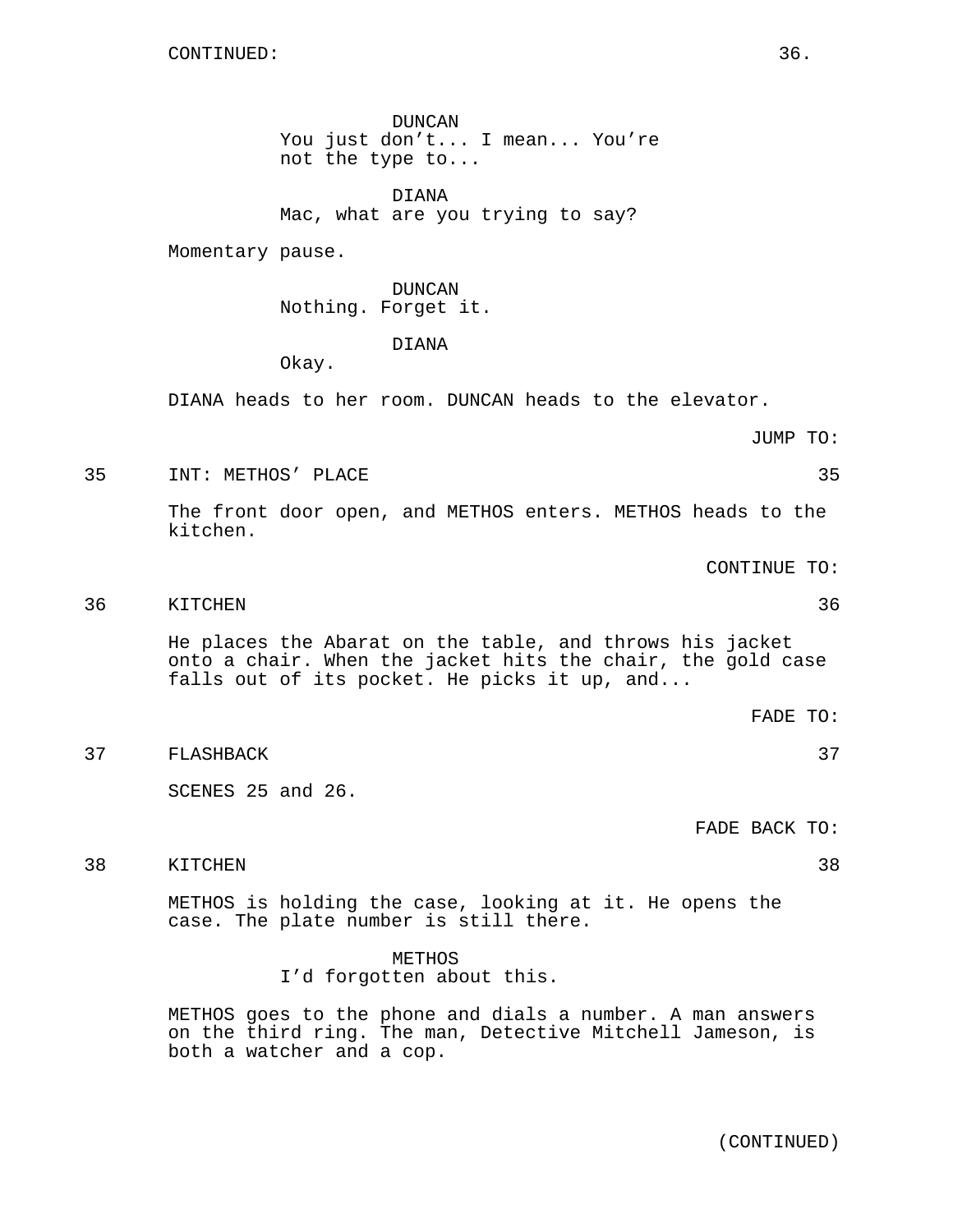MITCH (VO) Jameson. METHOS Mitch, Adam. I need you to run a plate for me. MITCH (VO) Local or... METHOS Local. MITCH (VO) Hang on. (beat x2) What's the plate number? METHOS 0-0-7 Local Echo Xray. MITCH (VO) Okay. Let's see. (beat) The car is a black, 2002, Pontiac Trans-Am. And it is registered to Car's R Us. METHOS A rental car? MITCH (VO) Yep. METHOS You have a phone number on them? MITCH (VO) Sure. It's 555-7227. METHOS Thanks, Mitch. MITCH (VO) No prob, Adam. Anytime. METHOS Bye. MITCH (VO) Bye.

Momentary pause. METHOS hangs up the phone and calls the rental agency. A woman answers on the second ring.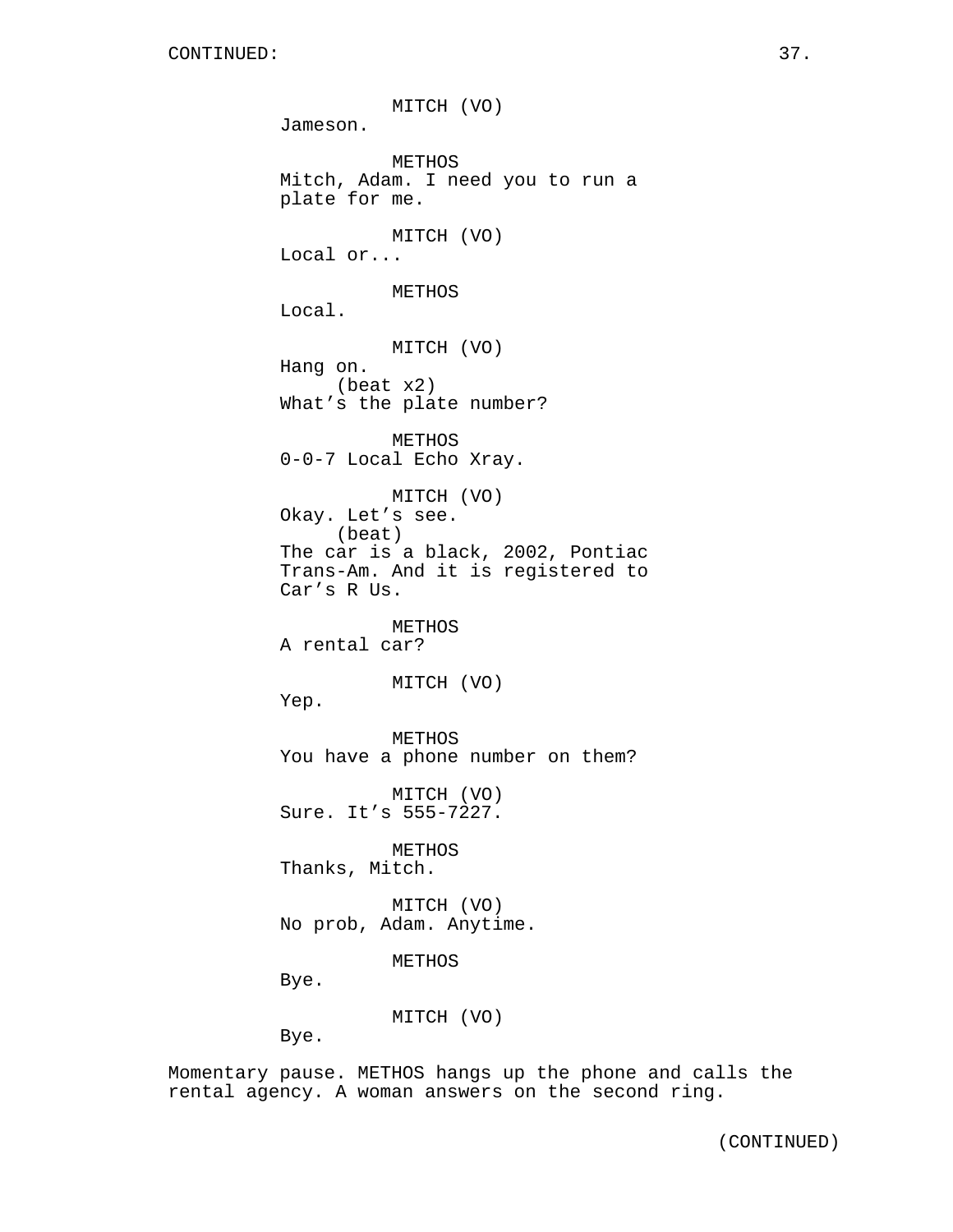WOMAN (VO) Car's R Us. How may I help you?

METHOS This is Det. Panzer. I need to know who you rented a car to.

The woman says next line with a little concern in her voice.

WOMAN (VO) Has there been an accident? Was anyone hurt?

METHOS No. No one was hurt. I just need to know...

WOMAN (VO) What was the plate number?

METHOS

 $007 - LEX$ .

WOMAN (VO) Hang on. I'll check.

METHOS

Thanks.

Momentary pause. METHOS is put on hold while the woman looks up the info. After a few moments the woman returns.

> WOMAN (VO) The car was rented to a Mr. Alex Freyer.

METHOS Alex Freyer?

WOMAN (VO) That's right.

**METHOS** Does he still have the car?

WOMAN (VO)

Hang on.

Momentary pause as the woman looks up the information.

WOMAN (VO) No. It was returned earlier this morning.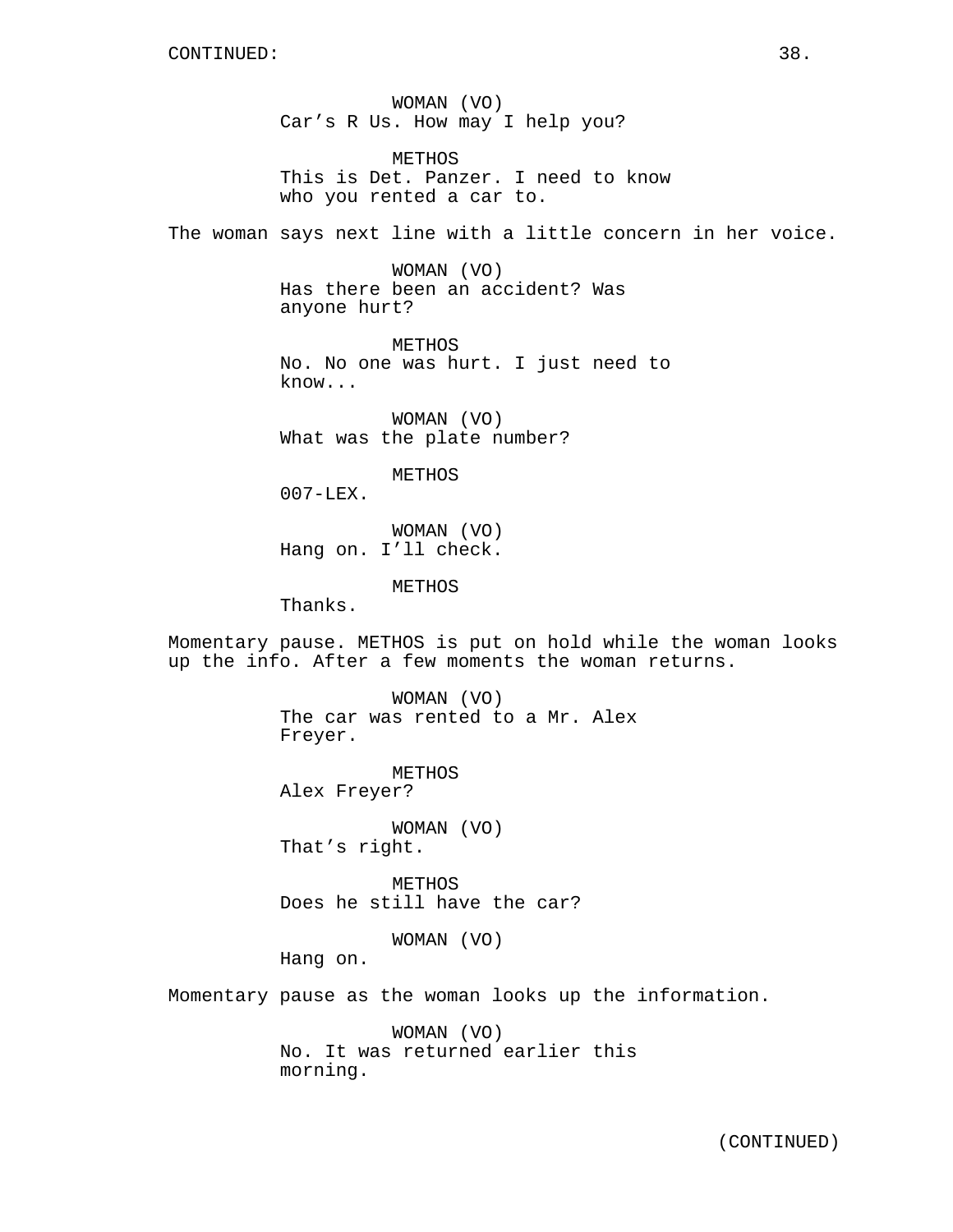METHOS

Thanks.

WOMAN (VO) I remember this guy. Real cute. He said he was headed to the airport if that helps.

Momentary pause. METHOS raises an eyebrow in curiosity.

METHOS The airport?

WOMAN (VO) Yes, Detective.

Momentary pause.

WOMAN (VO) He said he had to get to Toronto.

METHOS

Toronto?

WOMAN (VO)

Yep.

METHOS

Thanks.

WOMAN (VO) No problem, Detective. Have a nice day.

METHOS

You too.

METHOS hangs up the phone but keeps his hand on the receiver.

### METHOS

Alex Freyer.

Momentary pause. METHOS thinks that the name is familiar somehow, but he can't place it. He takes his hand off of the receiver.

> METHOS Where have I heard that name before?

As METHOS is thinking, we...

JUMP TO: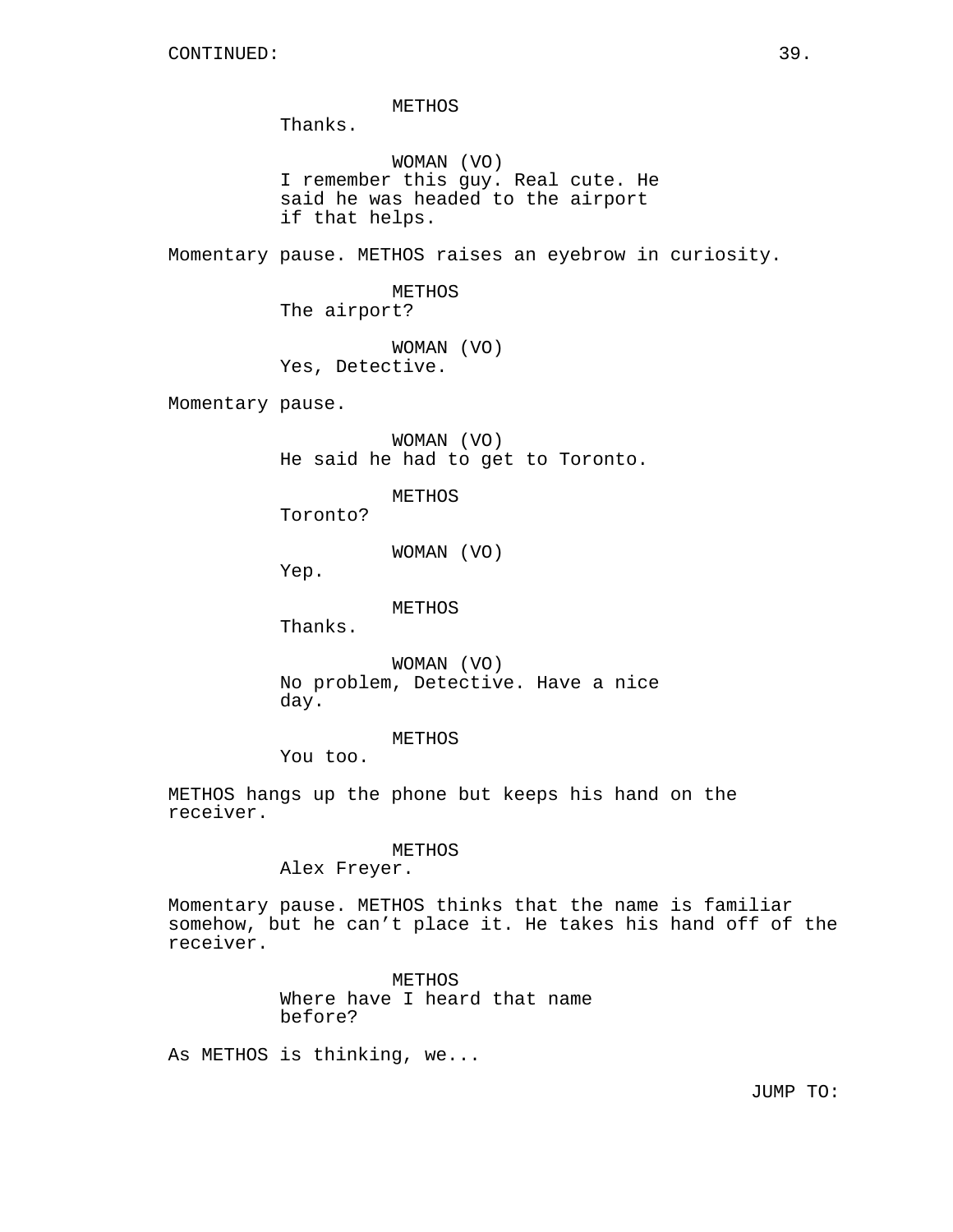### 39 INT: THE LOFT - KITCHEN (A FEW HOURS LATER) 39

DUNCAN and DIANA are eating lunch. DUNCAN is staring at her.

DIANA What? (beat) What's that look for?

DUNCAN Nothing. I just...

DUNCAN senses someone is coming. He rises from the table and heads to get his sword, which is currently under the sofa. The following conversation starts as DUNCAN is rising, and ends as he is reaching under the sofa.

> DIANA Someone's coming.

> > DUNCAN

Yeah.

Momentary pause.

DIANA Who is it?

DUNCAN

Don't know.

DUNCAN gets his sword, and is pulling it out from under the sofa.

> DIANA You don't know?

DUNCAN No. Only Clark has the ability to know who is approaching. I still would love to know how he knows. Must be a "god" thing.

Momentary pause. The elevator can be heard getting closer. DUNCAN motions DIANA to be quiet. DUNCAN readies himself for a fight. The elevator stops. It's METHOS. METHOS says his line as he opens the gate.

> METHOS (cheery) Good afternoon, Mac. Diana.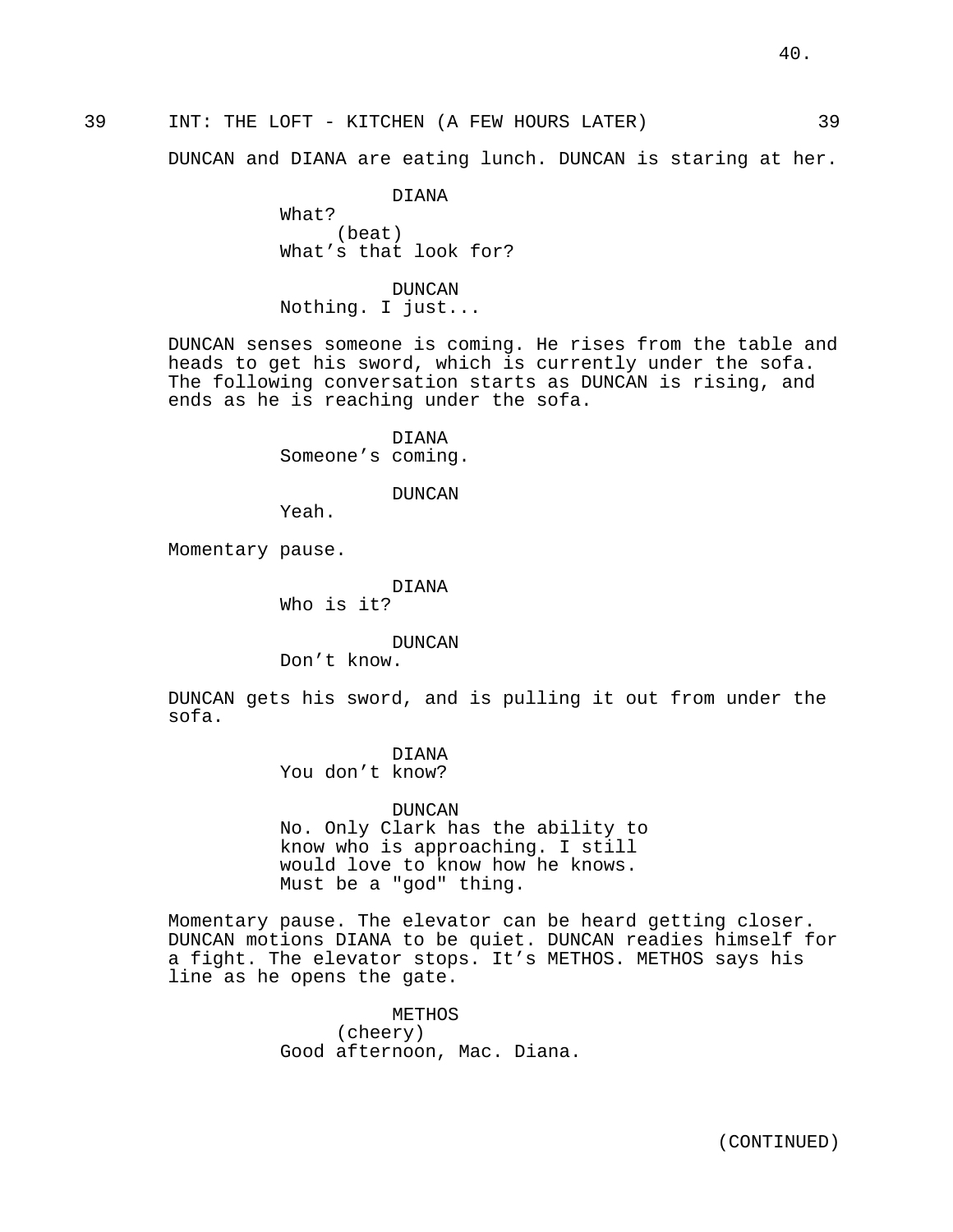He exits the elevator and closes the gate. DUNCAN looks to DIANA with a "what's gotten into him" look. DIANA looks at DUNCAN with the same look and shrugs her shoulders. Both look to METHOS as he turns to face them. He looks at the sword in DUNCAN's hand.

### METHOS You can put down the sword, Mac.

METHOS heads over to the table to join DIANA. DUNCAN puts his sword down and heads back to the table.

### DUNCAN

What's got you in such a good mood?

METHOS smiles at DUNCAN as he sits down. He can't wait to share the news of his latest find. He looks to DIANA, as he waits for DUNCAN to get to the table. While he is looking at DIANA, he notices something different. He is trying to figure it out, when he remembers that she had a date last night. He decides to tease her about it.

### **METHOS**

How was the date last night?

DIANA

Fine.

### METHOS

Fine? (beat) I think it was more than fine. You look almost radiant.

Momentary pause. DIANA blushes as DUNCAN reaches the table and sits.

> **METHOS** I knew it. So... (beat) When are you seeing this guy again?

DIANA I don't know. Alex had to go back to Toronto, and...

As soon as DIANA says "Alex", METHOS thinks of the car from last night.

METHOS

Alex?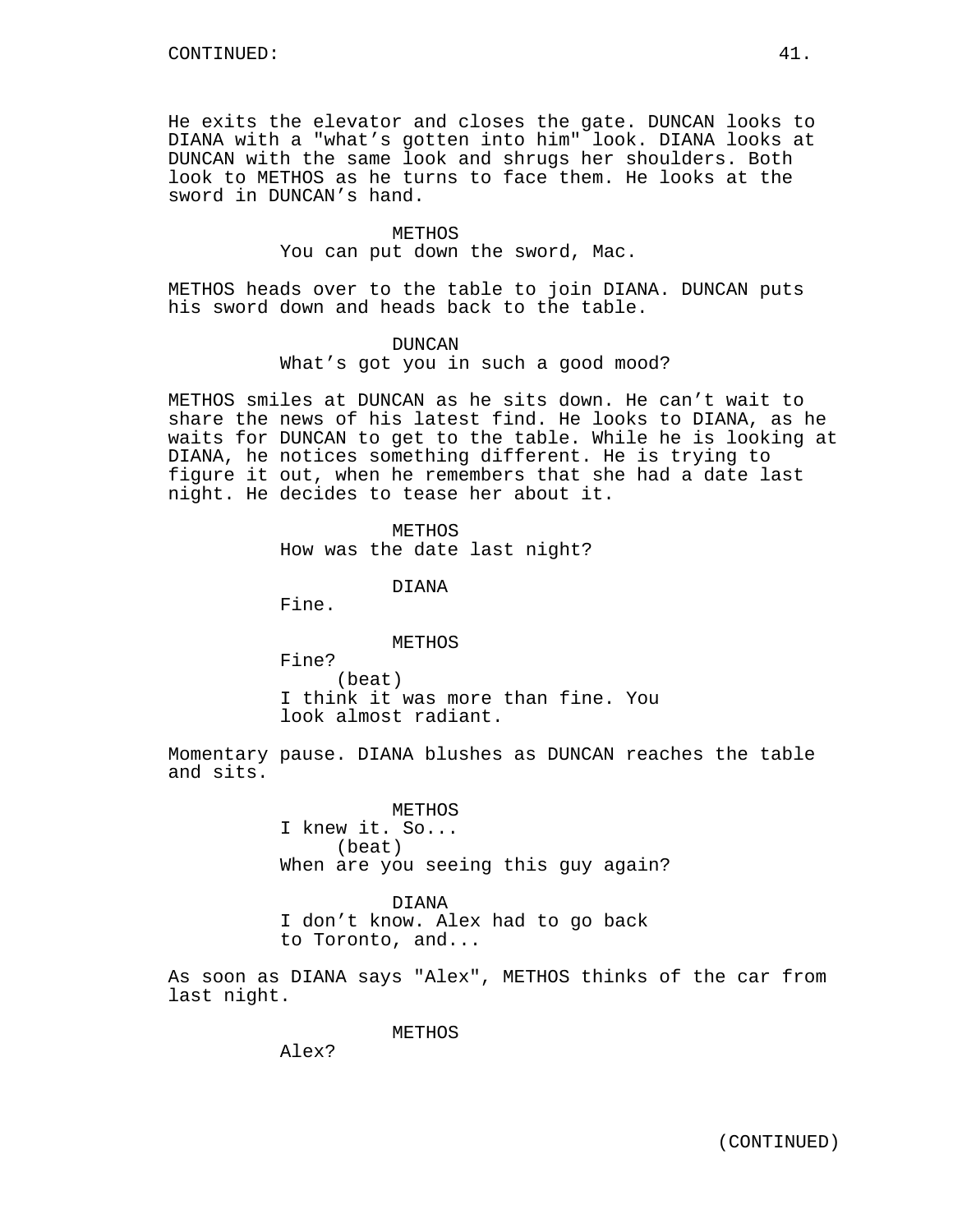DIANA

Yeah.

METHOS

Alex Freyer?

Both DUNCAN and DIANA look at METHOS with a raised eyebrow. DIANA says line with a "surprised" tone in her voice.

DIANA

You know him?

METHOS

No.

Momentary pause. DUNCAN and DIANA are both confused.

METHOS I could have met him last night though.

DIANA Last night? When last night? I was with him all...

METHOS realizes that DIANA took ALEX to the warehouse last night.

> **METHOS** You had him at the warehouse last night, didn't you?

Momentary pause. DUNCAN gives DIANA a "what?" look. DIANA gives METHOS a "How'd you know" look.

DIANA

Yes.

DUNCAN and DIANA say their lines simultaneously. DUNCAN's is directed toward DIANA. DIANA's is directed toward METHOS.

DUNCAN Why'd you take Alex... DIANA How'd you know that...

DUNCAN and DIANA both stop talking. There is a short pause as everyone exchanges looks. METHOS addresses DUNCAN.

> METHOS You asked why I was in such a good mood?

Momentary pause. DUNCAN looks to METHOS.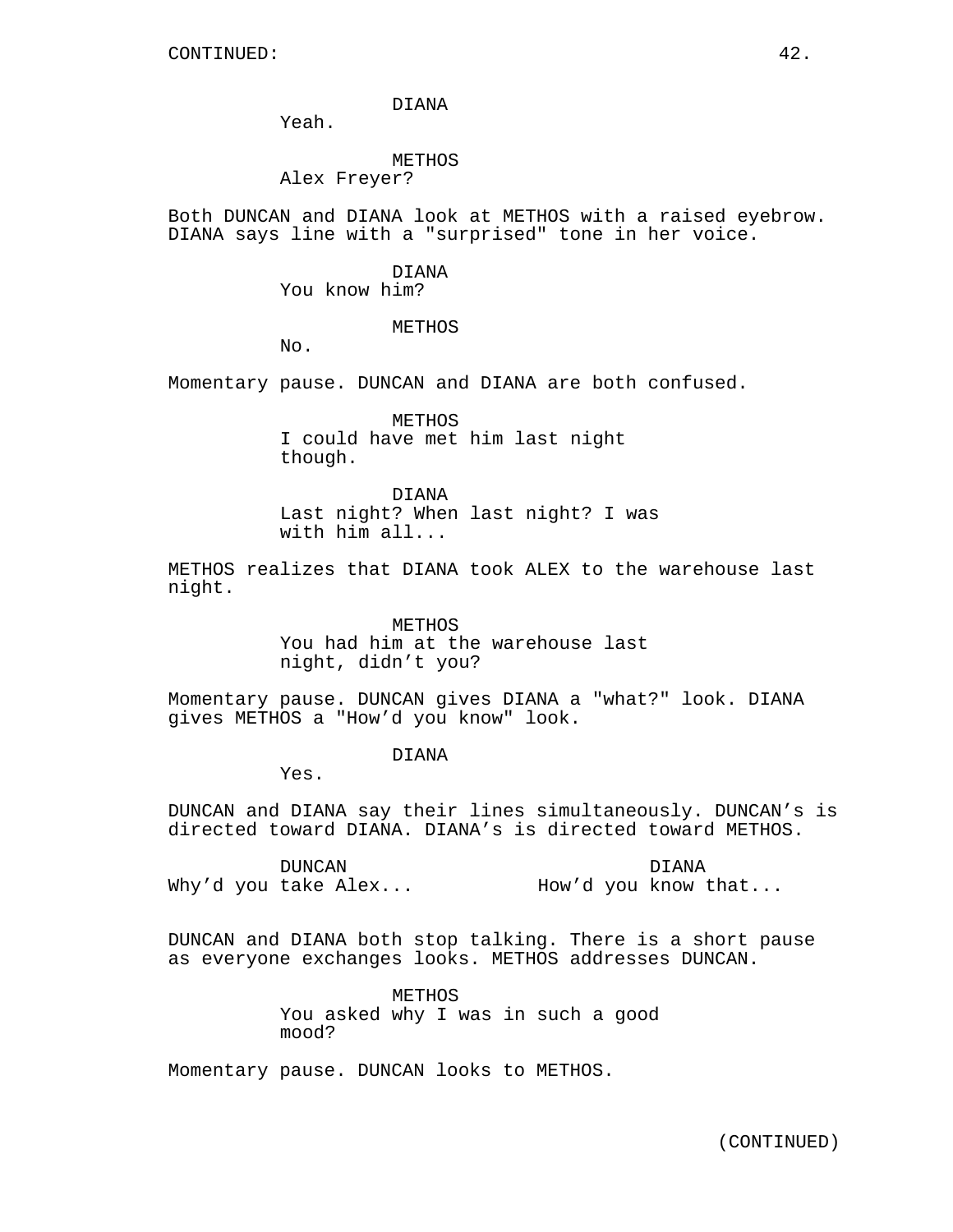DUNCAN Yes. I did.

Momentary pause. METHOS doesn't continue. DUNCAN prompts him.

DUNCAN

Well?

METHOS You'll never guess what I found in one of those crates last night.

Momentary pause. METHOS is waiting for them to try and guess. DUNCAN is tired of waiting.

> DUNCAN Are you going to tell us, or are you gonna make us wait till...

> > METHOS

I found...

Momentary pause. METHOS realizes that neither of them has probably ever heard of the Abarat.

> METHOS A very ancient book. The last known copy was destroyed in a fire at a German Library in 1966.

> > DIANA

1966?

METHOS

Yes.

DIANA can't believe it. Could it be? Could he be referring to what she thinks he is referring to?

> METHOS Like I said, it is very old. It contains ancient healing remedies and...

Momentary pause. DIANA realizes that he is referring to the book she thought he was referring to.

> DIANA The Abarat. You found a copy of the Abarat?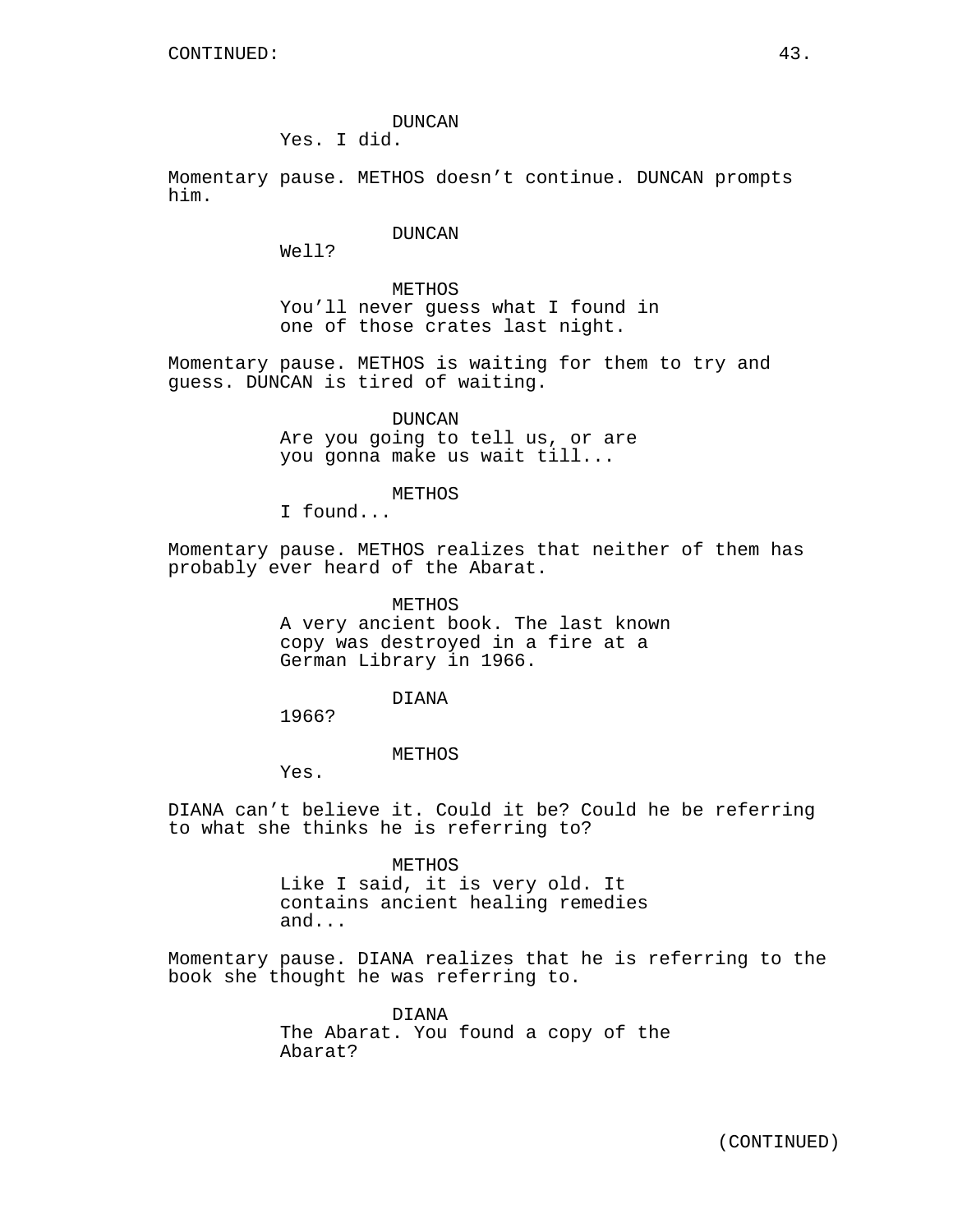METHOS is surprised that DIANA has heard of it. He looks to her with raised eyebrows. DUNCAN has no idea what they are talking about he has never heard of this Abarat. From the look that METHOS is giving DIANA, he can tell that DIANA shouldn't know about it either. And, from the look on DIANA's face, he can tell she knows a helluva lot about it.

### METHOS

How'd you know...

DIANA mutters the following line more to herself then to the guys.

> DIANA I have to call Nick.

DIANA rises from the table as METHOS looks at her questioningly.

#### METHOS

Nick?

DIANA heads to the phone. METHOS directs the following line to DIANA.

### METHOS

Who's Nick?

DIANA doesn't answer, she just starts dialing Nick's number. (Long Distance). METHOS turns to DUNCAN and repeats his question.

> METHOS Who's Nick?

DUNCAN shrugs his shoulders.

DUNCAN Don't look at me.

Momentary pause. METHOS gives DUNCAN a raised eyebrow look.

### DUNCAN

I don't know.

DUNCAN and METHOS look at DIANA.

PAN TO: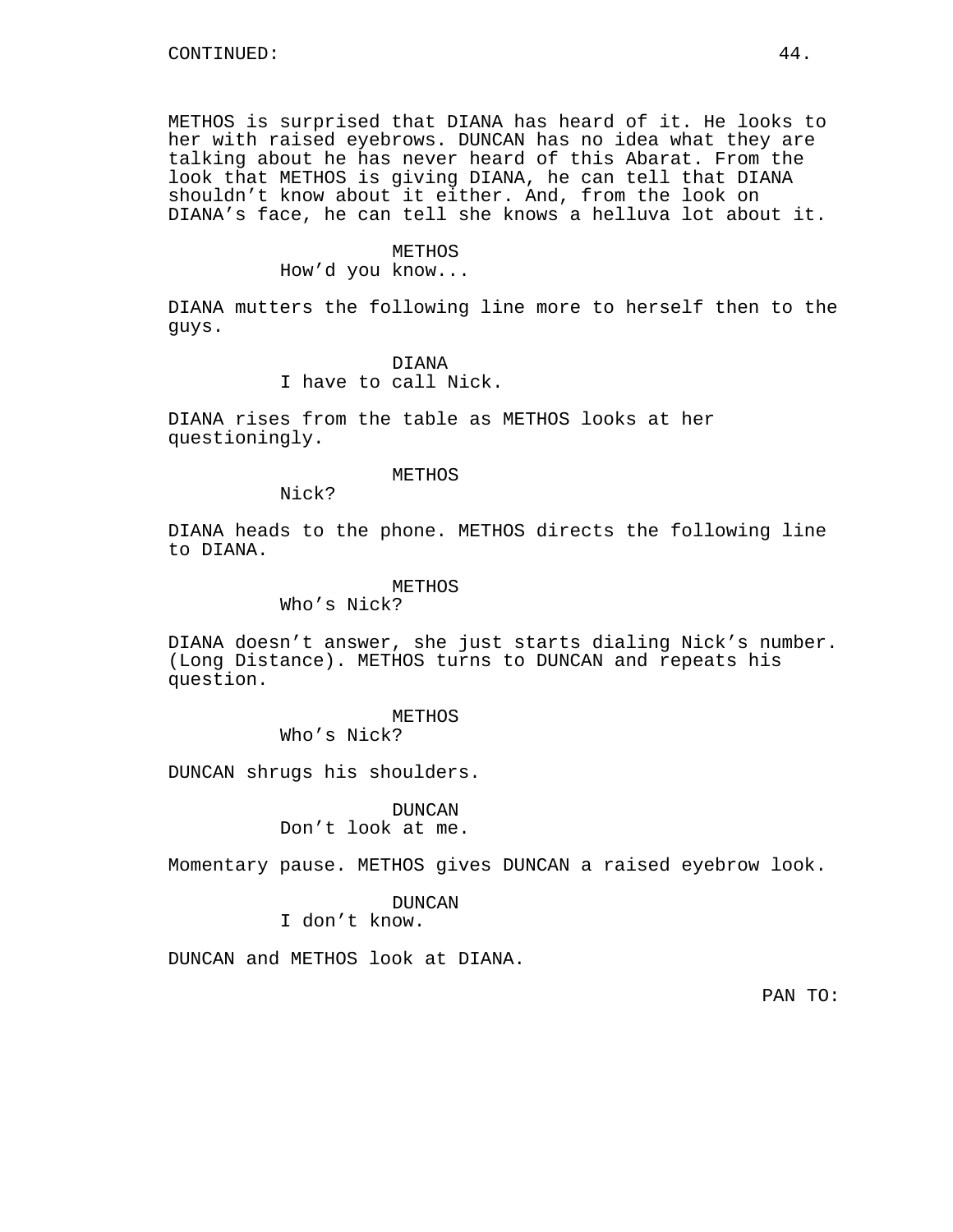40 FOCUS ON DIANA 40

She dials the last digit in Nick's home phone number. The phone rings once.

> VOICE (\*) We're sorry, the number you have reached is not in service. Please hang up and try your call again. This is a recording. (beat) We're sorry, the number you have...

DIANA hangs up. She has a "confused" look on her face.

DIANA That's odd. Maybe I misdialed.

Momentary pause. DIANA dials the number again.

VOICE (\*) We're sorry, the number you have reached is...

DIANA hangs up. She still has a "confused" look on her face.

DIANA Not in service? How can that be? He...

DUNCAN Maybe he moved!

DIANA

Maybe. But...

DIANA thinks of something.

DIANA

...car phone...

DIANA dials Nick's car phone. The phone rings once.

VOICE (\*) We're sorry, the number you have reached is not in service....

DIANA hangs up.

DIANA Also not in service. I don't believe this. How could Nick just...

45.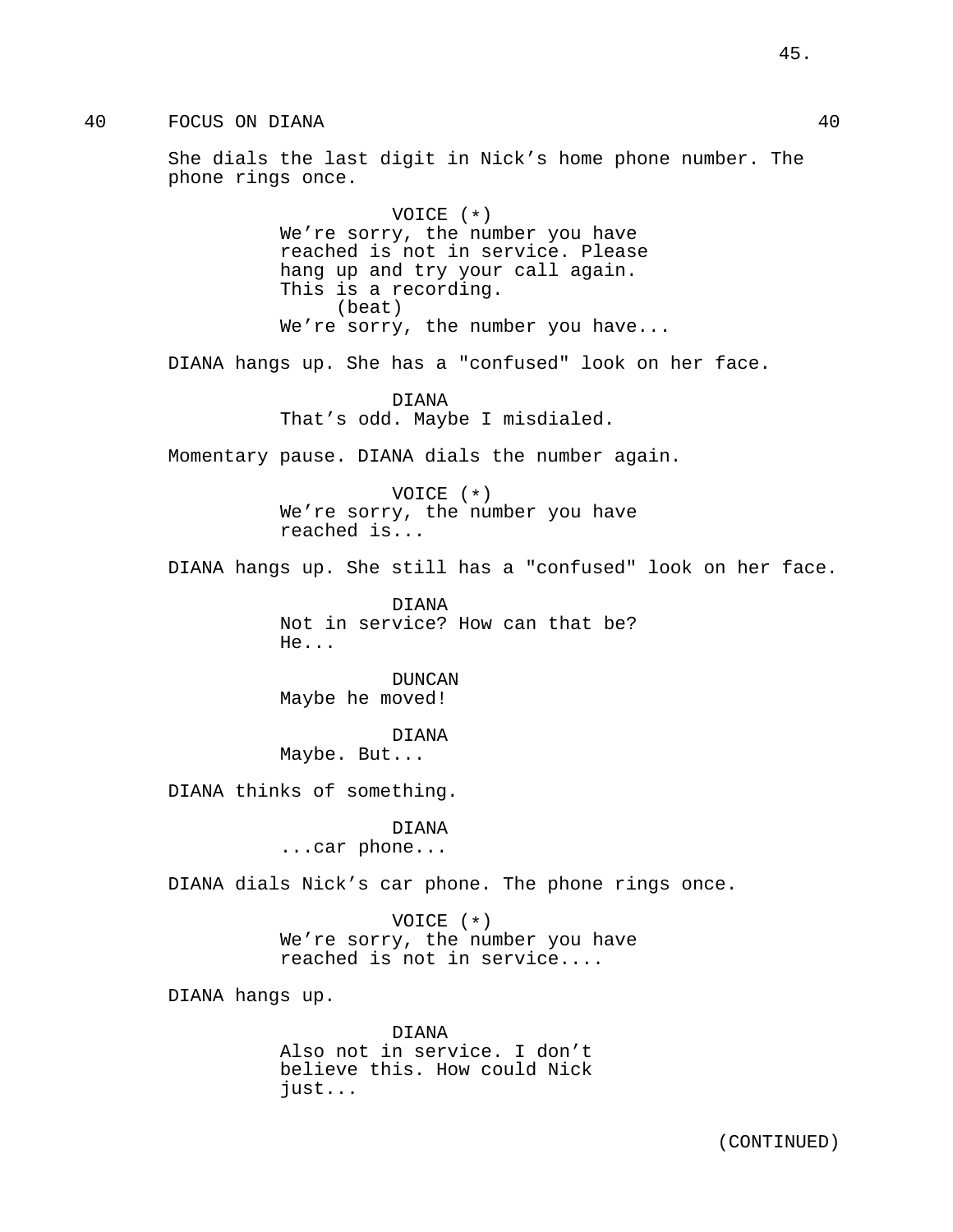DIANA thinks of something.

DIANA

Information.

DIANA dials Bell Information. (1-416-555-1212)

VOICE What language please?

DIANA

English.

VOICE For what city please?

DIANA

Toronto.

VOICE Residential or Business?

DIANA Residential.

VOICE For what name please?

DIANA Knight, Nicholas.

VOICE Thank you. Please hold while an operator looks up that number.

Momentary pause.

OPERATOR (VO) You said Nicholas Knight, correct?

DIANA Yes. It could be Nick.

OPERATOR (VO) Sorry, Ma'am. There is no listing for a Nick or Nicholas. Not even an N Knight.

DIANA

You sure?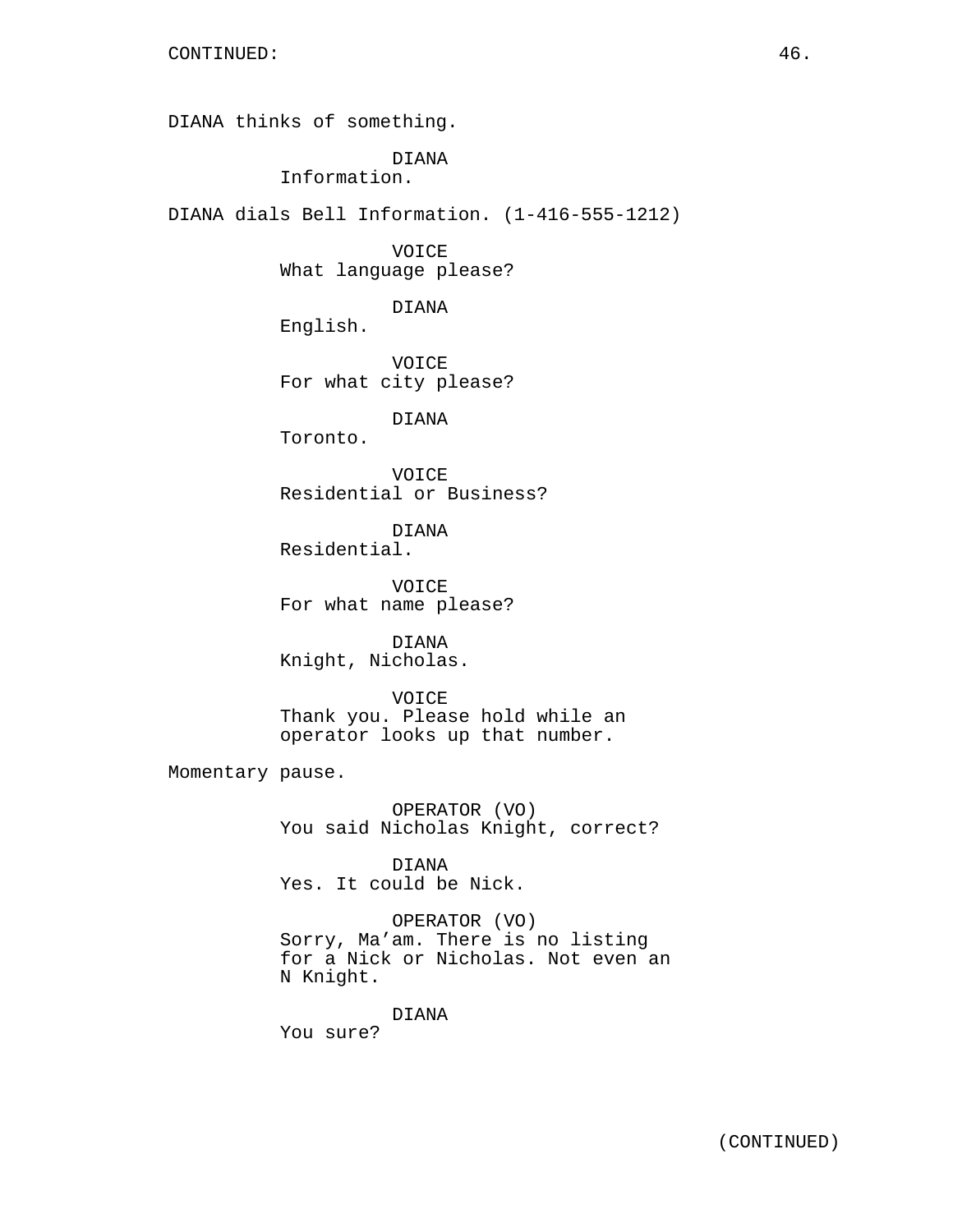OPERATOR (VO) Positive. At least not in the 416 area code.

### DIANA

Thanks.

DIANA hangs up the phone and mutters to herself.

DIANA Who would know where he is? Who would he tell if...

DIANA things of someone.

DIANA Janette. She'd know where he is.

41 FOCUS ON METHOS AND DUNCAN 41

METHOS and DUNCAN exchange a "Janette?" look.

PAN TO:

PAN TO:

42 FOCUS ON DIANA 42

DIANA dials The Raven. On the third ring, the answering machine picks up.

#### MACHINE

You have reached THE RAVEN. Business hours are from 7:00pm to 5:00am EST. No one is available to take your call. But, if you leave your name and number, we will return it. Thank-you. (B-E-E-P).

### DIANA

Hi, Janette? It's Diana. Diana Marsson. I don't know if you remember me or not. We met about 7 years ago. I need to find Nick. I've tried his home number and his car phone, but both are disconnected. If you know where he is, or how to reach him, could you please have him call me. It's important. He can reach me at 1-206-555-7973. Thanks. Bye.

DIANA hangs up the phone.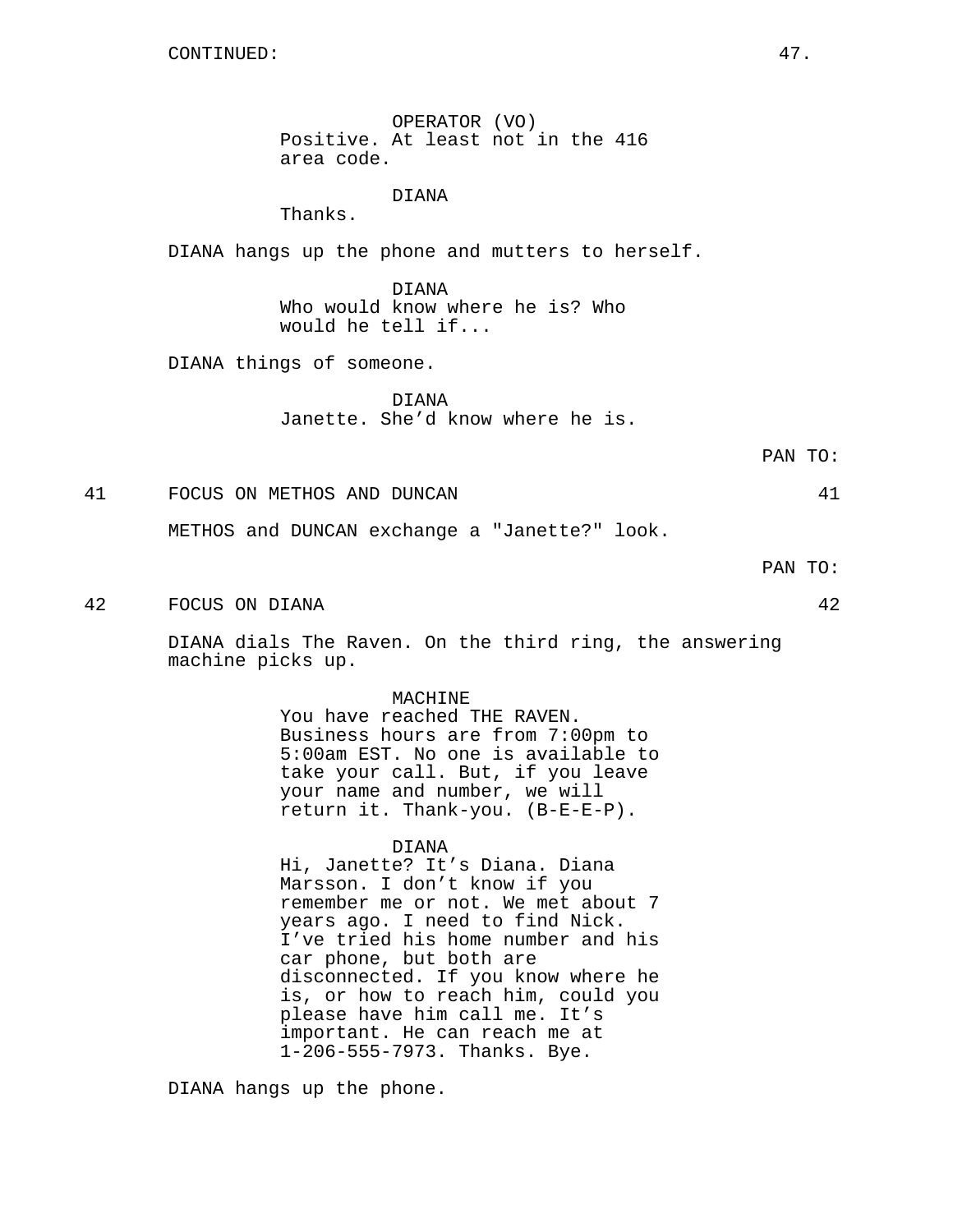PAN TO:

| safe then? In<br>nappen to the                 |
|------------------------------------------------|
| eyebrows.                                      |
|                                                |
| o accident.                                    |
| and say their lines                            |
| METHOS<br>What?                                |
| there. He<br>deliberately<br>s of The<br>aled. |
|                                                |
| (CONTINUED)                                    |

43 TABLE 43

DIANA returns to the table. DIANA sits and looks at METHOS.

DIANA Who else knows you found it?

METHOS The Abarat?

DIANA nods a "yes" nod.

METHOS No one. Just you two.

DIANA Have you read it?

METHOS Part of it. Then I decided I'd upload it and...

DIANA So the information is sa case something should ha book.

METHOS looks at her with raised ey

METHOS Happen? What do you...

DIANA That fire in '66 was no

DUNCAN and METHOS look at DIANA, a simultaneously.

DUNCAN How do you know that?

# DIANA

I know someone who was the said that the fire was de set to keep the contents Abarat from being reveal

METHOS is confused.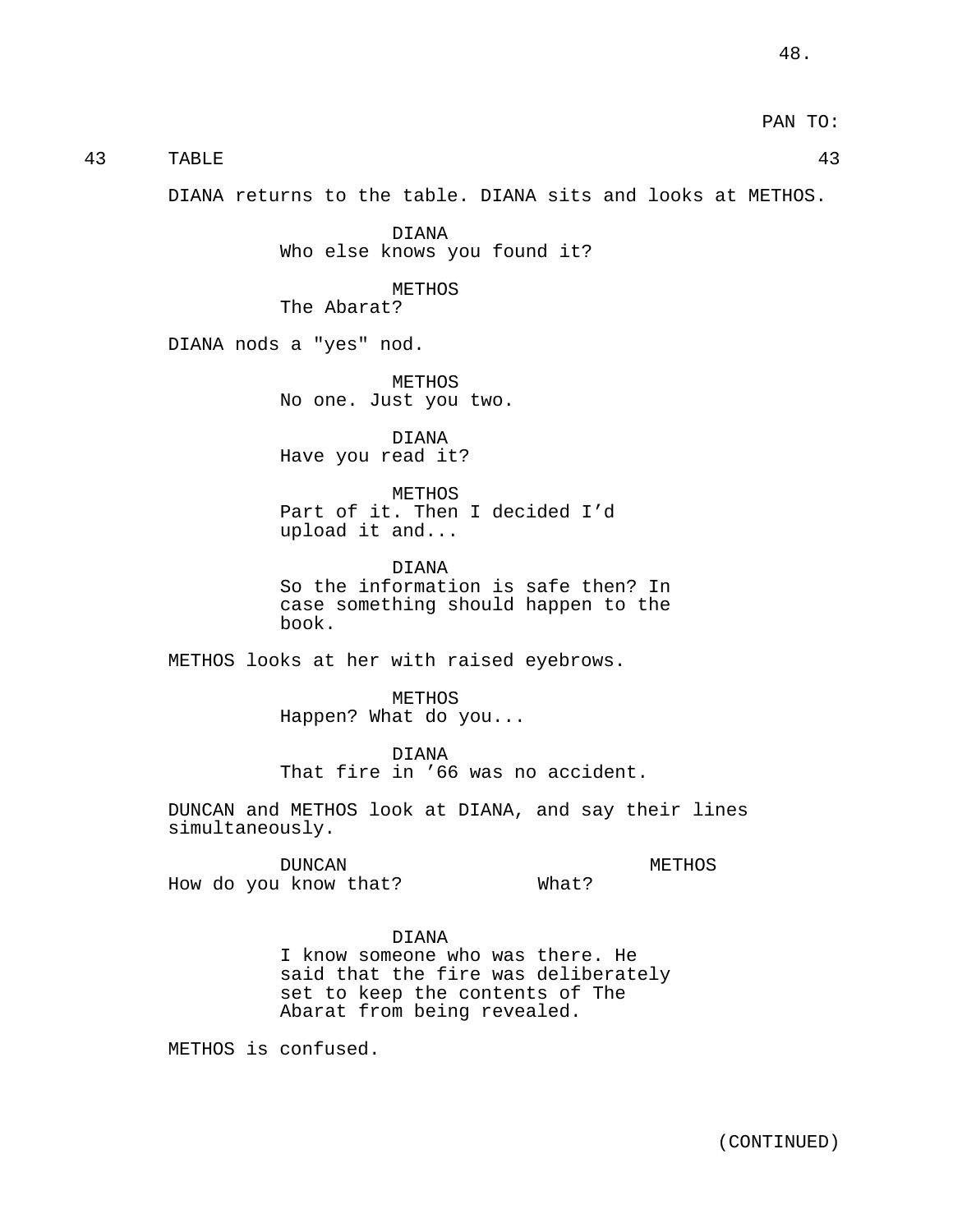METHOS It's not the Necronomicon. It's just...

DUNCAN looks at METHOS with an "it's not the what" look.

DUNCAN

The what?

METHOS Necronomicon. The Ancient book of the dead. Haven't you seen the Evil Dead trilogy?

DUNCAN That book is real?

METHOS gives DUNCAN a "maybe" look, then he looks back at DIANA.

> METHOS Why would anyone want to...

DIANA Where did you upload it to?

METHOS

My web page.

DIANA raises an eyebrow in concern.

DIANA Web Page? Is it public? Can anyone...

METHOS No. It is a secured site. You need a user-id and password to access it, and only I can supply the ids and passwords.

DIANA breathes a sigh of relief.

DIANA Good. Good.

Momentary pause.

METHOS So, who is this Nick Knight?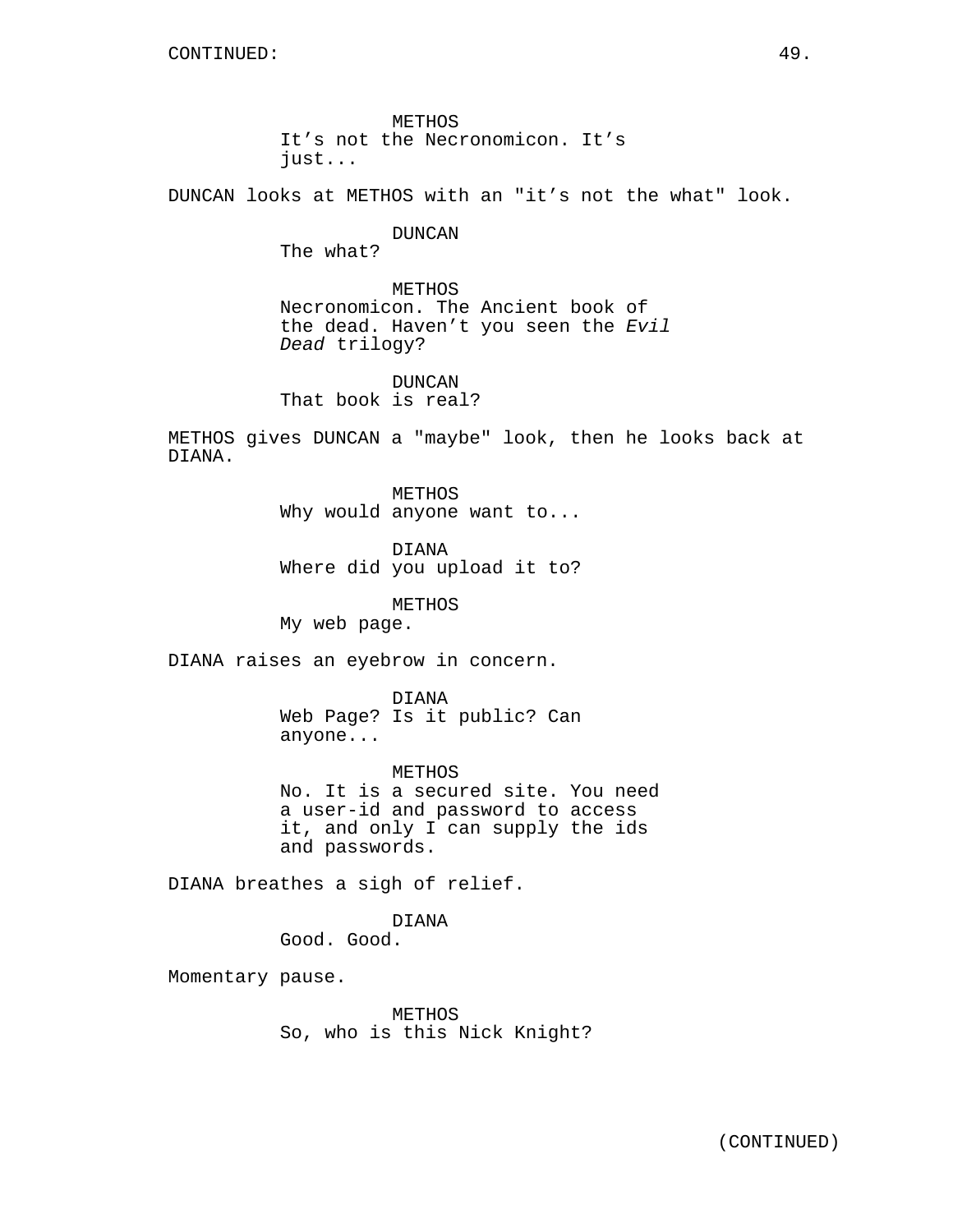DIANA

A friend.

From the way that she says "friend", DUNCAN can tell that this Nick guy is, or was, more than just a friend.

> DUNCAN A friend. What's he want with...

DIANA He's been looking for it for a long time.

Momentary pause. METHOS wonders just who this Nick guy is, and what he could possible want with a book he probably couldn't even read.

> METHOS Does he know the book is written in Ancient Sanskrit?

> > DIANA

Yes.

**METHOS** Can he read...

DIANA Yes. He can read it.

Momentary pause. METHOS is surprised. Not very many alive can read Sanskrit.

> METHOS Really? The language has been dead for nearly a millennium. I can read it because I was around when the language wasn't dead. Not very many people alive can...

DIANA Nick is not most people. He's... (beat) Well, he's...

Momentary pause. DIANA thinks the next line inside her head.

DIANA (VO) Should I tell them? I mean, would they believe me if I did? (beat) No, I'm not going to reveal to them that Nick is a vampire. At least (MORE)

(CONTINUED)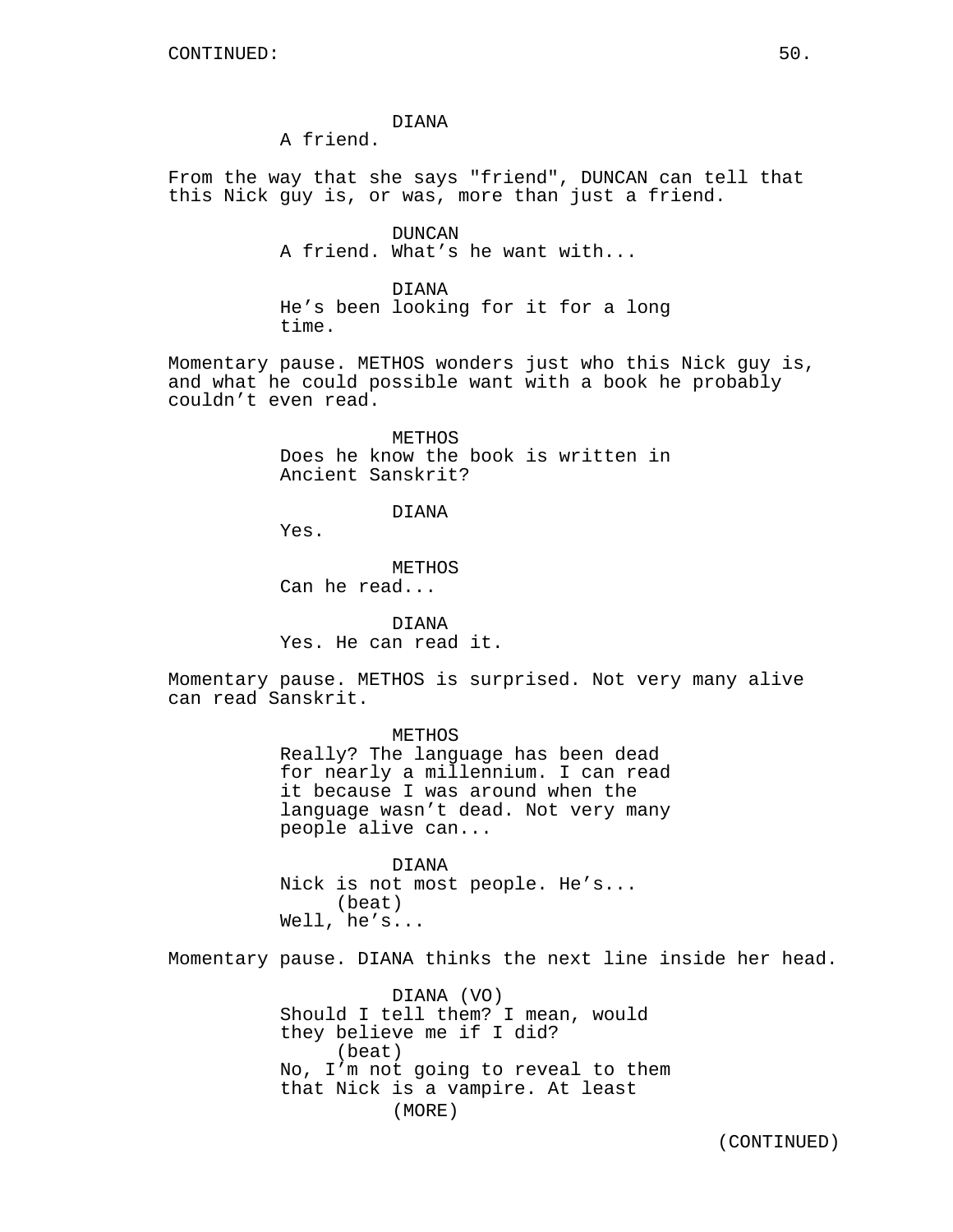DIANA (VO) (cont'd) not yet. They don't need to know. If the time comes when they need to know, I will tell them. But for now...

DIANA finishes her original thought.

### DIANA

### ...different

### DUNCAN

Oh, how so?

DIANA ignores DUNCAN's question, and addresses METHOS.

DIANA So, where is the book now?

### METHOS

My place.

DIANA And the whole book has been uploaded?

METHOS

Yes.

DIANA gives him a look.

DIANA So if the book should somehow vanish or be destroyed, you would still have a copy of it?

METHOS

Yes.

Momentary pause.

DIANA

When Nick calls and learns we have a copy of it, he'll want to see it. Can I bring him to your place tonight?

DUNCAN What makes you think he'll get...

DIANA looks at DUNCAN.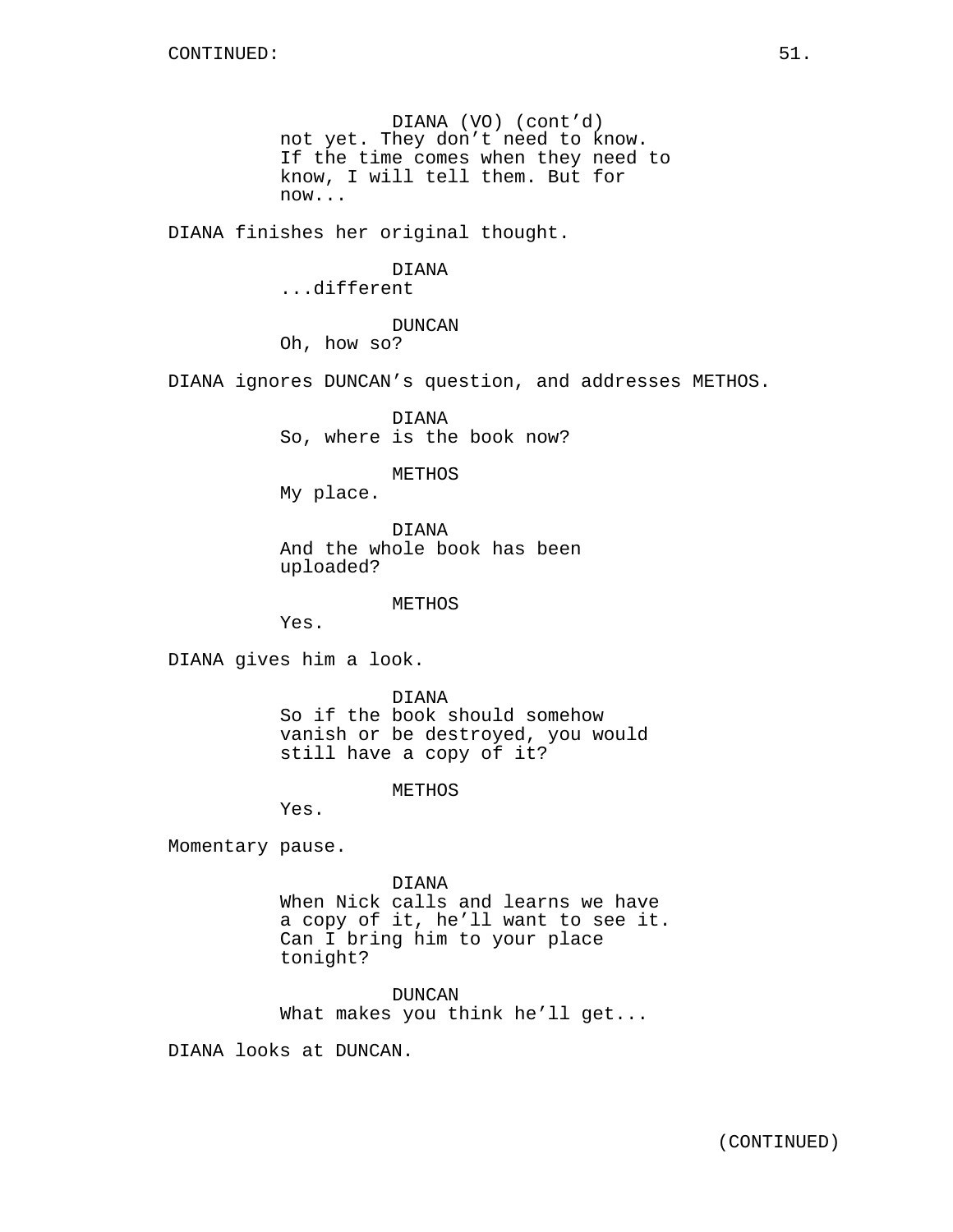DIANA Oh, he'll get the message. And he'll be here tonight.

DIANA looks at METHOS.

DIANA So, can I?

METHOS Sure, I guess.

DIANA Thanks. I'll call you when we are on our way over.

Momentary pause. DUNCAN looks at her.

DIANA

What?

DUNCAN Now that we know why Methos was so on cloud nine when he got here... (beat) Why don't you explain why you brought Alex to the warehouse? What were you thinking?

As DIANA tries to think of how to answer the question, we...

JUMP TO:

44 EXT: CITYSCAPE - TORONTO (6:30PM EST) 44

Establishing shot. The weather in the city is overcast, and raining. CAMERA pans around the city and stops at a nightclub in the heart of downtown known as THE RAVEN. CAMERA zooms in on the club.

CONTINUE TO:

45 INT: THE RAVEN 45

JANETTE is listening to the message. She is at the end of DIANA's message.

> DIANA (VO) ...It's important. He can reach me at 1-206-555-7973. Thanks. Bye.  $(C-L-L-C-K)$

There are no more messages. JANETTE gets a puzzled look on her face.

(CONTINUED)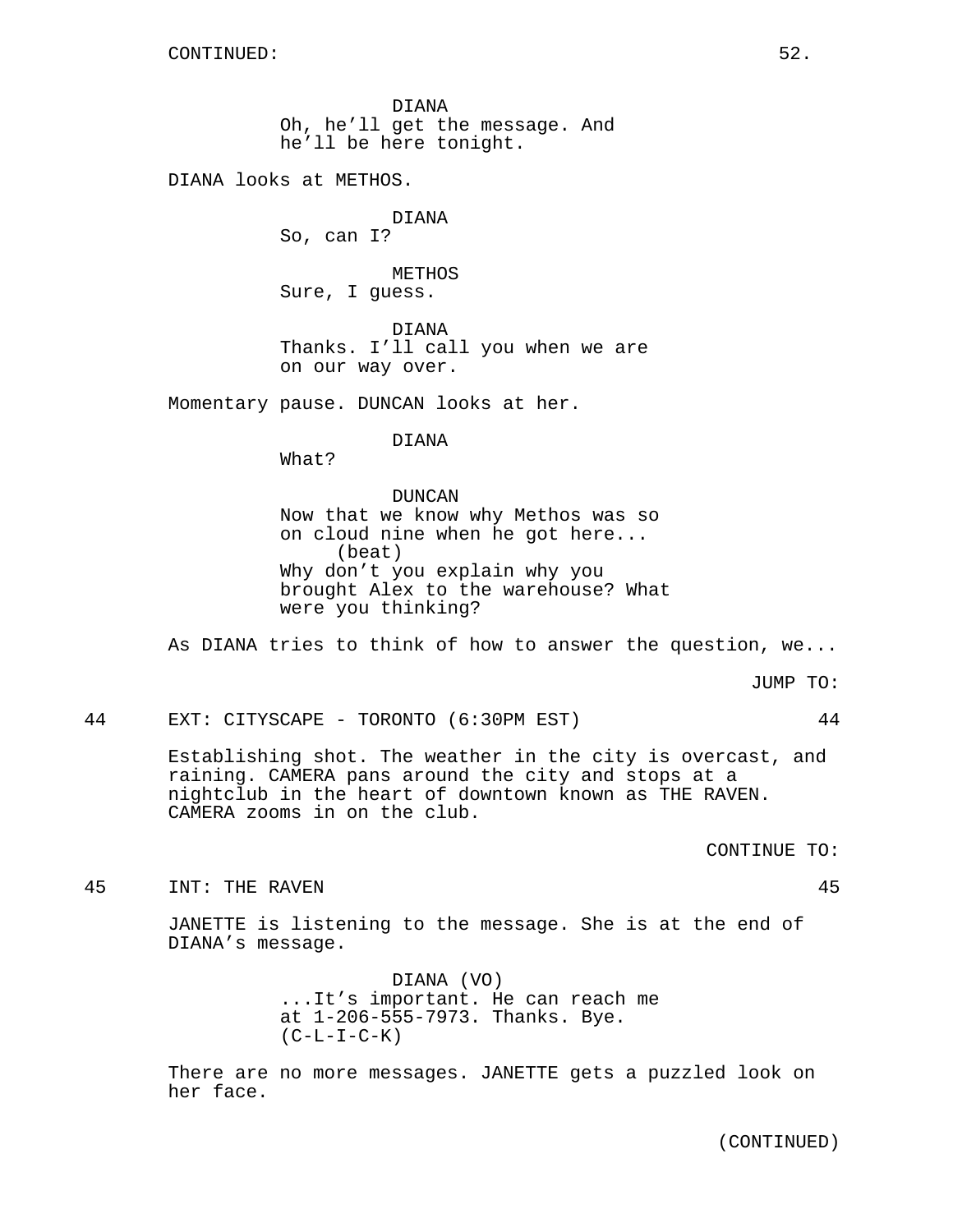JANETTE

Diana. I wonder why she needs to see you, Nicola. What is it that is so important? Do I call you?

As JANETTE thinks of what she should do, we...

CUT TO:

46 EXT: CITYSCAPE - PARIS (12:40AM PARISIAN TIME) 46

Establishing shot. The weather in the city is overcast, and raining. CAMERA pans around the city and stops at a manor house. CAMERA zooms into the house.

CONTINUE TO:

47 INT: NICK'S PLACE - LIVING ROOM 47

NICK is sitting on the sofa, reading. He has a glass of, to what the average person would appear to be, red wine. But those that know NICK, and what he is, know better. The phone rings. NICK answers the phone on the second ring.

NICK

Allo?

JANETTE (VO) Nicola, C'est moi.

NICK Janette? It's been a while. To what do I owe the plea...

JANETTE (VO) Diana Marsson is looking for you.

NICK

Diana?

JANETTE (VO) She says it is important. I have her new number here. If you want it.

NICK

New number?

JANETTE (VO) She appears to have moved to Seattle.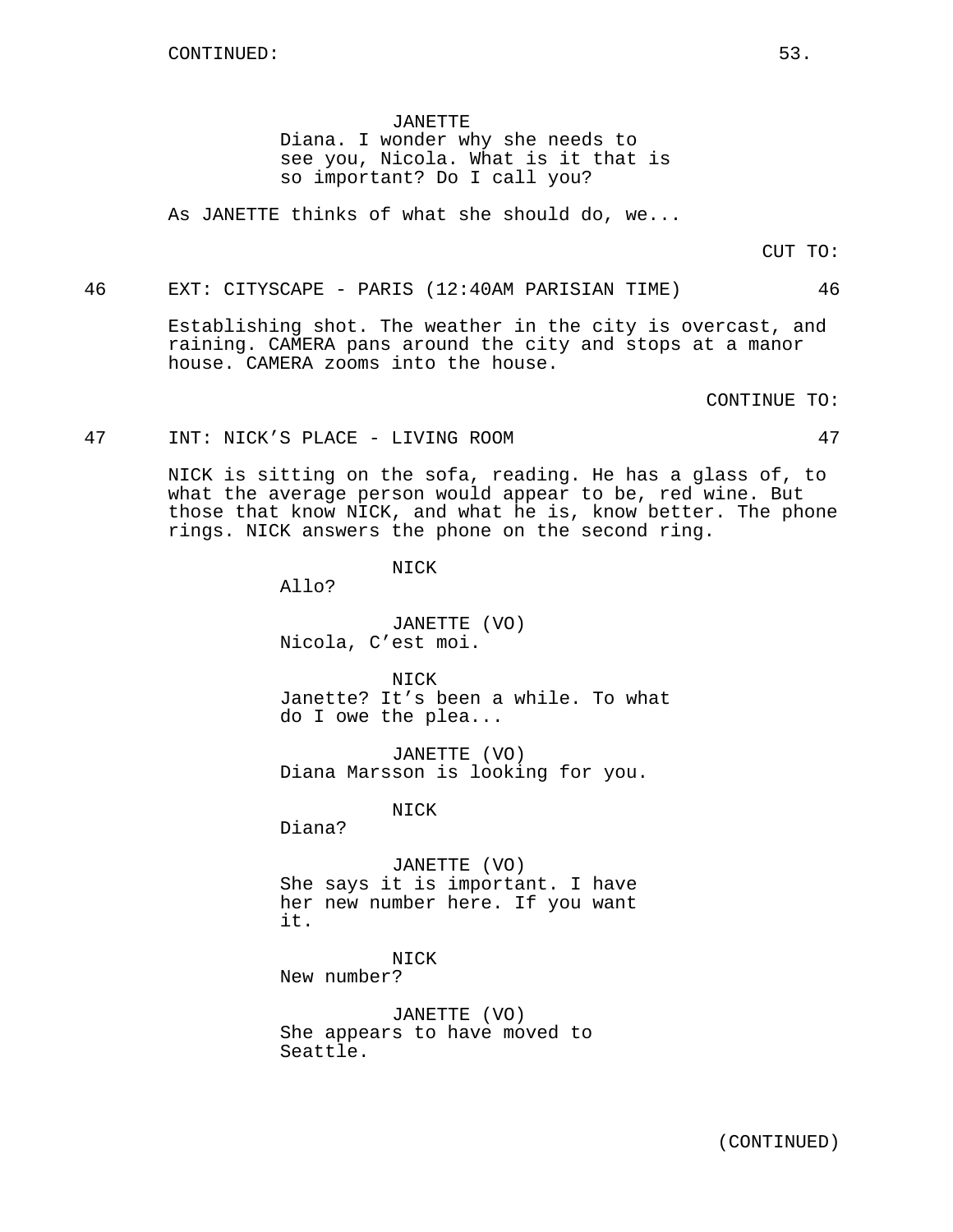NICK Seattle, why? JANETTE (VO) Do you want the number or not, Nicola? NICK Sure. Give it to me. NICK writes down the number as JANETTE says it. JANETTE (VO) 1-206-555-7973. NICK 7973. JANETTE (VO) Correct. NICK Thanks, Janette. JANETTE (VO) When are you coming home, Nicola? I've missed you. NICK I'm not ready to return to T.O. yet. (beat) You could always come here. JANETTE (VO) Maybe I will. NICK Bye, Janette. JANETTE (VO) Au revoir, Nicola. NICK hangs up the phone. NICK I wonder what Diana wants? NICK starts to dial the number that Janette gave him.

JUMP TO: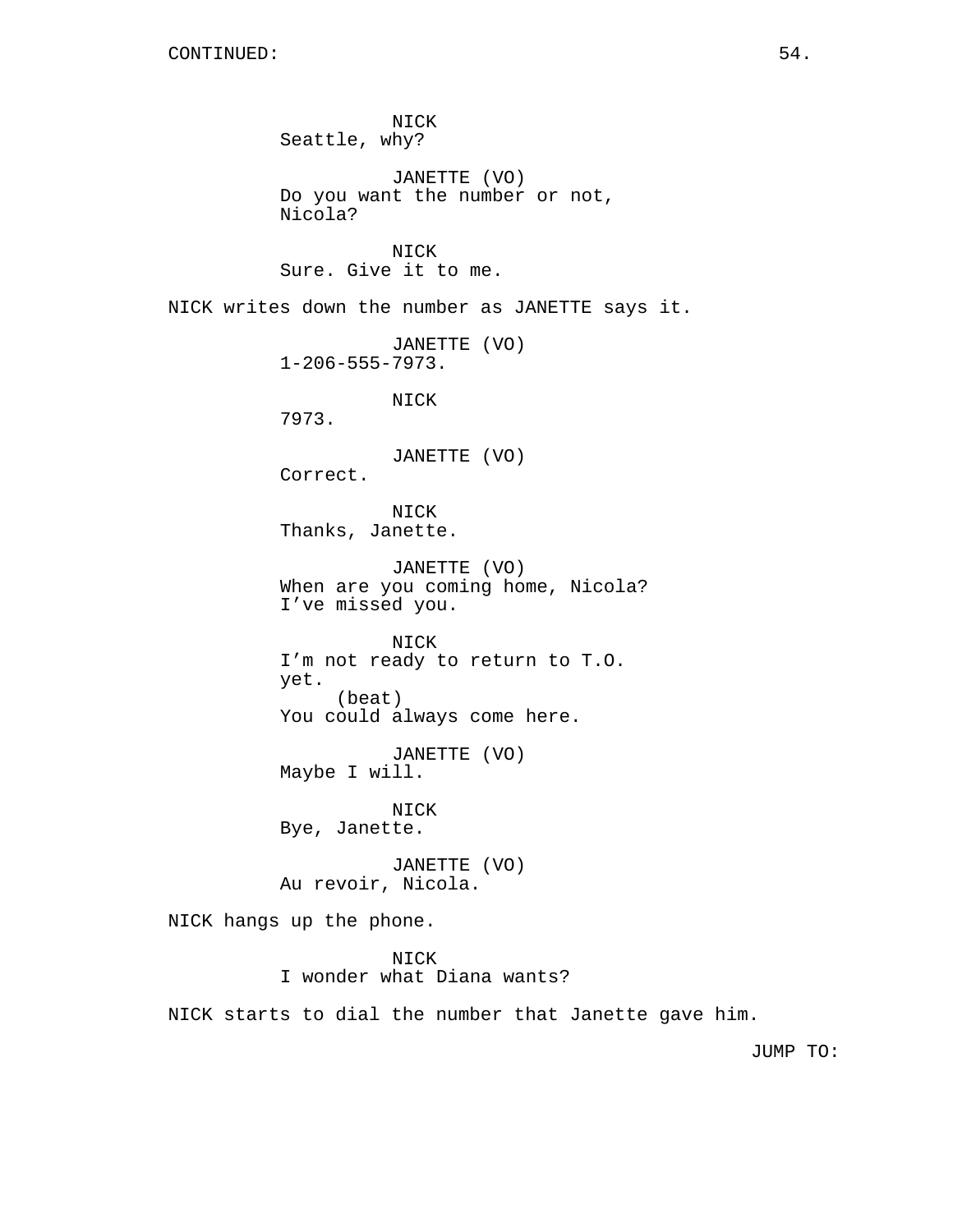48 EXT: CITYSCAPE - SEATTLE (3:45PM) 48

Establishing shot. CAMERA pans around the city and stops at THE DOJO. CAMERA zooms into the loft.

CONTINUE TO:

49 INT: THE LOFT - LIVING ROOM 49

DIANA is playing at the table with CLARK. DUNCAN is sitting on the sofa reading the paper. The phone rings. DUNCAN answers it.

DUNCAN

Hello?

NICK (VO) Ah, is Diana there?

DUNCAN

One second.

DUNCAN puts the phone on hold and looks at DIANA.

DUNCAN

D, phone.

DIANA looks at DUNCAN.

DIANA Who is it?

DUNCAN Don't know. He didn't say.

DIANA rises from the table and goes to the phone. She picks up the receiver and releases the hold.

DIANA

Hello?

NICK (VO) Diana, Nick. I hear you're look...

DIANA Nick. Where are you?

NICK (VO)

Paris.

DIANA raises an eyebrow in curiosity.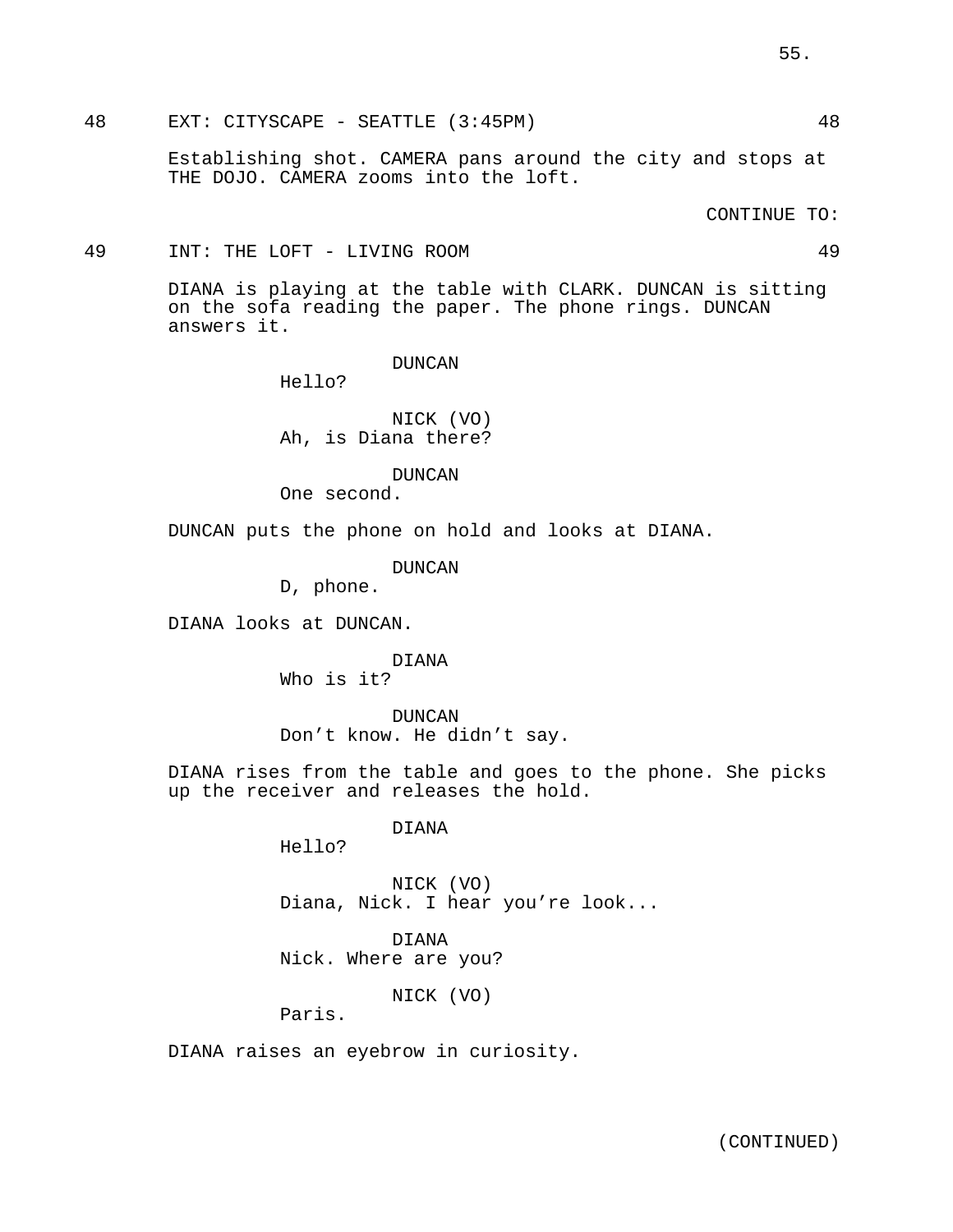DIANA Paris? What are you doing there?

NICK (VO) Long story. What...

DIANA I have some great news. Are you sitting down?

CONTINUE TO:

50 FOCUS SHIFTS TO PARIS - NICK'S PLACE - LIVING ROOM 50

NICK is sitting on the sofa. He has his glass in his hand. He takes a mouthful, then says his line.

> NICK Yes. Why?

DIANA (VO) I've got something for you. (beat) Something you've been looking for, for a long time.

NICK raises an eyebrow in curiosity.

NICK Something I've been looking for? Like what?

DIANA (VO) We found it, Nick.

NICK It? Am I supposed to know...

DIANA (VO) The Abarat. A copy of the Abarat.

NICK gets a look of pure shock on his face.

NICK

The...

NICK stops himself from repeating the name out loud.

NICK

Are you...

(CONTINUED)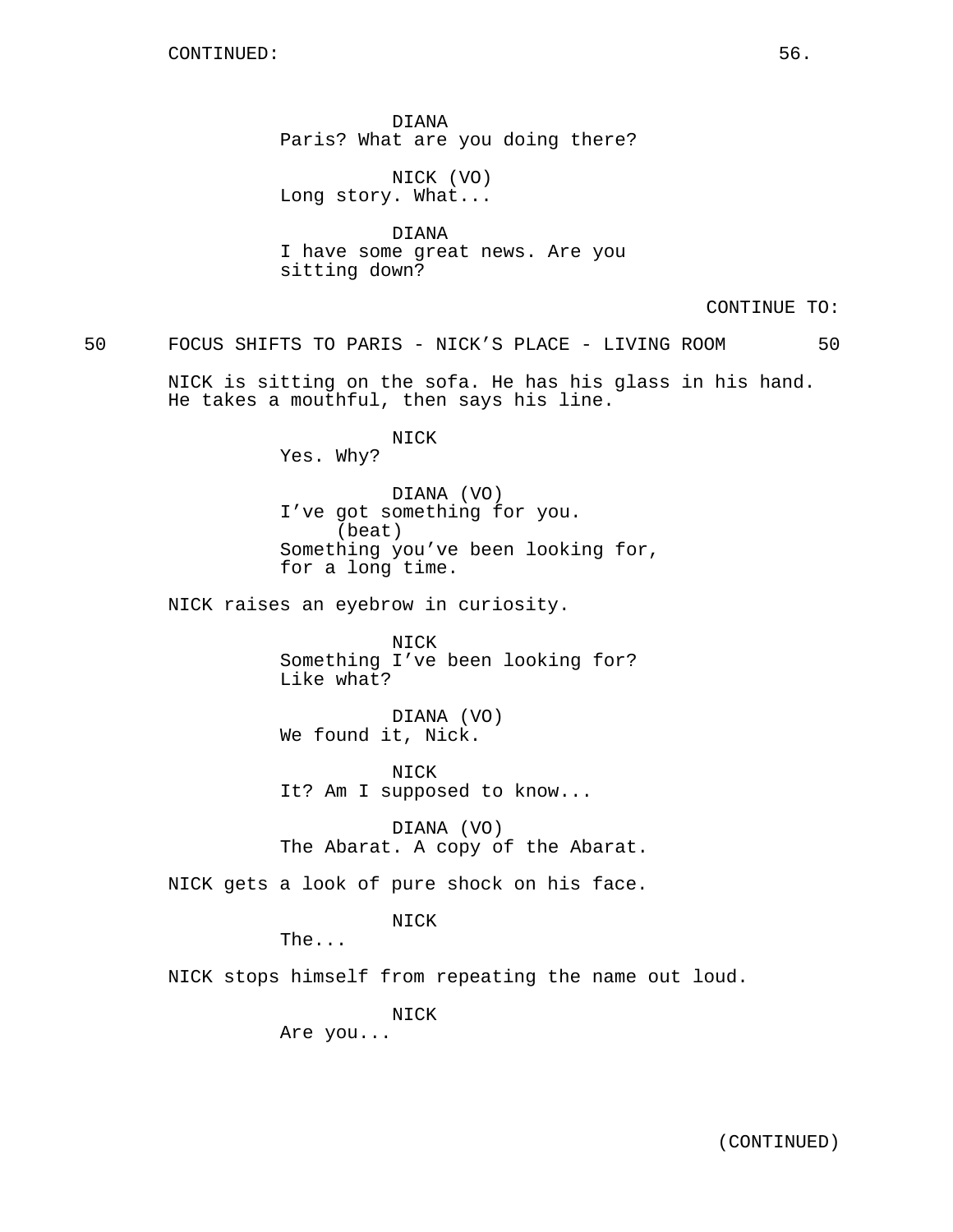DIANA (VO) Yes. I know how long you've been looking for it, and...

NICK Where did you find it?

DIANA (VO) A friend of mine was going through some crates of books in a warehouse, and...

NICK I don't believe it. You...

DIANA (VO) I knew I just had to call you. I knew you'd want to see it. I...

NICK looks at the clock and does a quick time-zone calculation. He needs to make sure that when he reaches Seattle, it will be after sunset. It might be pushing it.

> NICK What's the weather like there?

DIANA (VO) Kinda overcast.

NICK I'm on my way. Where should I meet you?

DIANA gives NICK the address for the DOJO.

JUMP TO:

51 INT: THE LOFT - CLARK'S ROOM (9:00PM) 51

DIANA is tucking CLARK in. The bedroom door is open, and the light is on.

DIANA

Goodnight.

CLARK

Night.

DIANA kisses CLARK on the forehead and rises from his bed.

CLARK Are you going to be gone all night again, mommy?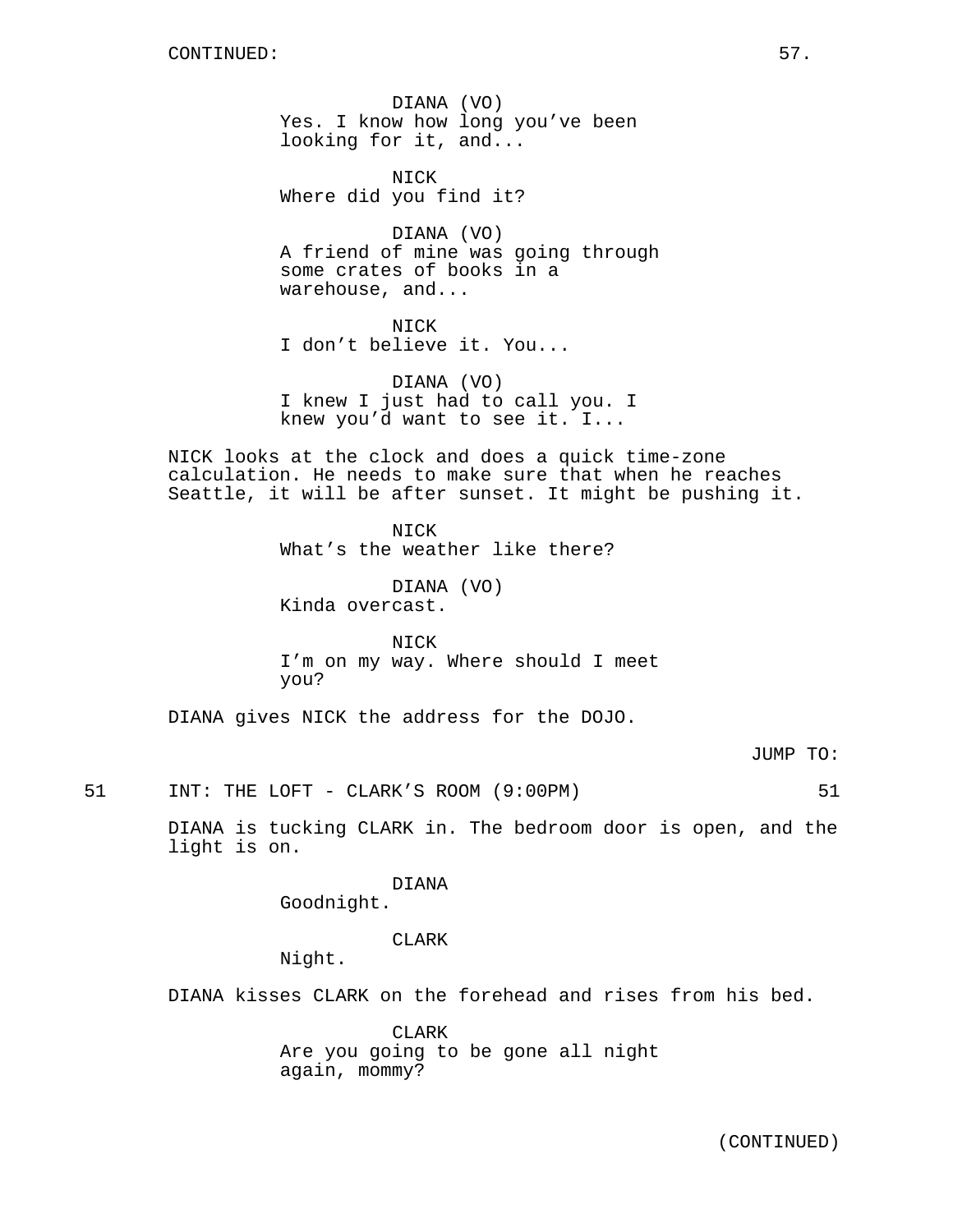DIANA No. I'll be back in a few hours. I just have to go get something from Uncle Methos. CLARK looks at her with a very curious look. CLARK Methos really isn't my Uncle, is he? DIANA What? **CLARK** Neither are Mac, or Richie, or Joe. DIANA Where'd you... CLARK In order to be my Uncle, they would have to be your brother or my father's brother. DIANA Clark, I... CLARK I know they are not my real Uncles, mom. DIANA In a way they are, Clark. Momentary pause. CLARK looks at DIANA. CLARK You look very pretty.

DIANA

Thanks.

DIANA smiles and walks to the door. She reaches the door and turns around to look at CLARK. She says her line as she turns off the light.

### DIANA

Night.

### CLARK

Night, mommy.

DIANA exits and closes the door behind her.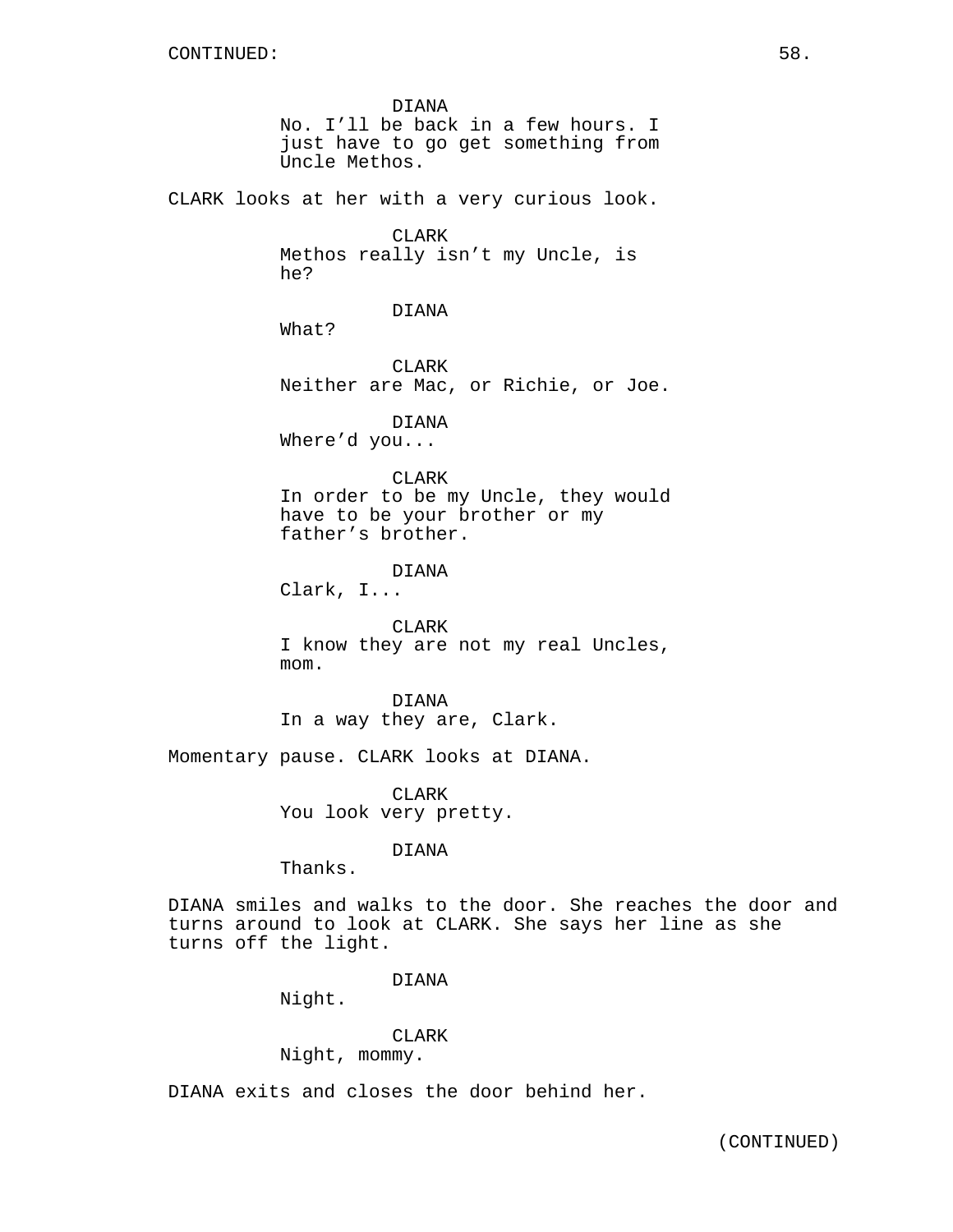52 INT: THE DOJO 52

The elevator stops. DIANA gets out. She looks around as if looking for someone. She doesn't see anyone. She says the following lines while walking around trying to find NICK.

> DIANA Nick? (beat x2) Nick? (beat x2) Are you here? Ni...

A voice sounds from behind her.

NICK

Right here.

NICK's voice startles her. She jumps and turns around.

DIANA

Nick!

DIANA hugs him. He hugs her back. The closeness of her is arousing the beast within him. He is trying to subdue it.

> DIANA I'm so glad you came.

DIANA releases him. And not a moment too soon. DIANA looks at him.

> DIANA Methos is waiting for us. Let's go.

DIANA turns and walks to the door. NICK says line as he follows her.

NICK

Methos?

DIANA Yes. He has the book.

NICK

Oh.

DIANA opens the door. They exit.

CONTINUE TO: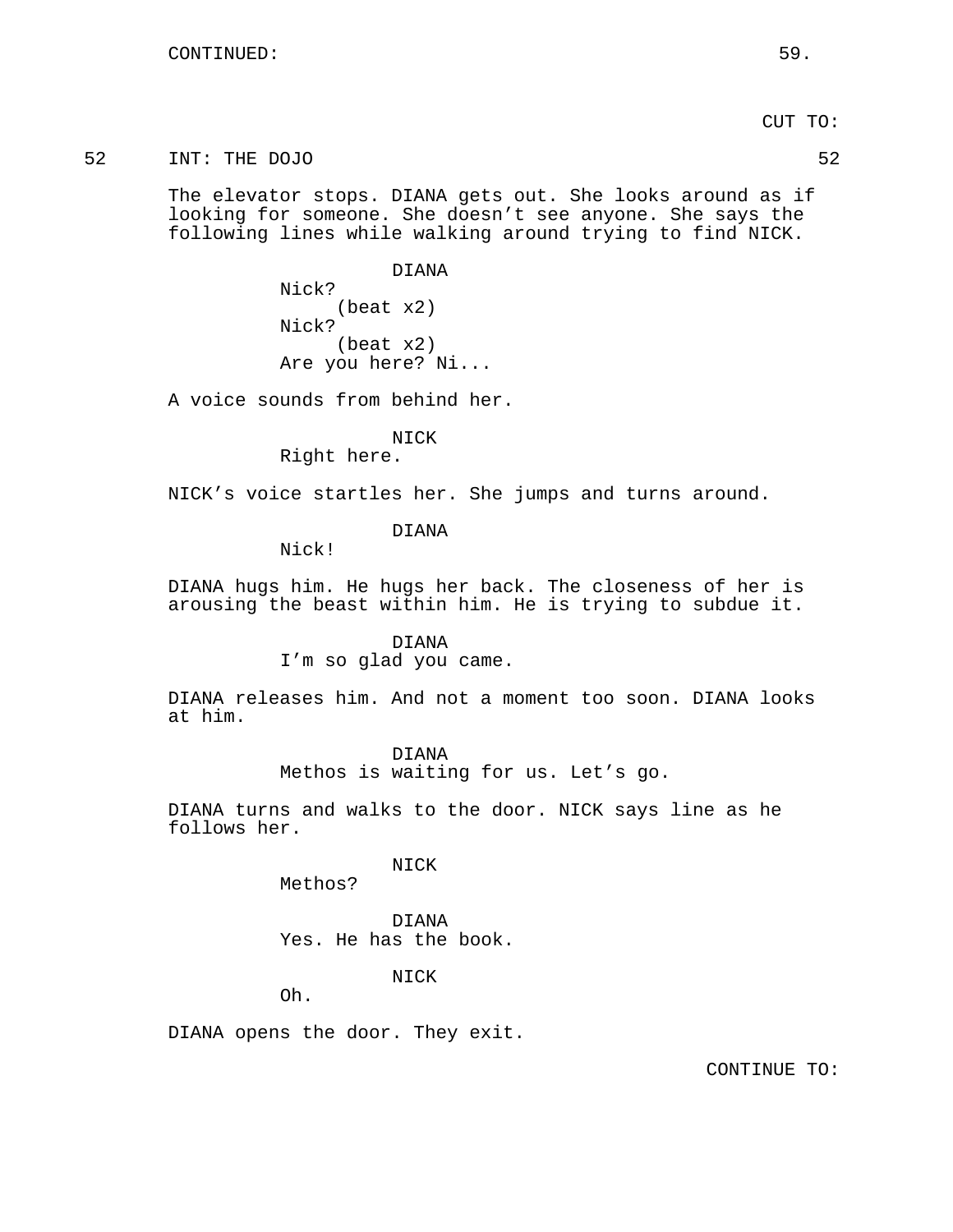53 EXT: THE DOJO 53

DIANA turns to NICK, smiles, and gives him a look.

NICK

What?

DIANA I was wondering... (beat) You never did take me flying. (beat) You think we could?

Momentary pause. NICK smiles at her. He walks over to her and picks her up in his arms.

NICK

Hang on.

DIANA wraps her arms around his neck. NICK takes off.

CUT TO:

54 EXT: METHOS' PLACE - FRONT YARD (SIDE) 54

NICK and DIANA land.

DIANA That was... cool.

NICK (laugh) Glad you liked it.

DIANA Liked it? I loved it!

NICK puts DIANA down. DIANA takes his hand.

DIANA

Come on, Methos is waiting.

DIANA leads NICK to the front door.

CONTINUE TO: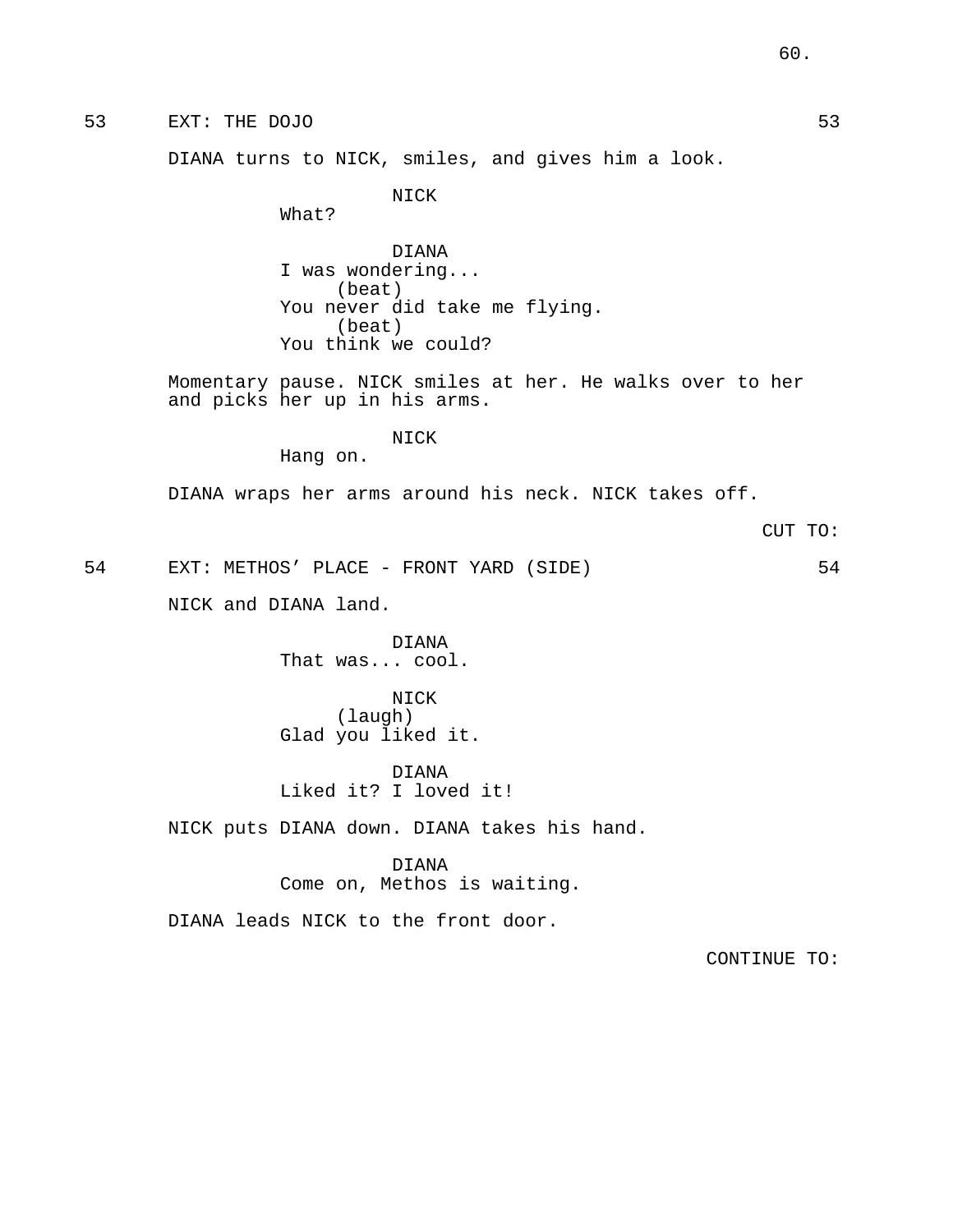55 FRONT PORCH 55

DIANA rings the doorbell. Pause. No answer. DIANA rings the bell again. Pause. Still no answer.

DIANA

Methos?

Momentary pause. DIANA knocks.

DIANA Methos, you in there? (beat x2) Methos, it's Diana.

Momentary pause. DIANA tries the door. It's locked. She looks at NICK.

> DIANA Something is wrong. He knew we were coming. He...

NICK motions DIANA to move away from the door.

NICK

Here. let me.

NICK places his hand on the doorknob, and turns it really hard, forcing it to turn. NICK opens the door, and motions DIANA in.

NICK

After you.

DIANA enters. NICK follows.

CONTINUE TO:

56 INT: METHOS' PLACE - INSIDE FRONT DOOR 56

DIANA says the following line as she enters. NICK closes the door behind him.

DIANA

Methos?

Momentary pause. NICK is "sensing" out the place. Seeing if he can get a feel of where Methos' is.

> DIANA Damn it, Methos. This isn't funny.

NICK senses something from the living room. He heads that way. DIANA turns and sees NICK heading off.

(CONTINUED)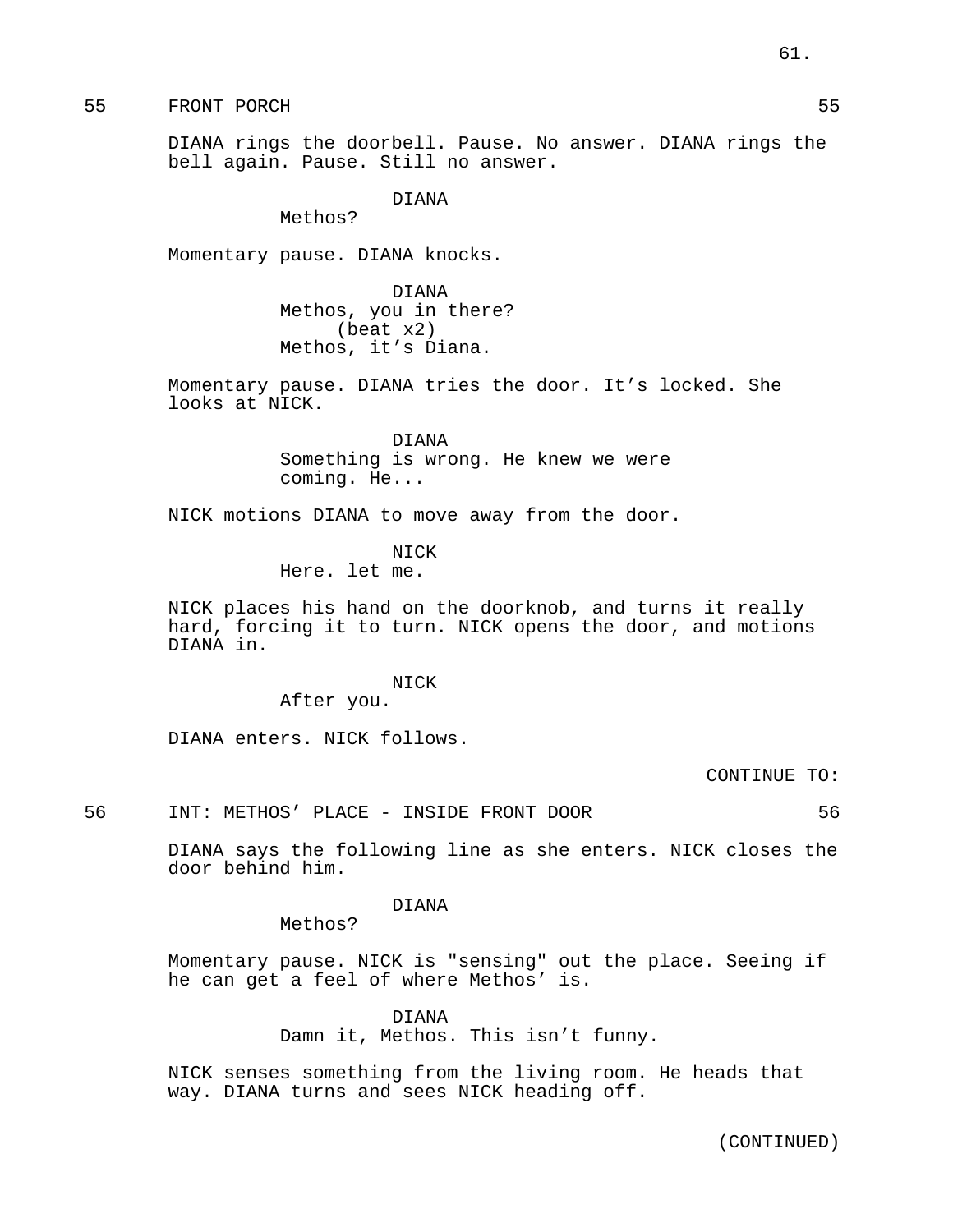DIANA Nick? Where are you...

DIANA follows him.

### CONTINUE TO:

### 57 LIVING ROOM 57

They get to the living room, and they see METHOS lying on the floor. There is a small pool of blood by the side of his head. METHOS is stretched out on the floor. The wound on the side of his head that the blood had come from is completely healed.

#### DIANA

Oh my god!

DIANA goes to METHOS. She kneels down beside him, and lightly slaps his face, trying to get him to wake up. NICK is scoping out the room.

### DIANA

Methos?

Momentary pause. DIANA gently slaps his face again.

DIANA

Methos?

Momentary pause. DIANA gently slaps his face again.

DIANA Come on, snap out of it.

Momentary pause. DIANA gently slaps his face again.

DIANA I know you're okay.

Momentary pause. DIANA starts to shake him.

DIANA I know you are still with us. (beat) Methos. I...

METHOS wakes up.

METHOS

Diana?

METHOS tries to sit up.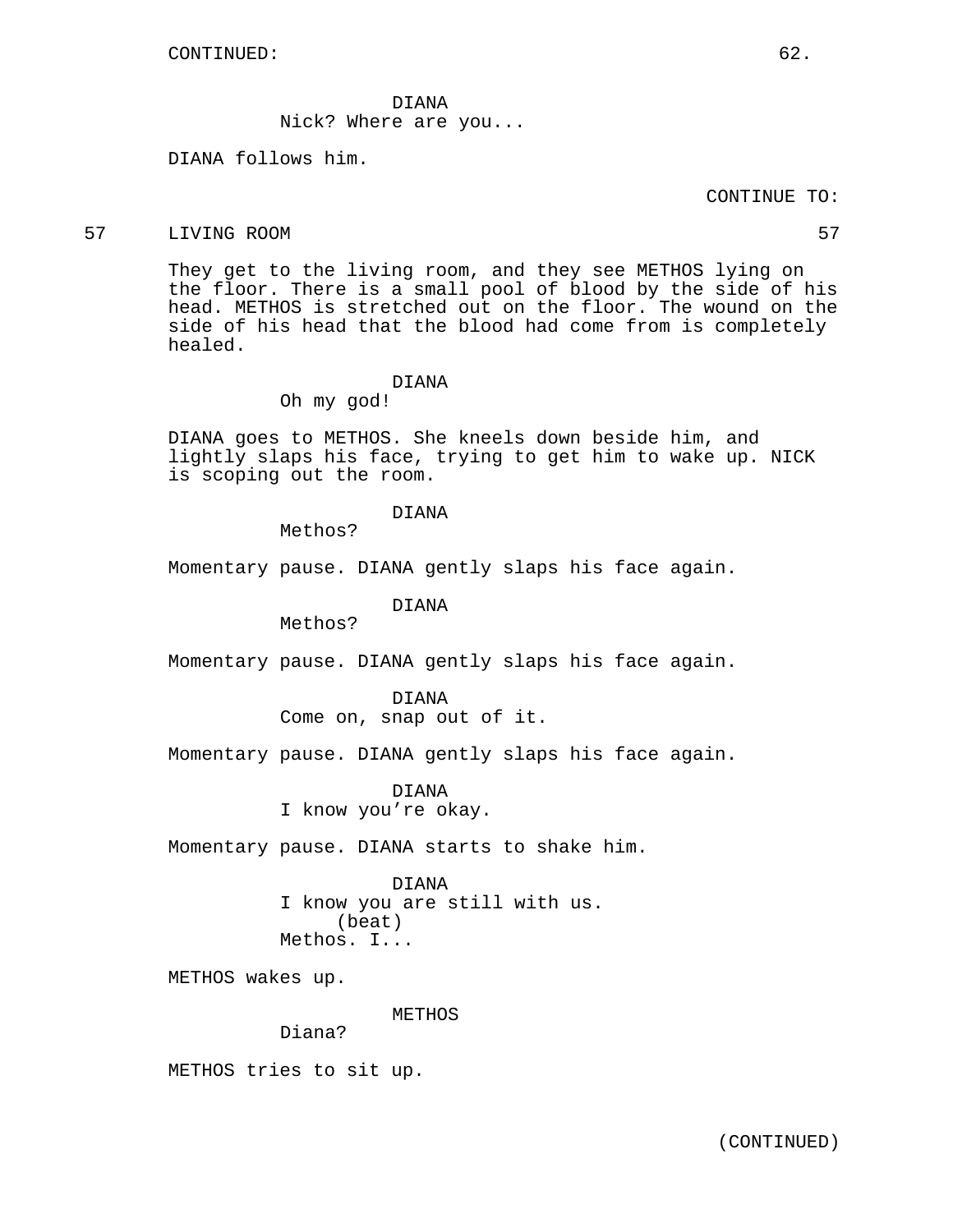METHOS

What...

METHOS feels faint. His hand automatically goes to the side of his head.

## METHOS

What hit me?

A voice sounds from behind METHOS.

NICK

You tell us.

Momentary pause. METHOS turns and looks at NICK. He says his line while he is sitting up.

> METHOS And you are?

DIANA Oh right. Sorry. (beat) Methos, Nick Knight. Nick, Methos.

METHOS looks at NICK questioningly.

METHOS You're Nick?

NICK Last time I checked?

METHOS You're a lot younger than I thought you'd be.

NICK looks at METHOS with a raised eyebrow.

METHOS When Diana said you were in Germany in 1966, I assumed you...

NICK Sometimes looks can be deceiving.

METHOS Tell me about it.

NICK looks at METHOS with a raised eyebrow, again. DIANA decides to break the silence before they say something they may regret.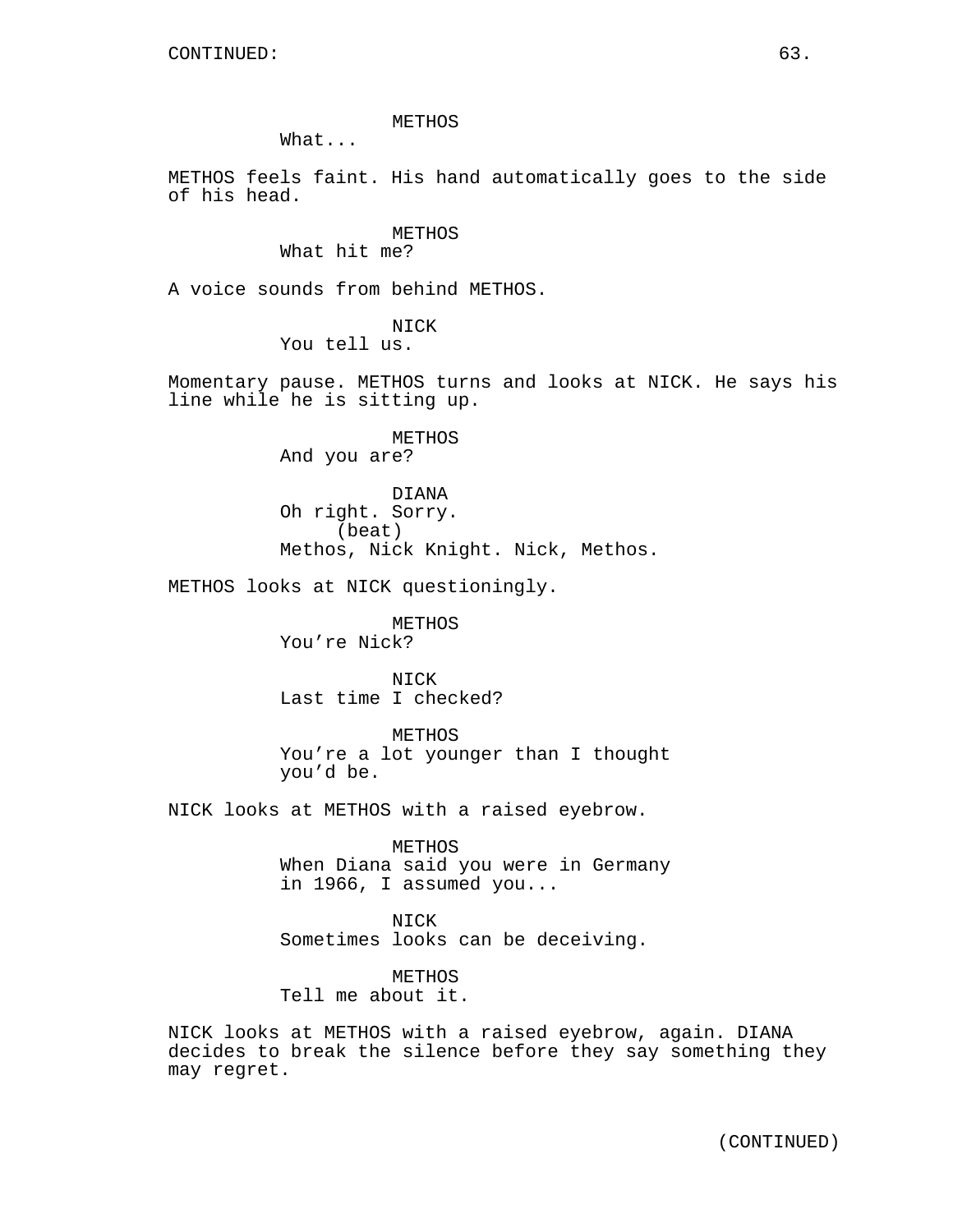DIANA So. What happened here?

METHOS I'm not sure. (beat) I'd just hung up the phone from our conversation, when...

Momentary pause. METHOS rubs his head.

METHOS I think something hit me over the head.

NICK Something? Or someone?

DIANA thinks she knows what NICK means. METHOS hasn't a clue. METHOS and DIANA say their lines simultaneously.

METHOS

DIANA You don't think that...

What?

NICK looks to DIANA and answers her question first.

NICK Maybe. Not sure.

NICK looks at METHOS.

NICK So, what happened here tonight?

METHOS looks to NICK questioningly.

METHOS

You a cop?

METHOS rises and sits on the sofa. NICK doesn't answer.

METHOS You are. Aren't you? You're...

NICK

Not anymore.

DIANA looks at NICK.

DIANA What? What happened?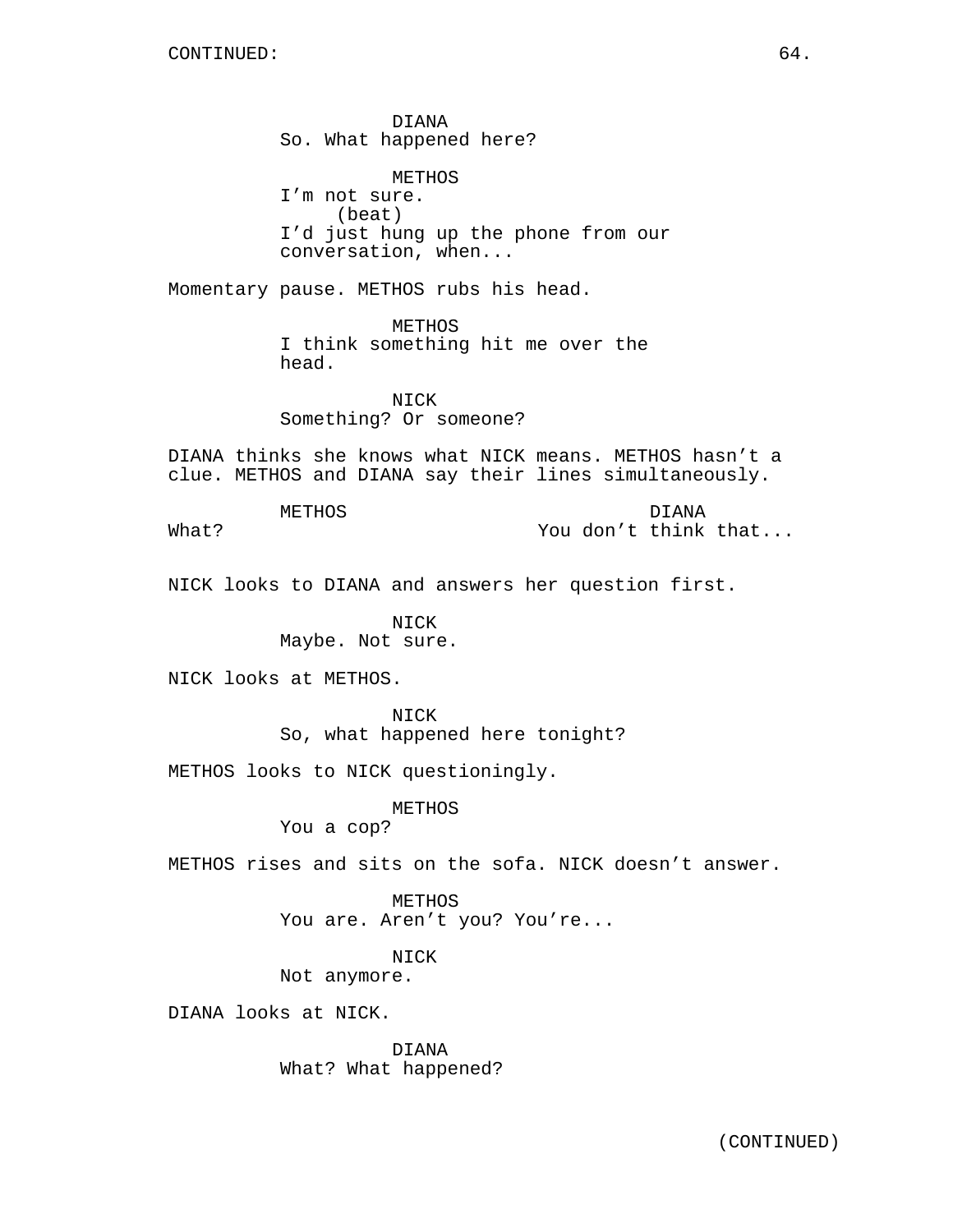NICK

Long story.

DIANA can tell from the tone in NICK's voice that he won't get into it. She also gets the strangest feeling that NICK might be right about what happened. DIANA looks at METHOS.

> DIANA Where's the book?

METHOS On the table.

NICK and DIANA look at the table beside the sofa. It isn't there. NICK looks to METHOS.

### NICK

Which table?

METHOS says line as he points to the table that DIANA and NICK just looked at.

> **METHOS** That one. I was...

METHOS notices the table is empty and rises from the sofa. He goes over to the table as he is saying next line.

> METHOS It's gone! The book is gone!

DIANA I thought you said no one else knew that...

METHOS I did. I mean... (beat) No one else did know. I only told you and Mac.

Momentary pause. DIANA and NICK exchange a look.

DIANA You didn't mention why you were coming here, did you?

NICK No. Of course not.

DIANA Not even to Janette?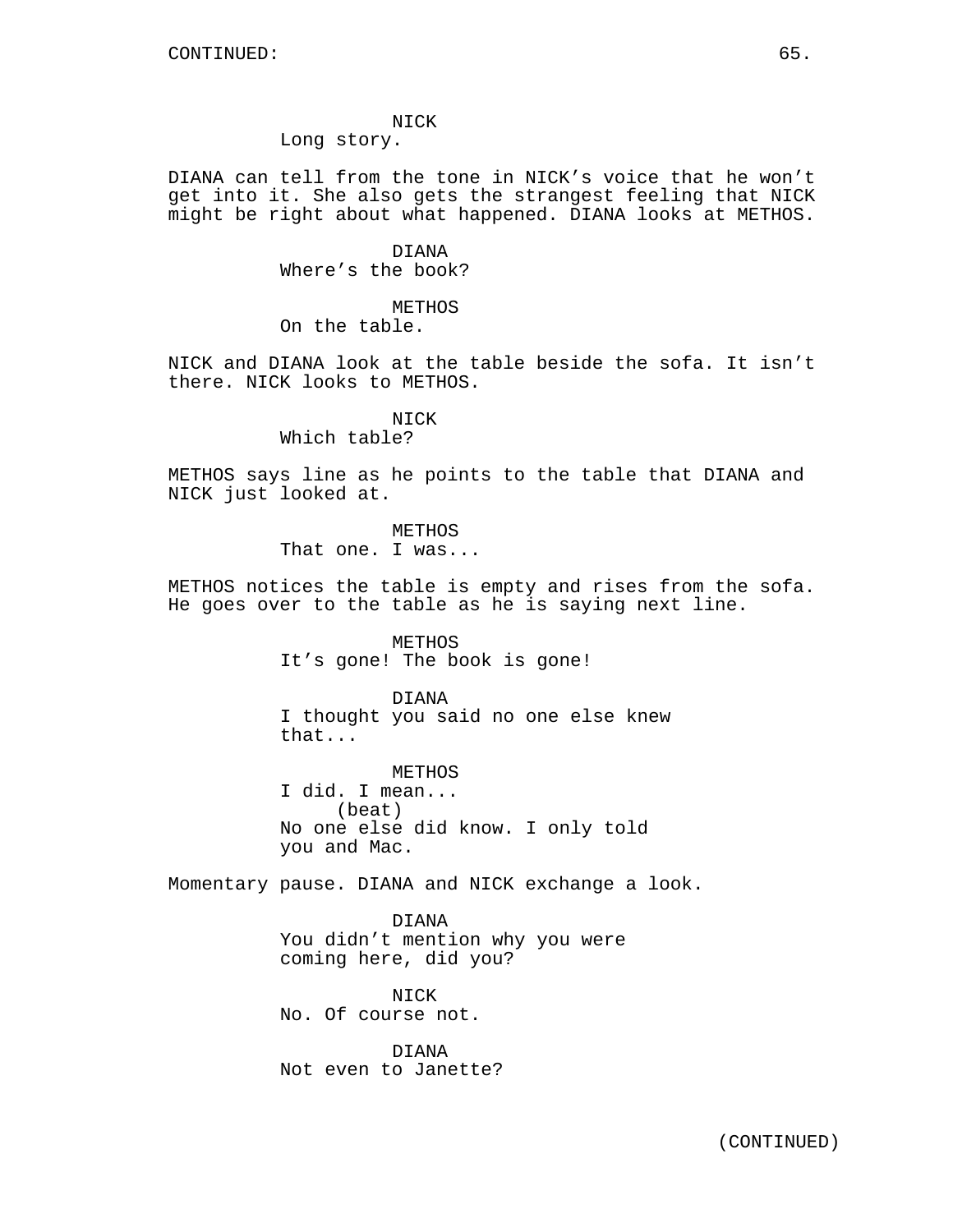NICK Yes. Not even to Janette.

DIANA Was Lacroix around when you called me? Maybe he...

METHOS gives them a "who's Lacroix?" look.

NICK

No.

DIANA You're sure?

NICK Diana, you know I'd know if he were. I'd sense him a mile away.

METHOS gives NICK a "sense" look.

DIANA He could have bugged your phone, or...

NICK Maybe. I wouldn't put it past him.

Momentary pause.

METHOS Who is this Lacroix fellow?

NICK / DIANA

Nobody.

METHOS Nobody? He sure doesn't sound like nobody. You two are going on like he was the...

NICK turns and looks at METHOS.

NICK Are you sure you don't remember anything else?

METHOS

Positive I...

NICK is getting closer to METHOS now. The stare that NICK is giving METHOS is hypnotic. METHOS' eyes lock with NICK's. NICK turns on the hypnotic voice.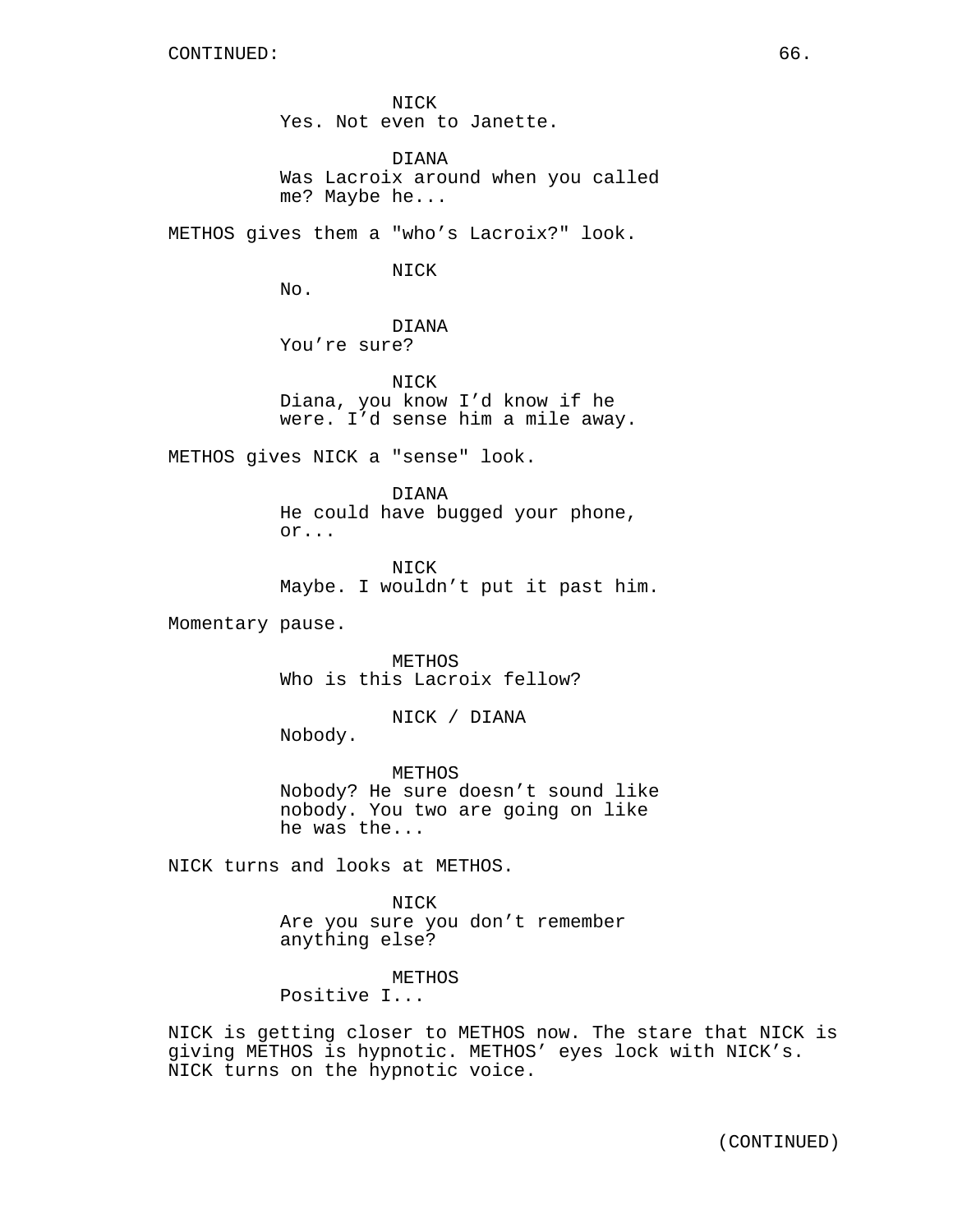NICK Was anyone here before we arrived?

Momentary pause. METHOS is in a hypnotic trance. All his lines, until further notice, are said in a hypnotic monotone.

### METHOS

No.

NICK What happened after you hung up the phone?

METHOS

I... I...

NICK

Remember. (beat) Did you see anything? (beat) Hear anything?

Momentary pause.

METHOS I heard a swoosh. Like a bird of prey landing.

NICK What did you do?

METHOS I turned around and nothing was there.

NICK

Nothing?

METHOS

Nothing.

NICK

Then what?

METHOS Something hit me upside the head, and...

Momentary pause.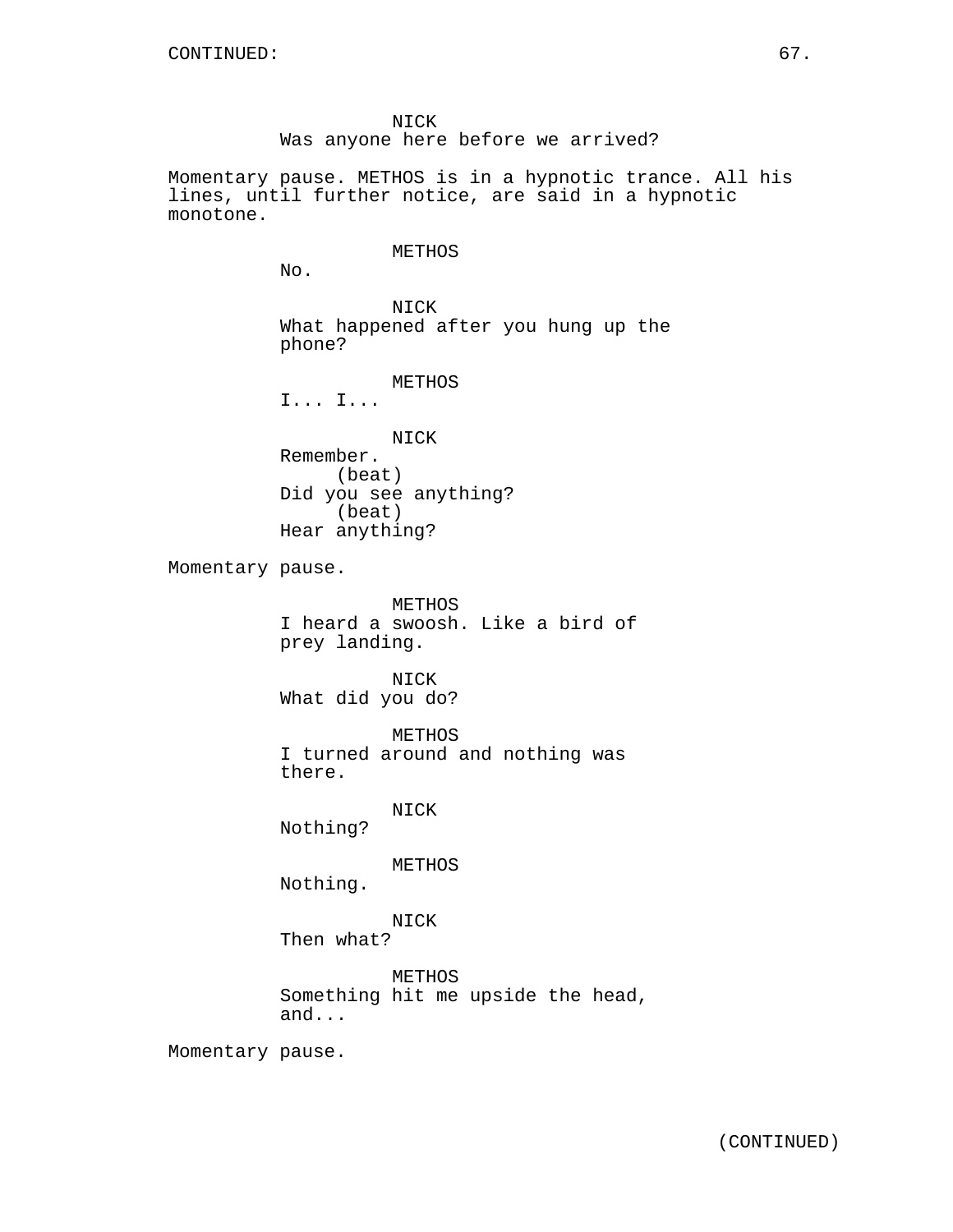NICK

And?

METHOS

I fell.

Momentary pause.

NICK

I want you to try to see if you can see anything as you are falling. Look at the table. See if anyone is there. Concentrate real hard. Do you notice anything.

METHOS

| (beat) |
|--------|
|        |

A man.

Momentary pause. DIANA gets an "oh no" look on her face.

METHOS Tall... White hair... Long coat... Fangs... He, he's holding the book. He's looking through it. He smiles and...

Momentary pause.

NICK

And what?

METHOS ...and then he.... he flew out the window.

Momentary pause. NICK turns off the hypnotic look and voice, and walks over to DIANA. METHOS shakes his head as the spell wares off. NICK reaches DIANA.

> DIANA So, Lacroix was here.

### NICK

Appears so.

Momentary pause.

NICK Damn! He did it to me again.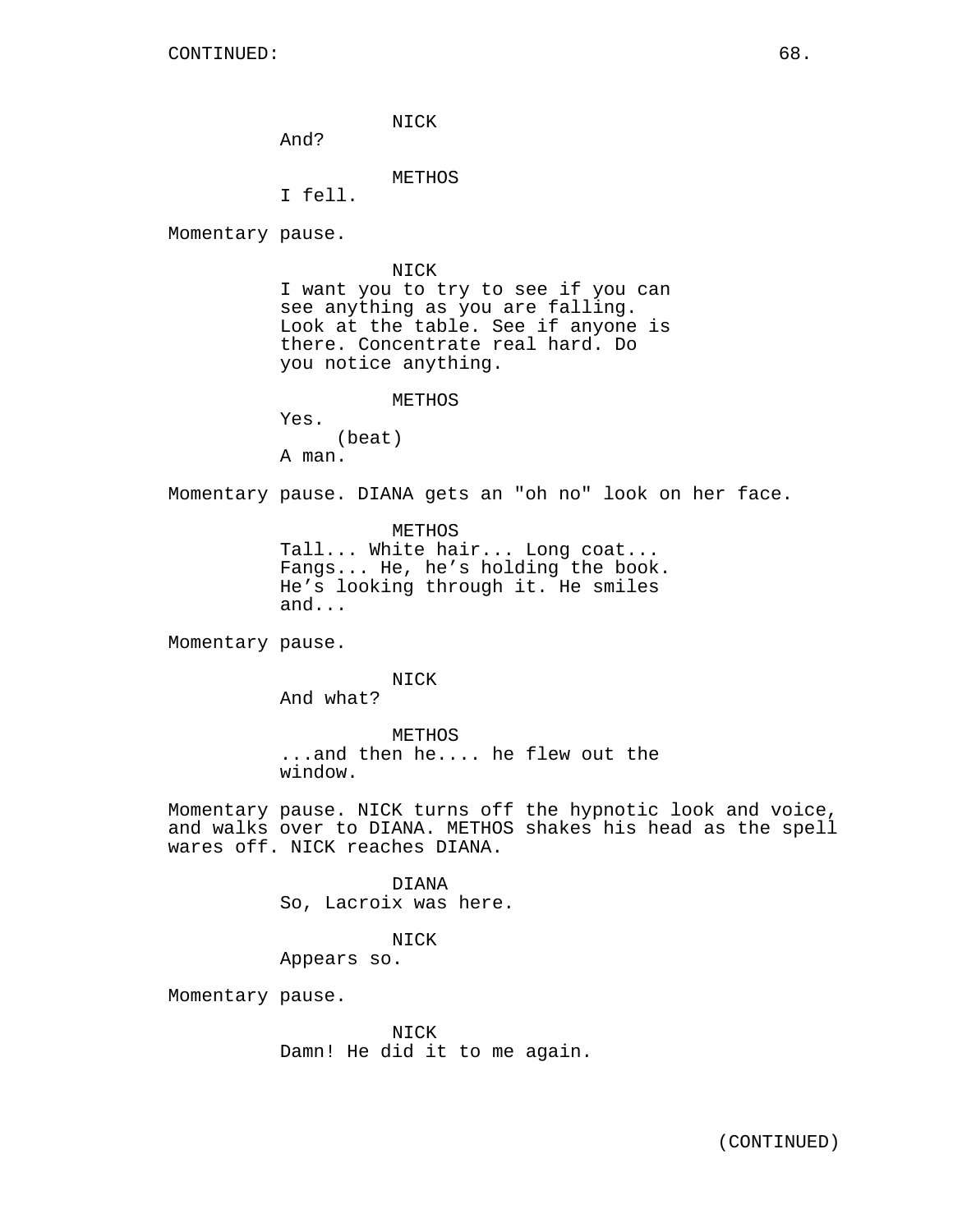METHOS

Again?

NICK ignores METHOS' line and continues taking to DIANA.

NICK How'd he know? How'd he...

METHOS What just happened?

DIANA looks at METHOS.

DIANA What do you mean?

METHOS

I...

METHOS brings his hand to his head.

METHOS I think I'm going to go lie down.

NICK looks at METHOS and wonders if maybe he got hit harder then they thought.

> NICK Maybe you should have someone look at that head. You might have a con...

METHOS I'm fine. (beat) Besides, I'm a very fast healer.

DIANA looks to NICK.

DIANA He is. Trust me. (beat) If he says he is okay. He's okay.

NICK looks at her with a raised eyebrow.

NICK Well, since the book is gone, again, I guess I should be returning to...

DIANA remembers that METHOS uploaded the book. She smiles at NICK.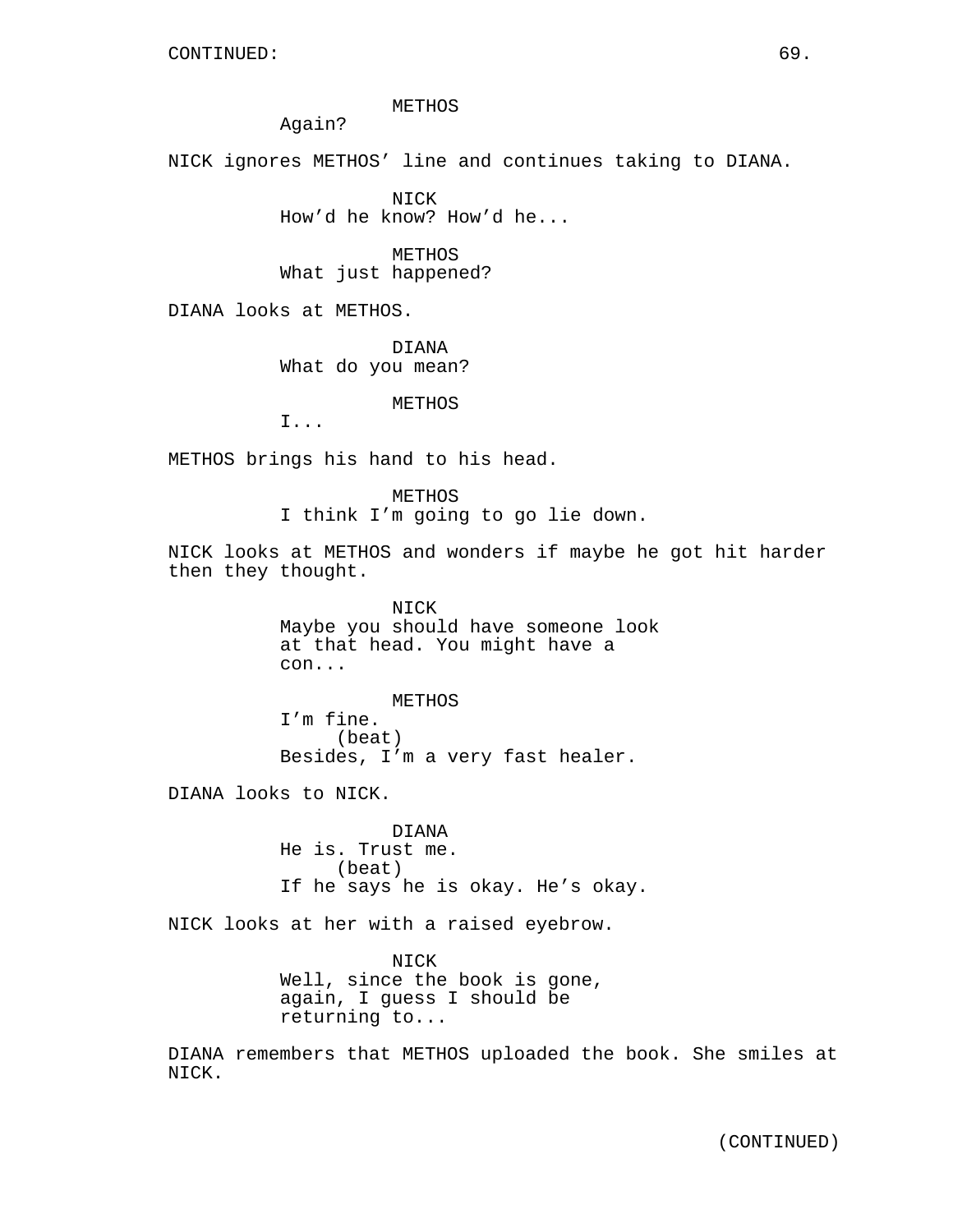DIANA Lacroix may have gotten his hands on the physical book, but... (beat) Methos still has a copy of it.

DIANA looks at METHOS.

DIANA

Don't you?

NICK looks to METHOS.

NICK

You do?

METHOS looks to NICK.

METHOS Yeah. I uploaded a copy to my web page this morning.

METHOS walks over to them.

METHOS I'll show you.

METHOS exits the room. They follow.

CONTINUE TO:

58 HALLWAY 58

METHOS leads DIANA and NICK down the hall to the study.

CONTINUE TO:

### 59 STUDY 59

They enter. METHOS heads to the computer on the desk. NICK and DIANA follow. METHOS sits at the desk. NICK stands on METHOS' left, and DIANA stands on METHOS' right. METHOS logs into the computer, and then the Internet. METHOS goes to his web page. METHOS enters his username and password. METHOS selects THE ABARAT from the page index. The cover of the book is displayed. NICK recognizes it.

> NICK That's it. It really is The Abarat. (beat) You have the whole book there?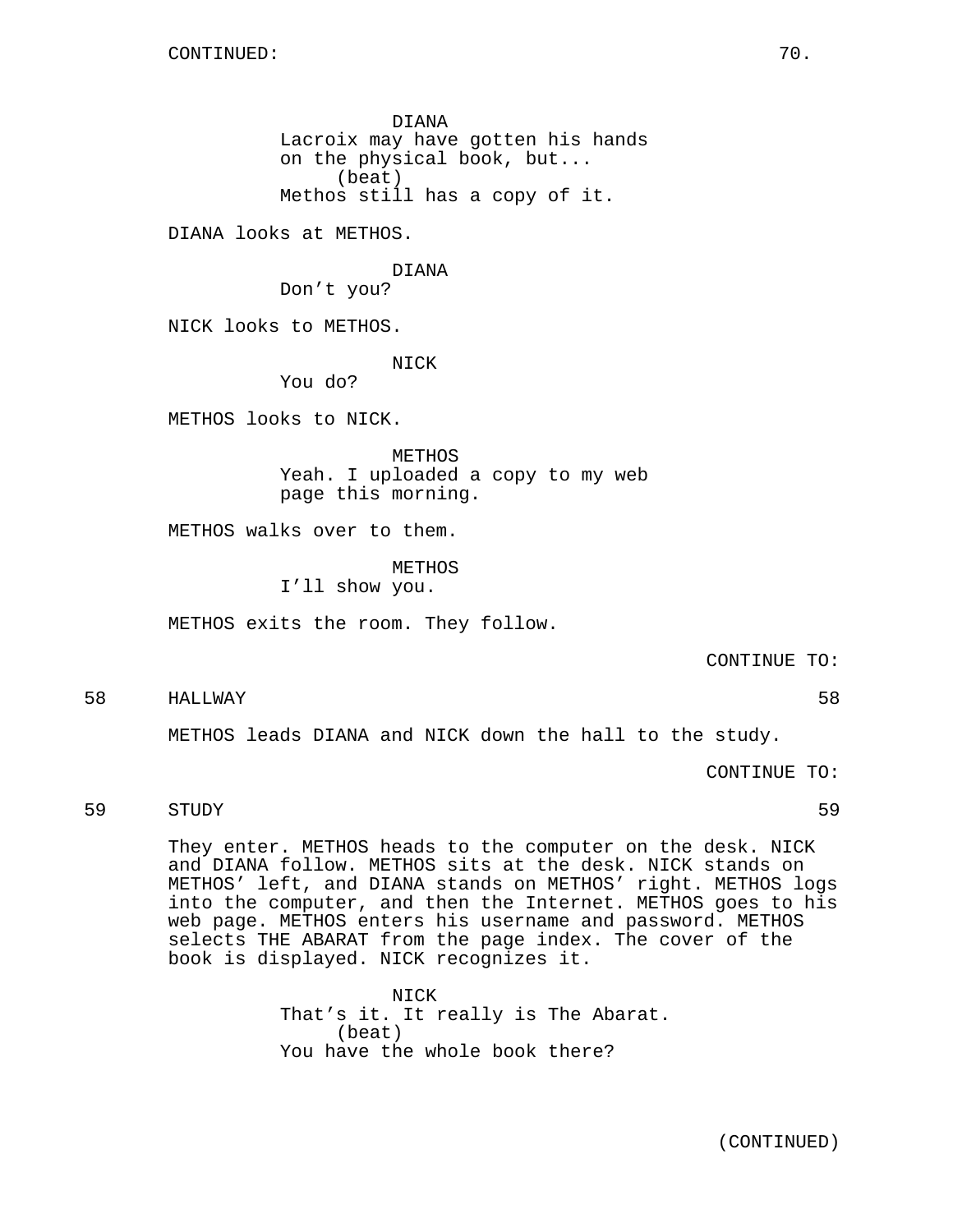METHOS Yep. Just have to click the "next page" button, and the pages will turn.

NICK I can't believe it. I...

DIANA

How ever Lacroix found out about the book, I'm just glad he didn't learn about the web copy.

NICK Would it be possible to get a printed copy of it?

METHOS

Sure. (beat) It might take a few minutes, but...

NICK I've waited so long, another few minutes won't hurt.

METHOS starts to print the book for NICK. DIANA walks away from the desk and heads over to the bookshelf alongside the far wall. She pretends to be looking for something. NICK looks over at her and goes to her. He puts a hand on her shoulder and turns her to face him. (note: METHOS, and the desk, are behind NICK.)

NICK

Thanks.

DIANA No problem.

Momentary pause.

NICK You know, Methos should really...

DIANA He's survived far worse then a bump on the head.

NICK gives her an "I know what I'm talking about" look.

NICK Diana, I used to be a doctor. There could be...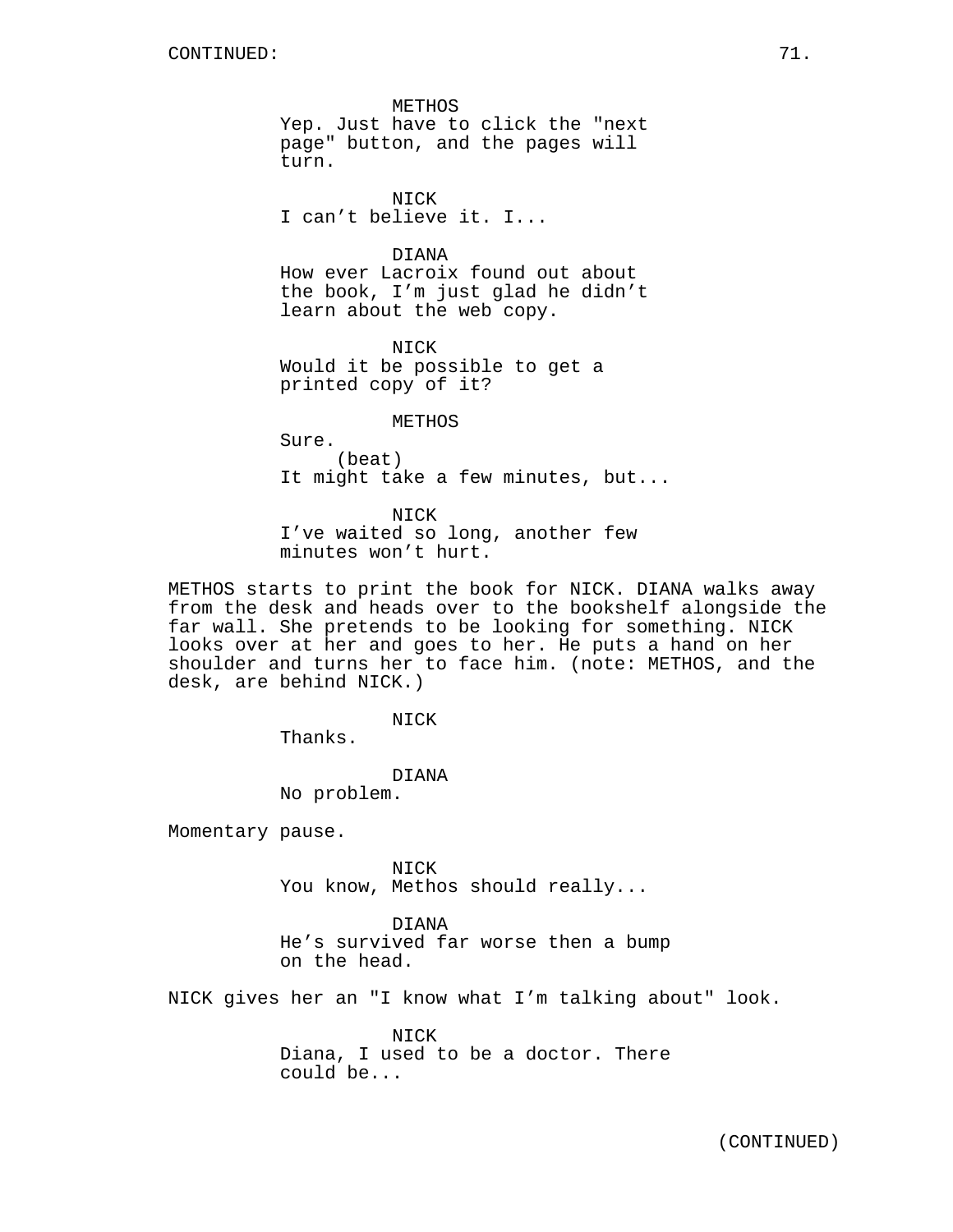DIANA Nick. Trust me. He's fine. (beat) And if that book contains what you think it does... (beat) ...so will you.

NICK looks at her questioningly.

NICK Why do I get the feeling I'm missing something?

DIANA It's a long, complicated, story.

NICK Thanks again. For everything.

NICK hugs her. She hugs him back. METHOS looks over at them with raised eyebrows.

CONTINUE TO:

60 TIME FLIES MONTAGE 60

METHOS prints the book. NICK picks up the pages and starts to look though them as they are coming off the printer.

CONTINUE TO:

61 TIME RESUMES 61

METHOS finishes printing the book. And NICK has put the pages into a folder, and placed the folder inside his coat. METHOS shuts down the computer, and they exit the room.

CONTINUE TO:

62 HALLWAY 62

METHOS walks NICK and DIANA to the front door.

CONTINUE TO:

63 EXT: OUTSIDE FRONT DOOR 63 The front door opens. NICK and DIANA exit. They turn around and face METHOS.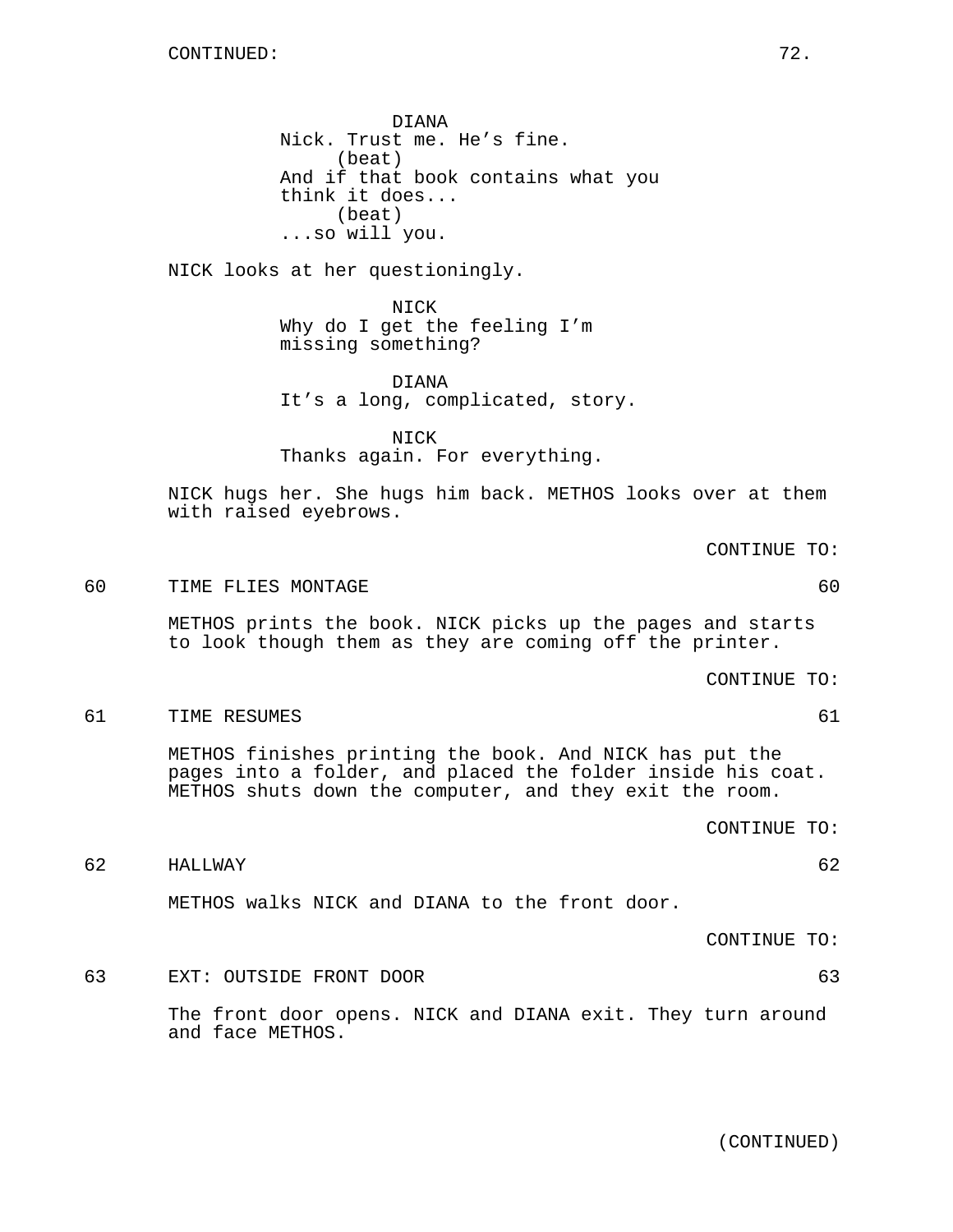METHOS It was nice meeting you, Nick. If you are ever in town...

NICK

Thanks.

DIANA See ya later, Methos.

METHOS Night. Diana.

METHOS closes the door. NICK and DIANA head off.

CONTINUE TO:

64 FRONT YARD (SIDE) 64

They walk to the dark corner of the yard where they arrived. Then NICK turns to DIANA.

NICK

You ready?

DIANA

Always.

NICK picks her up and they fly off.

CUT TO:

65 EXT: THE DOJO 65

NICK and DIANA land.

DIANA You sure you don't want to come in for a while?

NICK It's getting pretty early in Paris, and I do have to get home before sunrise.

DIANA

Right.

Momentary pause. DIANA smiles and hugs him.

DIANA Bye, Nick.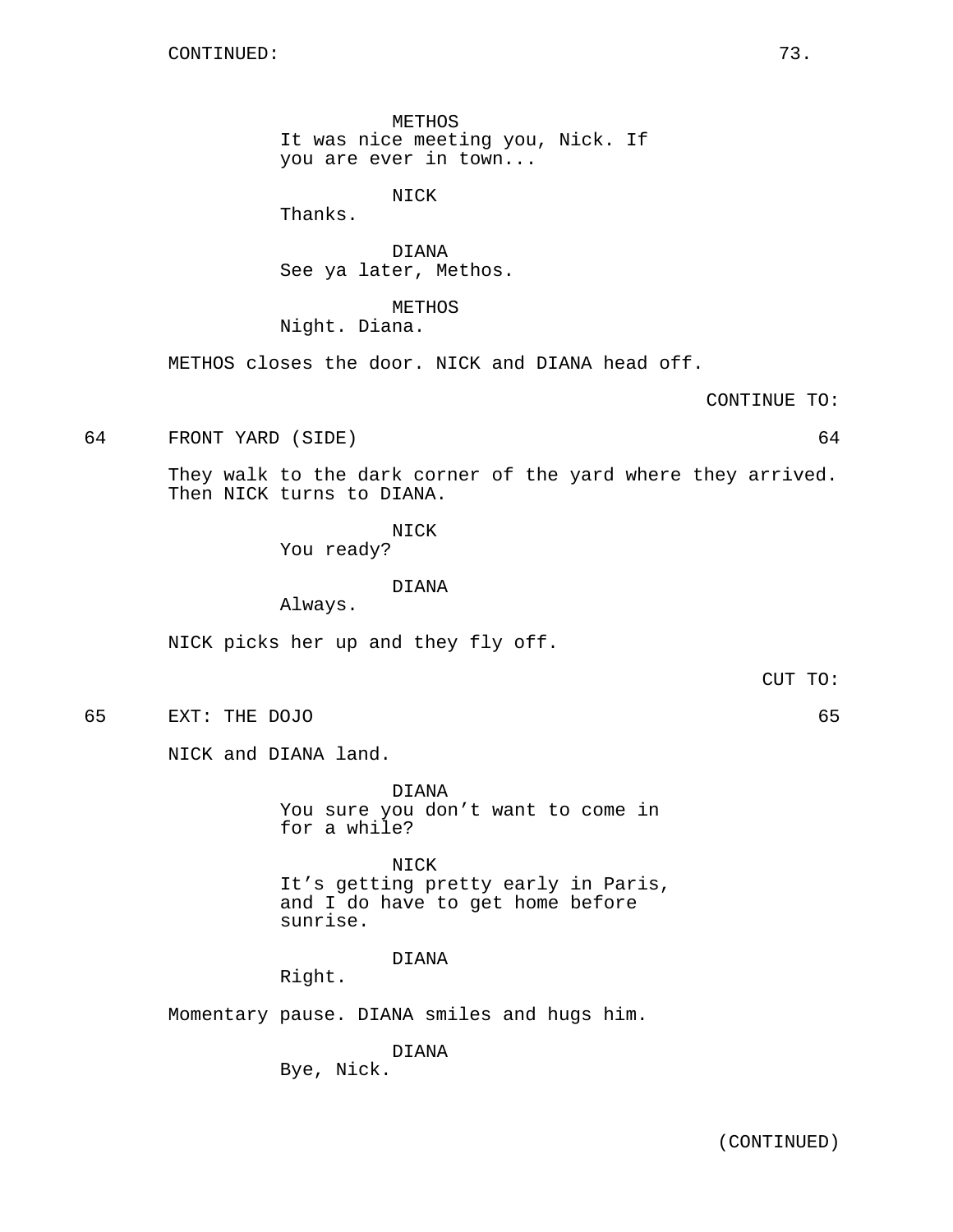NICK

Bye, Diana.

DIANA releases NICK. He smiles at her, and flies off. DIANA watches him leave, then turns and enters the DOJO.

JUMP TO:

66 INT: NICK'S PLACE - PARIS 66

NICK is sitting in a chair, beside the fireplace. The fire is lit. There is a coffee table in front of the chair. On the table are the following items: A bottle of "red wine", a wine goblet that is half full, and a chess board that appears to be in the middle of a game. NICK is reading through The Abarat. He finds the page he is looking for. He reads it over, then folds it and puts it in his pocket. He gets up from the chair and walks over to a picture that is hanging on the wall. The picture is covering a wall safe. He takes the picture down, opens the safe, places the rest of The Abarat inside, closes the safe, and puts the picture back up. He returns to the coffee table, and is about to pick up his glass, when LACROIX appears behind him.

> LACROIX So, how was Seattle and the fair Diana?

NICK doesn't look at him.

LACROIX Find what you were looking for?

NICK You know that I didn't.

LACROIX What ever do you mean, Nicholas?

NICK turns and looks at him.

NICK One day I will be free of you.

LACROIX One day, maybe. But not today. I shall always be one step ahead of you.

NICK

Maybe.